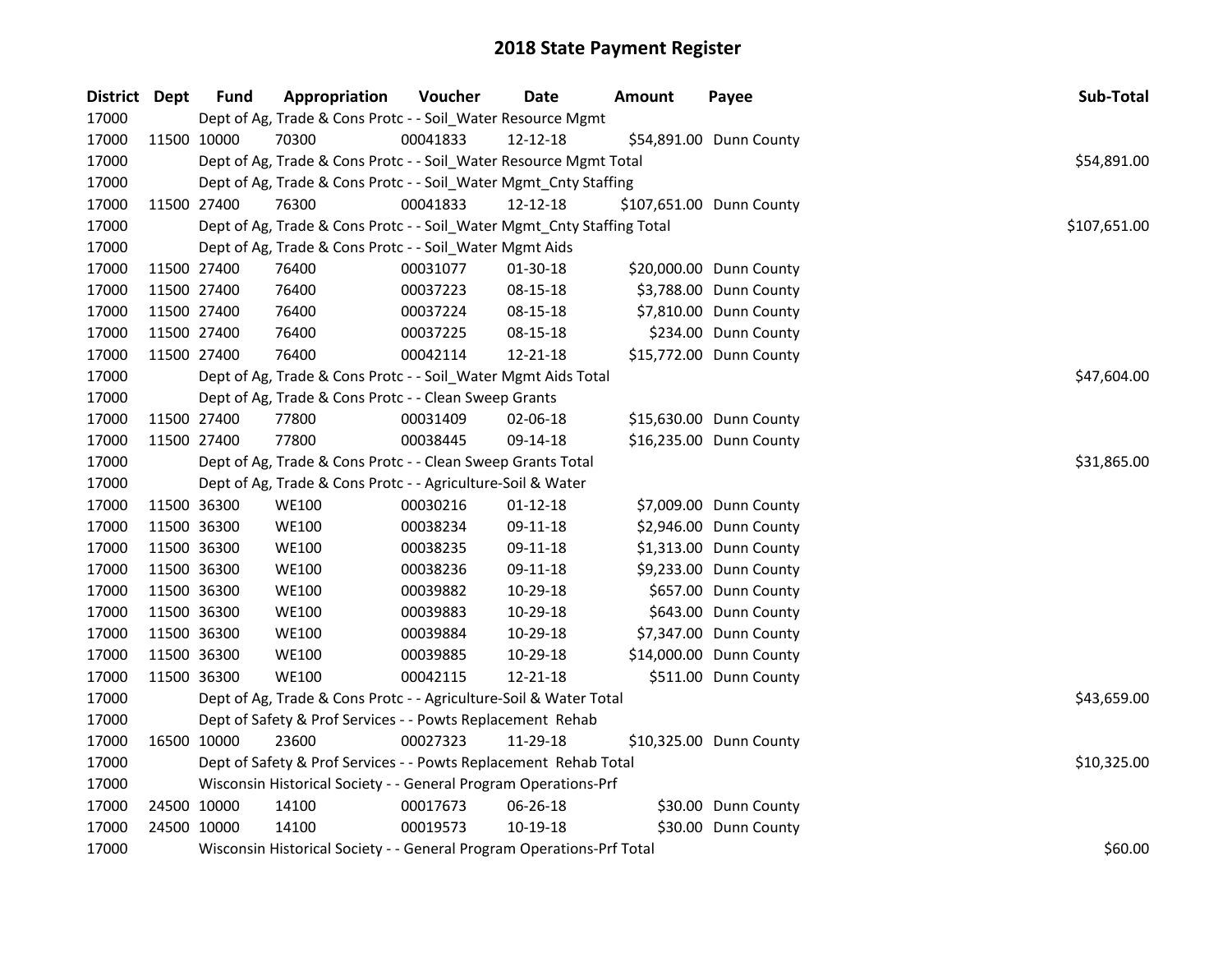| District Dept | <b>Fund</b> | Appropriation                                                      | Voucher  | Date           | <b>Amount</b> | Payee                  | Sub-Total  |  |  |  |
|---------------|-------------|--------------------------------------------------------------------|----------|----------------|---------------|------------------------|------------|--|--|--|
| 17000         |             | Dept of Natural Resources - - Gen Program Ops-State Funds          |          |                |               |                        |            |  |  |  |
| 17000         | 37000 21200 | 16100                                                              | 00208379 | 02-07-18       |               | \$1.71 Dunn County     |            |  |  |  |
| 17000         | 37000 21200 | 16100                                                              | 00209631 | 01-23-18       |               | \$46.40 Dunn County    |            |  |  |  |
| 17000         | 37000 21200 | 16100                                                              | 00212901 | 02-06-18       |               | \$3.00 Dunn County     |            |  |  |  |
| 17000         | 37000 21200 | 16100                                                              | 00212904 | 02-06-18       |               | \$22.62 Dunn County    |            |  |  |  |
| 17000         | 37000 21200 | 16100                                                              | 00237256 | 05-30-18       |               | \$6.00 Dunn County     |            |  |  |  |
| 17000         | 37000 21200 | 16100                                                              | 00243156 | $07 - 11 - 18$ |               | \$7.50 Dunn County     |            |  |  |  |
| 17000         | 37000 21200 | 16100                                                              | 00253025 | 08-01-18       |               | \$174.11 Dunn County   |            |  |  |  |
| 17000         | 37000 21200 | 16100                                                              | 00256610 | 08-16-18       |               | \$93.27 Dunn County    |            |  |  |  |
| 17000         | 37000 21200 | 16100                                                              | 00258823 | 08-29-18       |               | \$93.27 Dunn County    |            |  |  |  |
| 17000         | 37000 21200 | 16100                                                              | 00260180 | 08-27-18       |               | \$22.20 Dunn County    |            |  |  |  |
| 17000         | 37000 21200 | 16100                                                              | 00268146 | 09-26-18       |               | \$4.80 Dunn County     |            |  |  |  |
| 17000         |             | Dept of Natural Resources - - Gen Program Ops-State Funds Total    |          |                |               |                        | \$474.88   |  |  |  |
| 17000         |             | Dept of Natural Resources - - Gen Program Ops-State Funds-Fr       |          |                |               |                        |            |  |  |  |
| 17000         | 37000 21200 | 16600                                                              | 00208379 | 02-07-18       |               | \$0.88 Dunn County     |            |  |  |  |
| 17000         |             | Dept of Natural Resources - - Gen Program Ops-State Funds-Fr Total |          |                |               |                        |            |  |  |  |
| 17000         |             | Dept of Natural Resources - - General Program Operations --        |          |                |               |                        |            |  |  |  |
| 17000         | 37000 21200 | 25400                                                              | 00225632 | 04-09-18       |               | \$990.00 Dunn County   |            |  |  |  |
| 17000         | 37000 21200 | 25400                                                              | 00252052 | 07-13-18       |               | \$780.00 Dunn County   |            |  |  |  |
| 17000         | 37000 21200 | 25400                                                              | 00282781 | 12-06-18       |               | \$630.00 Dunn County   |            |  |  |  |
| 17000         | 37000 21200 | 25400                                                              | 00286104 | 12-19-18       |               | \$690.00 Dunn County   |            |  |  |  |
| 17000         |             | Dept of Natural Resources - - General Program Operations -- Total  |          |                |               |                        | \$3,090.00 |  |  |  |
| 17000         |             | Dept of Natural Resources - - Gpo--State Funds                     |          |                |               |                        |            |  |  |  |
| 17000         | 37000 21200 | 36100                                                              | 00208379 | $02 - 07 - 18$ |               | \$0.91 Dunn County     |            |  |  |  |
| 17000         |             | Dept of Natural Resources - - Gpo--State Funds Total               |          |                |               |                        | \$0.91     |  |  |  |
| 17000         |             | Dept of Natural Resources - - Gpo -Federal Funds                   |          |                |               |                        |            |  |  |  |
| 17000         | 37000 21200 | 38100                                                              | 00222203 | 03-23-18       |               | \$2,415.89 Dunn County |            |  |  |  |
| 17000         |             | Dept of Natural Resources - - Gpo -Federal Funds Total             |          |                |               |                        | \$2,415.89 |  |  |  |
| 17000         |             | Dept of Natural Resources - - Venison Processing                   |          |                |               |                        |            |  |  |  |
| 17000         | 37000 21200 | 54900                                                              | 00219180 | 03-12-18       |               | \$2,427.00 Dunn County |            |  |  |  |
| 17000         | 37000 21200 | 54900                                                              | 00282282 | 11-28-18       |               | \$347.00 Dunn County   |            |  |  |  |
| 17000         |             | Dept of Natural Resources - - Venison Processing Total             |          |                |               |                        | \$2,774.00 |  |  |  |
| 17000         |             | Dept of Natural Resources - - Enf A - Boating Enforcement          |          |                |               |                        |            |  |  |  |
| 17000         | 37000 21200 | 55000                                                              | 00222203 | 03-23-18       |               | \$5,300.65 Dunn County |            |  |  |  |
| 17000         |             | Dept of Natural Resources - - Enf A - Boating Enforcement Total    |          |                |               |                        | \$5,300.65 |  |  |  |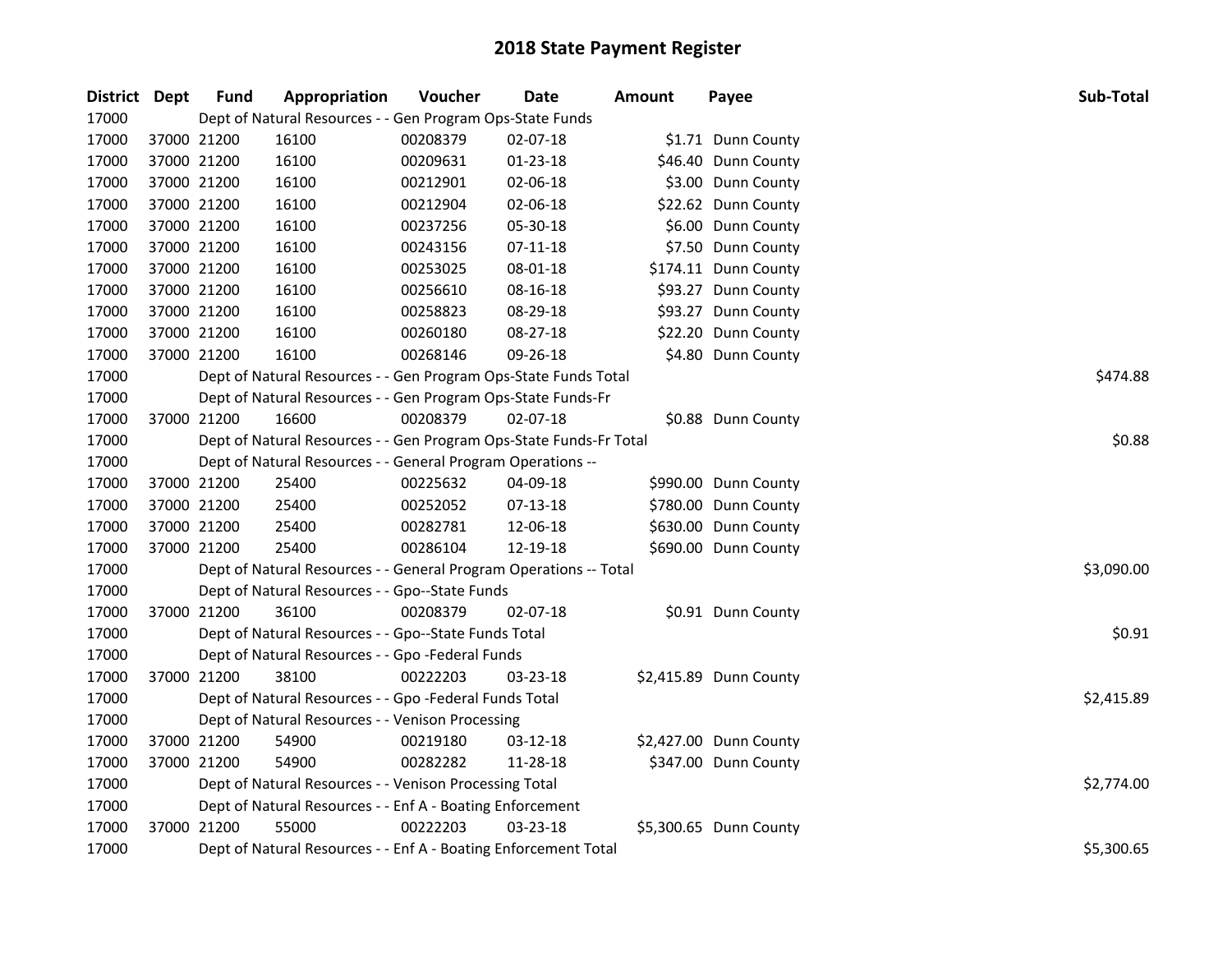| District Dept |             | <b>Fund</b>                                                        | Appropriation | Voucher  | <b>Date</b>    | <b>Amount</b> | Payee                   | Sub-Total   |
|---------------|-------------|--------------------------------------------------------------------|---------------|----------|----------------|---------------|-------------------------|-------------|
| 17000         |             | Dept of Natural Resources - - Enf A - Atv & Utv Enforcement        |               |          |                |               |                         |             |
| 17000         |             | 37000 21200<br>55100                                               |               | 00268541 | 09-27-18       |               | \$9,134.33 Dunn County  |             |
| 17000         |             | Dept of Natural Resources - - Enf A - Atv & Utv Enforcement Total  |               |          |                |               |                         | \$9,134.33  |
| 17000         |             | Dept of Natural Resources - - Wildlife Damage Claims & Abat        |               |          |                |               |                         |             |
| 17000         |             | 55300<br>37000 21200                                               |               | 00219180 | 03-12-18       |               | \$1,872.97 Dunn County  |             |
| 17000         | 37000 21200 | 55300                                                              |               | 00226709 | $04 - 12 - 18$ |               | \$1,685.53 Dunn County  |             |
| 17000         | 37000 21200 | 55300                                                              |               | 00282282 | 11-28-18       |               | \$9,176.93 Dunn County  |             |
| 17000         | 37000 21200 | 55300                                                              |               | 00282651 | 12-03-18       |               | \$5,251.87 Dunn County  |             |
| 17000         |             | Dept of Natural Resources - - Wildlife Damage Claims & Abat Total  |               |          |                |               |                         | \$17,987.30 |
| 17000         |             | Dept of Natural Resources - - Resaids - County Cons Aids           |               |          |                |               |                         |             |
| 17000         |             | 37000 21200<br>56300                                               |               | 00210072 | $01 - 25 - 18$ |               | \$1,992.79 Dunn County  |             |
| 17000         |             | 37000 21200<br>56300                                               |               | 00283289 | 12-06-18       |               | \$2,302.00 Dunn County  |             |
| 17000         |             | Dept of Natural Resources - - Resaids - County Cons Aids Total     |               |          |                |               |                         | \$4,294.79  |
| 17000         |             | Dept of Natural Resources - - Resaids - Forest Croplnd & Mfl       |               |          |                |               |                         |             |
| 17000         |             | 37000 21200<br>56600                                               |               | 00267462 | 09-17-18       |               | \$22,979.72 Dunn County |             |
| 17000         |             | Dept of Natural Resources - - Resaids - Forest CropInd & Mfl Total |               |          | \$22,979.72    |               |                         |             |
| 17000         |             | Dept of Natural Resources - - Ra- Cnty Snow Trail & Area Aid       |               |          |                |               |                         |             |
| 17000         |             | 57400<br>37000 21200                                               |               | 00206248 | 01-09-18       |               | \$25,000.00 Dunn County |             |
| 17000         |             | Dept of Natural Resources - - Ra- Cnty Snow Trail & Area Aid Total |               |          |                |               |                         | \$25,000.00 |
| 17000         |             | Dept of Natural Resources - - Ra- Snowmobile Trail Areas           |               |          |                |               |                         |             |
| 17000         | 37000 21200 | 57500                                                              |               | 00280989 | 11-23-18       |               | \$43,605.00 Dunn County |             |
| 17000         | 37000 21200 | 57500                                                              |               | 00286689 | 12-21-18       |               | \$29,894.36 Dunn County |             |
| 17000         |             | 37000 21200<br>57500                                               |               | 00287944 | 12-27-18       |               | \$26,465.00 Dunn County |             |
| 17000         |             | Dept of Natural Resources - - Ra- Snowmobile Trail Areas Total     |               |          |                |               |                         | \$99,964.36 |
| 17000         |             | Dept of Natural Resources - - Resaids - Pymt In Lieu Tax Fed       |               |          |                |               |                         |             |
| 17000         |             | 37000 21200<br>58400                                               |               | 00270430 | 10-01-18       |               | \$287.00 Dunn County    |             |
| 17000         |             | Dept of Natural Resources - - Resaids - Pymt In Lieu Tax Fed Total |               |          |                |               |                         | \$287.00    |
| 17000         |             | Dept of Natural Resources - - Res Acq & Dev - Federal Funds        |               |          |                |               |                         |             |
| 17000         |             | 37000 21200<br>78200                                               |               | 00280202 | 11-26-18       |               | \$7,273.56 Dunn County  |             |
| 17000         |             | Dept of Natural Resources - - Res Acq & Dev - Federal Funds Total  |               |          |                |               |                         | \$7,273.56  |
| 17000         |             | Dept of Natural Resources - - Gpo--State Funds                     |               |          |                |               |                         |             |
| 17000         | 37000 21200 | 86100                                                              |               | 00248891 | 07-25-18       |               | \$6.00 Dunn County      |             |
| 17000         |             | 37000 21200<br>86100                                               |               | 00269039 | 10-12-18       |               | \$38.00 Dunn County     |             |
| 17000         |             | Dept of Natural Resources - - Gpo--State Funds Total               |               |          |                |               |                         | \$44.00     |
| 17000         |             | Dept of Natural Resources - - Fin Asst For Responsible Units       |               |          |                |               |                         |             |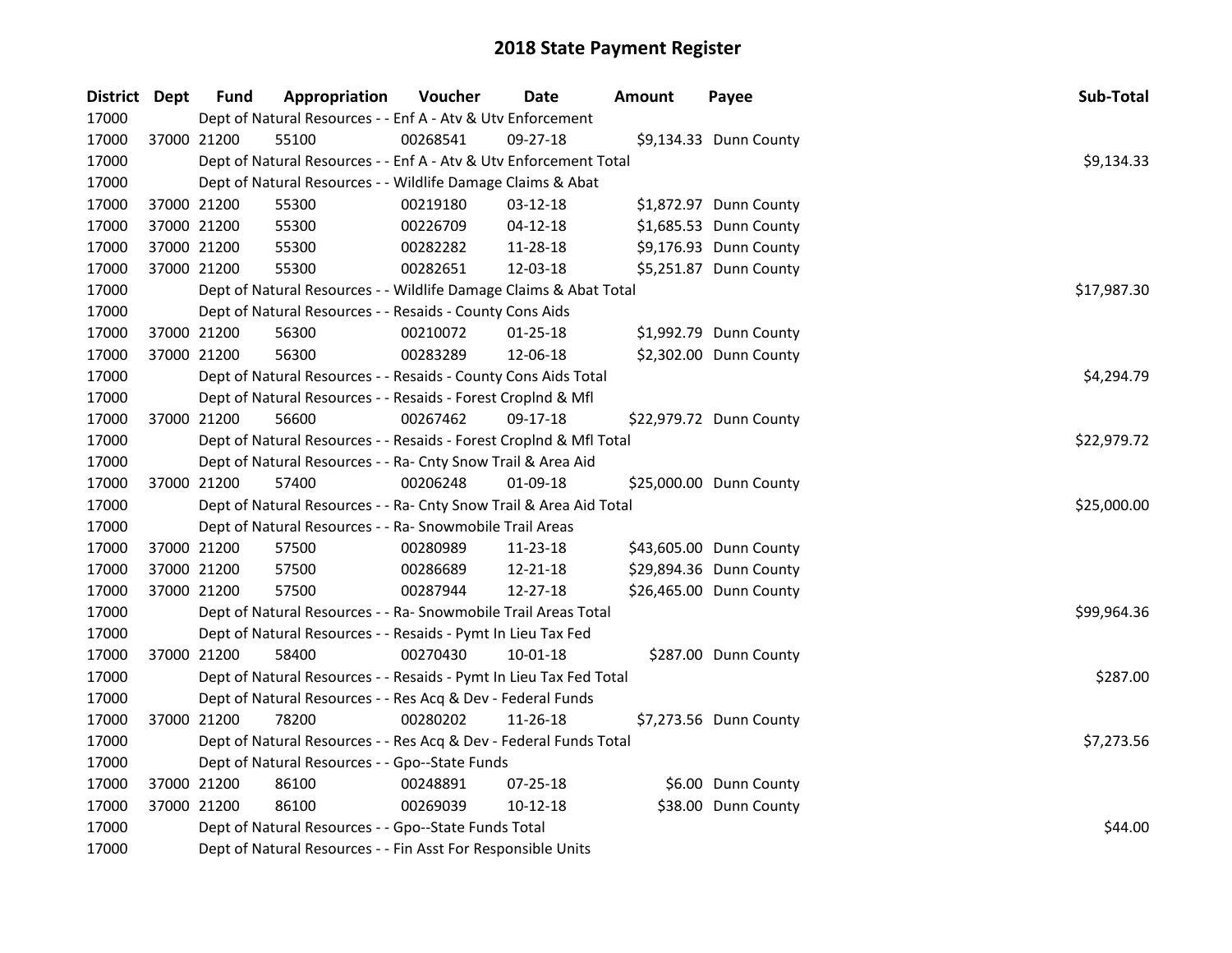| District Dept |             | <b>Fund</b> | Appropriation                                                      | Voucher  | <b>Date</b>    | <b>Amount</b> | Payee                    | Sub-Total    |
|---------------|-------------|-------------|--------------------------------------------------------------------|----------|----------------|---------------|--------------------------|--------------|
| 17000         |             | 37000 27400 | 67000                                                              | 00235133 | $05 - 11 - 18$ |               | \$146,035.74 Dunn County |              |
| 17000         |             |             | Dept of Natural Resources - - Fin Asst For Responsible Units Total |          |                |               |                          | \$146,035.74 |
| 17000         |             |             | Dept of Natural Resources - - Recycling Consolidation Grants       |          |                |               |                          |              |
| 17000         |             | 37000 27400 | 67300                                                              | 00235133 | 05-11-18       |               | \$10,881.06 Dunn County  |              |
| 17000         |             |             | Dept of Natural Resources - - Recycling Consolidation Grants Total |          |                |               |                          | \$10,881.06  |
| 17000         |             |             | Dept of Natural Resources - - Land Acquisition                     |          |                |               |                          |              |
| 17000         |             | 37000 36300 | TA100                                                              | 00209592 | $01 - 24 - 18$ |               | \$60.00 Dunn County      |              |
| 17000         | 37000 36300 |             | <b>TA100</b>                                                       | 00213397 | 02-09-18       |               | \$30.00 Dunn County      |              |
| 17000         | 37000 36300 |             | TA100                                                              | 00216052 | 02-22-18       |               | \$30.00 Dunn County      |              |
| 17000         | 37000 36300 |             | <b>TA100</b>                                                       | 00217331 | 03-06-18       |               | \$30.00 Dunn County      |              |
| 17000         | 37000 36300 |             | <b>TA100</b>                                                       | 00237927 | 05-22-18       |               | \$4.00 Dunn County       |              |
| 17000         | 37000 36300 |             | <b>TA100</b>                                                       | 00255512 | 07-30-18       |               | \$30.00 Dunn County      |              |
| 17000         |             | 37000 36300 | <b>TA100</b>                                                       | 00280202 | 11-26-18       |               | \$2,424.52 Dunn County   |              |
| 17000         |             |             | Dept of Natural Resources - - Land Acquisition Total               |          |                |               |                          | \$2,608.52   |
| 17000         |             |             | Dept of Natural Resources - - Gpo - Sd Water Loan Prog, Fed        |          |                |               |                          |              |
| 17000         | 37000 57300 |             | 48200                                                              | 00216519 | 02-22-18       |               | \$5,347.00 Dunn County   |              |
| 17000         | 37000 57300 |             | 48200                                                              | 00222017 | 04-19-18       |               | \$3,997.50 Dunn County   |              |
| 17000         | 37000 57300 |             | 48200                                                              | 00244132 | 06-18-18       |               | \$3,997.50 Dunn County   |              |
| 17000         |             | 37000 57300 | 48200                                                              | 00267388 | 09-17-18       |               | \$3,997.50 Dunn County   |              |
| 17000         |             |             | Dept of Natural Resources - - Gpo - Sd Water Loan Prog, Fed Total  |          |                |               |                          | \$17,339.50  |
| 17000         |             |             | WI Dept of Transportation - - Eldly&Disa Co/Aid Sf                 |          |                |               |                          |              |
| 17000         |             | 39500 21100 | 16800                                                              | 00252713 | 05-14-18       |               | \$99,931.00 Dunn County  |              |
| 17000         |             |             | WI Dept of Transportation - - Eldly&Disa Co/Aid Sf Total           |          |                |               |                          | \$99,931.00  |
| 17000         |             |             | WI Dept of Transportation - - Paratransit Aids, Sf                 |          |                |               |                          |              |
| 17000         |             | 39500 21100 | 17500                                                              | 00261003 | 06-12-18       |               | \$4,370.00 Dunn County   |              |
| 17000         |             |             | WI Dept of Transportation - - Paratransit Aids, Sf Total           |          |                |               |                          | \$4,370.00   |
| 17000         |             |             | WI Dept of Transportation - - Tc, Trns Oper Aid Sf                 |          |                |               |                          |              |
| 17000         |             | 39500 21100 | 17700                                                              | 00262829 | 06-14-18       |               | \$15,589.00 Dunn County  |              |
| 17000         |             | 39500 21100 | 17700                                                              | 00288247 | 08-17-18       |               | \$7,834.00 Dunn County   |              |
| 17000         |             | 39500 21100 | 17700                                                              | 00289466 | 08-27-18       |               | \$46,767.00 Dunn County  |              |
| 17000         |             | 39500 21100 | 17700                                                              | 00315112 | $10 - 25 - 18$ |               | \$7,582.00 Dunn County   |              |
| 17000         |             |             | WI Dept of Transportation - - Tc, Trns Oper Aid Sf Total           |          |                |               |                          | \$77,772.00  |
| 17000         |             |             | WI Dept of Transportation - - Trnst/Trns-Rel Aid F                 |          |                |               |                          |              |
| 17000         |             | 39500 21100 | 18200                                                              | 00226371 | 03-01-18       |               | \$43,455.00 Dunn County  |              |
| 17000         |             | 39500 21100 | 18200                                                              | 00230440 | 03-21-18       |               | \$44,562.00 Dunn County  |              |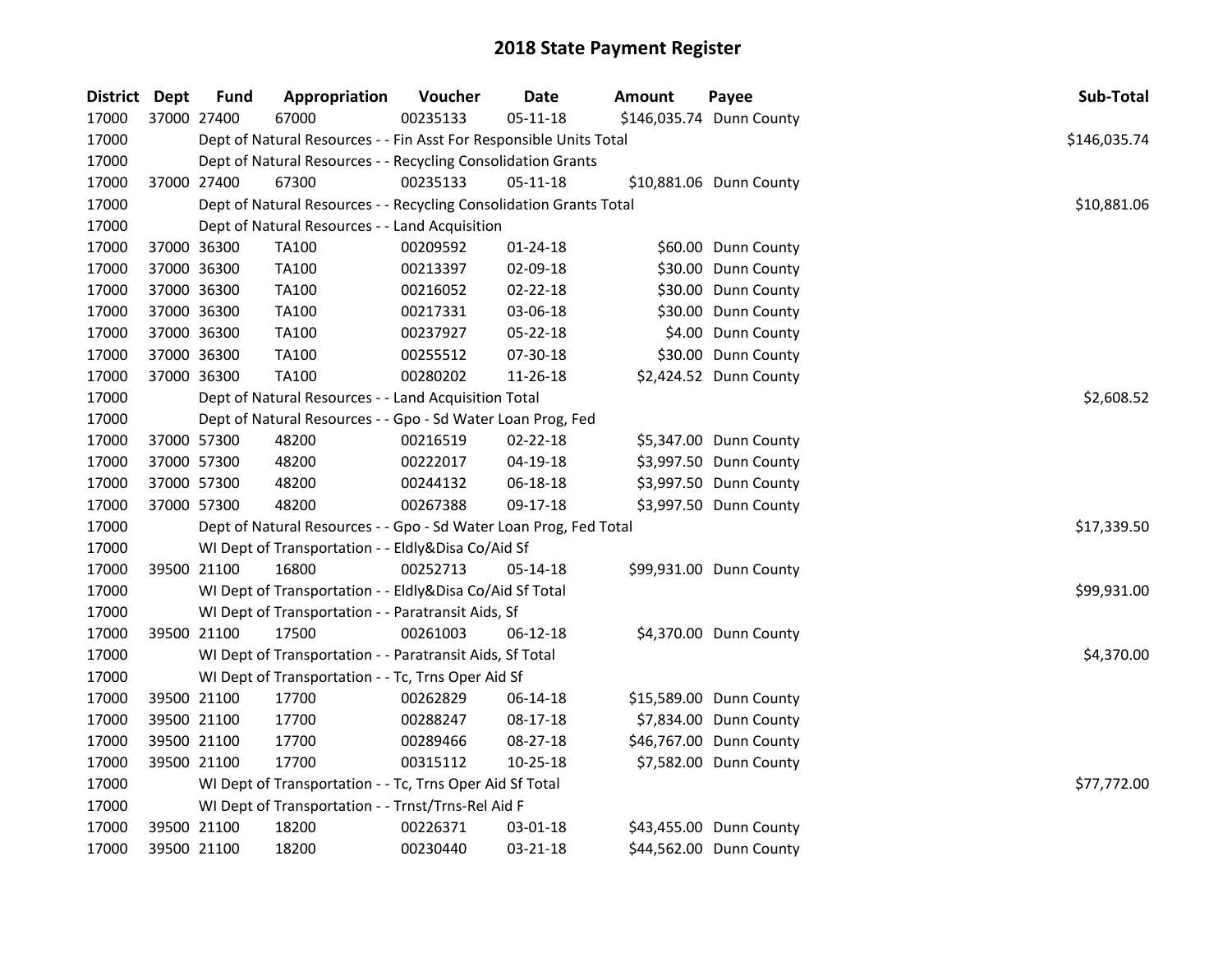| District Dept | <b>Fund</b> | Appropriation                                            | Voucher  | Date           | Amount | Payee                    | Sub-Total      |
|---------------|-------------|----------------------------------------------------------|----------|----------------|--------|--------------------------|----------------|
| 17000         | 39500 21100 | 18200                                                    | 00315114 | $10 - 25 - 18$ |        | \$1,830.00 Dunn County   |                |
| 17000         | 39500 21100 | 18200                                                    | 00323526 | 11-15-18       |        | \$61,686.14 Dunn County  |                |
| 17000         | 39500 21100 | 18200                                                    | 00323527 | 11-15-18       |        | \$48,576.64 Dunn County  |                |
| 17000         |             | WI Dept of Transportation - - Trnst/Trns-Rel Aid F Total |          |                |        |                          | \$200,109.78   |
| 17000         |             | WI Dept of Transportation - - Hwy Sfty Loc Aid Ffd       |          |                |        |                          |                |
| 17000         | 39500 21100 | 18500                                                    | 00239380 | $04-17-18$     |        | \$969.74 Dunn County     |                |
| 17000         | 39500 21100 | 18500                                                    | 00263812 | 06-18-18       |        | \$877.24 Dunn County     |                |
| 17000         | 39500 21100 | 18500                                                    | 00304841 | 10-09-18       |        | \$598.88 Dunn County     |                |
| 17000         |             | WI Dept of Transportation - - Hwy Sfty Loc Aid Ffd Total |          |                |        |                          | \$2,445.86     |
| 17000         |             | WI Dept of Transportation - - Trans Aids To Co.-Sf       |          |                |        |                          |                |
| 17000         | 39500 21100 | 19000                                                    | 00203629 | $01 - 02 - 18$ |        | \$396,239.21 Dunn County |                |
| 17000         | 39500 21100 | 19000                                                    | 00267837 | 07-02-18       |        | \$792,478.42 Dunn County |                |
| 17000         | 39500 21100 | 19000                                                    | 00301889 | 10-01-18       |        | \$396,239.21 Dunn County |                |
| 17000         |             | WI Dept of Transportation - - Trans Aids To Co.-Sf Total |          |                |        |                          | \$1,584,956.84 |
| 17000         |             | WI Dept of Transportation - - Local Rds, Grants Sf       |          |                |        |                          |                |
| 17000         | 39500 21100 | 27000                                                    | 00218088 | 02-02-18       |        | \$156,280.00 Dunn County |                |
| 17000         |             | WI Dept of Transportation - - Local Rds, Grants Sf Total |          |                |        |                          | \$156,280.00   |
| 17000         |             | WI Dept of Transportation - - Loc Rd Imp Prg St Fd       |          |                |        |                          |                |
| 17000         | 39500 21100 | 27800                                                    | 00278456 | 07-25-18       |        | \$5,623.32 Dunn County   |                |
| 17000         |             | WI Dept of Transportation - - Loc Rd Imp Prg St Fd Total |          |                |        |                          | \$5,623.32     |
| 17000         |             | WI Dept of Transportation - - St Hwy Rehab, Sf           |          |                |        |                          |                |
| 17000         | 39500 21100 | 36300                                                    | 00210160 | $01 - 10 - 18$ |        | \$25.00 Dunn County      |                |
| 17000         |             | WI Dept of Transportation - - St Hwy Rehab, Sf Total     |          |                |        |                          | \$25.00        |
| 17000         |             | WI Dept of Transportation - - Hwy Mgmt & Opers Sf        |          |                |        |                          |                |
| 17000         | 39500 21100 | 36500                                                    | 00213334 | $01-22-18$     |        | \$8,638.03 Dunn County   |                |
| 17000         | 39500 21100 | 36500                                                    | 00225933 | 02-28-18       |        | \$8,070.49 Dunn County   |                |
| 17000         | 39500 21100 | 36500                                                    | 00228658 | 03-09-18       |        | \$7,740.31 Dunn County   |                |
| 17000         | 39500 21100 | 36500                                                    | 00233056 | 03-23-18       |        | \$19,505.75 Dunn County  |                |
| 17000         | 39500 21100 | 36500                                                    | 00243050 | 04-18-18       |        | \$15,097.78 Dunn County  |                |
| 17000         | 39500 21100 | 36500                                                    | 00252145 | 05-10-18       |        | \$10,046.09 Dunn County  |                |
| 17000         | 39500 21100 | 36500                                                    | 00253099 | 05-11-18       |        | \$54.00 Dunn County      |                |
| 17000         | 39500 21100 | 36500                                                    | 00258511 | 05-31-18       |        | \$1,916.08 Dunn County   |                |
| 17000         | 39500 21100 | 36500                                                    | 00282690 | 08-06-18       |        | \$20,885.33 Dunn County  |                |
| 17000         | 39500 21100 | 36500                                                    | 00284432 | 08-08-18       |        | \$93,141.80 Dunn County  |                |
| 17000         | 39500 21100 | 36500                                                    | 00290339 | 08-24-18       |        | \$54.00 Dunn County      |                |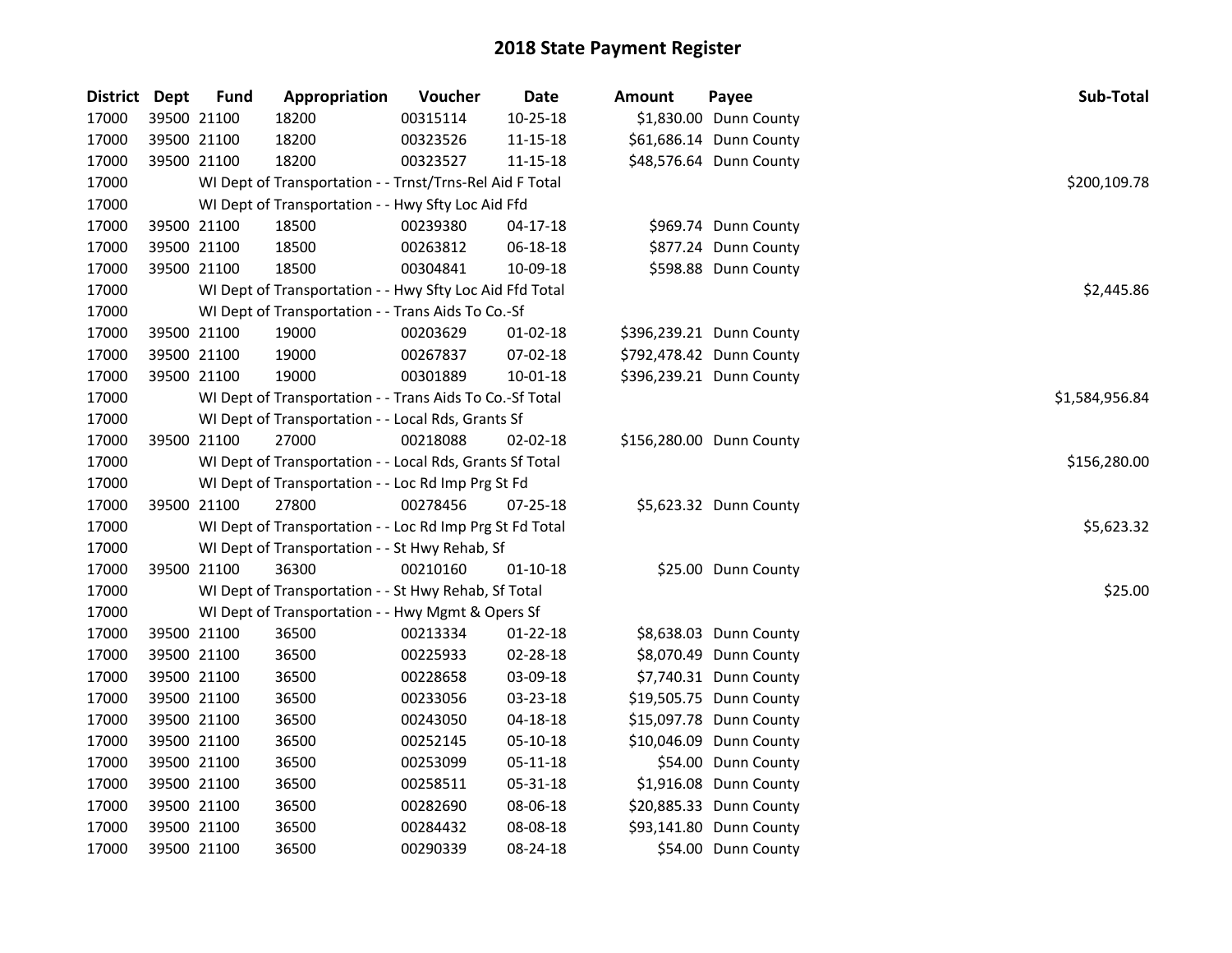| District | <b>Dept</b> | <b>Fund</b> | Appropriation                                                | Voucher  | Date           | <b>Amount</b> | Payee                    | Sub-Total      |
|----------|-------------|-------------|--------------------------------------------------------------|----------|----------------|---------------|--------------------------|----------------|
| 17000    |             | 39500 21100 | 36500                                                        | 00294760 | 09-10-18       |               | \$97,296.77 Dunn County  |                |
| 17000    |             | 39500 21100 | 36500                                                        | 00308101 | 10-09-18       |               | \$77,390.24 Dunn County  |                |
| 17000    |             | 39500 21100 | 36500                                                        | 00323180 | 11-28-18       |               | \$82,191.68 Dunn County  |                |
| 17000    |             | 39500 21100 | 36500                                                        | 00334482 | 12-26-18       |               | \$54.00 Dunn County      |                |
| 17000    |             | 39500 21100 | 36500                                                        | 00334484 | 12-26-18       |               | \$54.00 Dunn County      |                |
| 17000    |             |             | WI Dept of Transportation - - Hwy Mgmt & Opers Sf Total      |          |                |               |                          | \$442,136.35   |
| 17000    |             |             | WI Dept of Transportation - - Routine Maint Sf               |          |                |               |                          |                |
| 17000    |             | 39500 21100 | 36800                                                        | 00213334 | $01 - 22 - 18$ |               | \$98,294.81 Dunn County  |                |
| 17000    |             | 39500 21100 | 36800                                                        | 00225933 | 02-28-18       |               | \$102,806.32 Dunn County |                |
| 17000    |             | 39500 21100 | 36800                                                        | 00228658 | 03-09-18       |               | \$296,077.96 Dunn County |                |
| 17000    |             | 39500 21100 | 36800                                                        | 00233056 | 03-23-18       |               | \$6,433.74 Dunn County   |                |
| 17000    |             | 39500 21100 | 36800                                                        | 00243050 | 04-18-18       |               | \$223,098.17 Dunn County |                |
| 17000    |             | 39500 21100 | 36800                                                        | 00252145 | 05-10-18       |               | \$275,389.55 Dunn County |                |
| 17000    |             | 39500 21100 | 36800                                                        | 00258511 | 05-31-18       |               | \$385,399.45 Dunn County |                |
| 17000    |             | 39500 21100 | 36800                                                        | 00266273 | 06-25-18       |               | \$47,247.60 Dunn County  |                |
| 17000    |             | 39500 21100 | 36800                                                        | 00282690 | 08-06-18       |               | \$329,337.61 Dunn County |                |
| 17000    |             | 39500 21100 | 36800                                                        | 00284432 | 08-08-18       |               | \$35,496.77 Dunn County  |                |
| 17000    |             | 39500 21100 | 36800                                                        | 00286964 | 08-17-18       |               | \$16,200.20 Dunn County  |                |
| 17000    |             | 39500 21100 | 36800                                                        | 00288508 | 08-20-18       |               | \$845.00 Dunn County     |                |
| 17000    |             | 39500 21100 | 36800                                                        | 00294760 | 09-10-18       |               | \$31,119.24 Dunn County  |                |
| 17000    |             | 39500 21100 | 36800                                                        | 00307371 | 10-05-18       |               | \$268,497.26 Dunn County |                |
| 17000    |             | 39500 21100 | 36800                                                        | 00308101 | 10-09-18       |               | \$24,520.32 Dunn County  |                |
| 17000    |             | 39500 21100 | 36800                                                        | 00315161 | 10-25-18       |               | \$3,919.39 Dunn County   |                |
| 17000    |             | 39500 21100 | 36800                                                        | 00323180 | 11-28-18       |               | \$23,455.39 Dunn County  |                |
| 17000    |             |             | WI Dept of Transportation - - Routine Maint Sf Total         |          |                |               |                          | \$2,168,138.78 |
| 17000    |             |             | WI Dept of Transportation - - Routine Maint Ff               |          |                |               |                          |                |
| 17000    |             | 39500 21100 | 38000                                                        | 00213334 | $01 - 22 - 18$ |               | \$398.02 Dunn County     |                |
| 17000    |             | 39500 21100 | 38000                                                        | 00258511 | 05-31-18       |               | \$23.51 Dunn County      |                |
| 17000    |             |             | WI Dept of Transportation - - Routine Maint Ff Total         |          |                |               |                          | \$421.53       |
| 17000    |             |             | Department of Corrections - - Purchased Services For Offende |          |                |               |                          |                |
| 17000    |             | 41000 10000 | 11100                                                        | 00178815 | $01 - 02 - 18$ |               | \$640.00 Dunn County     |                |
| 17000    |             | 41000 10000 | 11100                                                        | 00186906 | 02-06-18       |               | \$545.00 Dunn County     |                |
| 17000    |             | 41000 10000 | 11100                                                        | 00193664 | 03-07-18       |               | \$183.75 Dunn County     |                |
| 17000    |             | 41000 10000 | 11100                                                        | 00198406 | 03-28-18       |               | \$298.75 Dunn County     |                |
| 17000    |             | 41000 10000 | 11100                                                        | 00213511 | 06-07-18       |               | \$220.00 Dunn County     |                |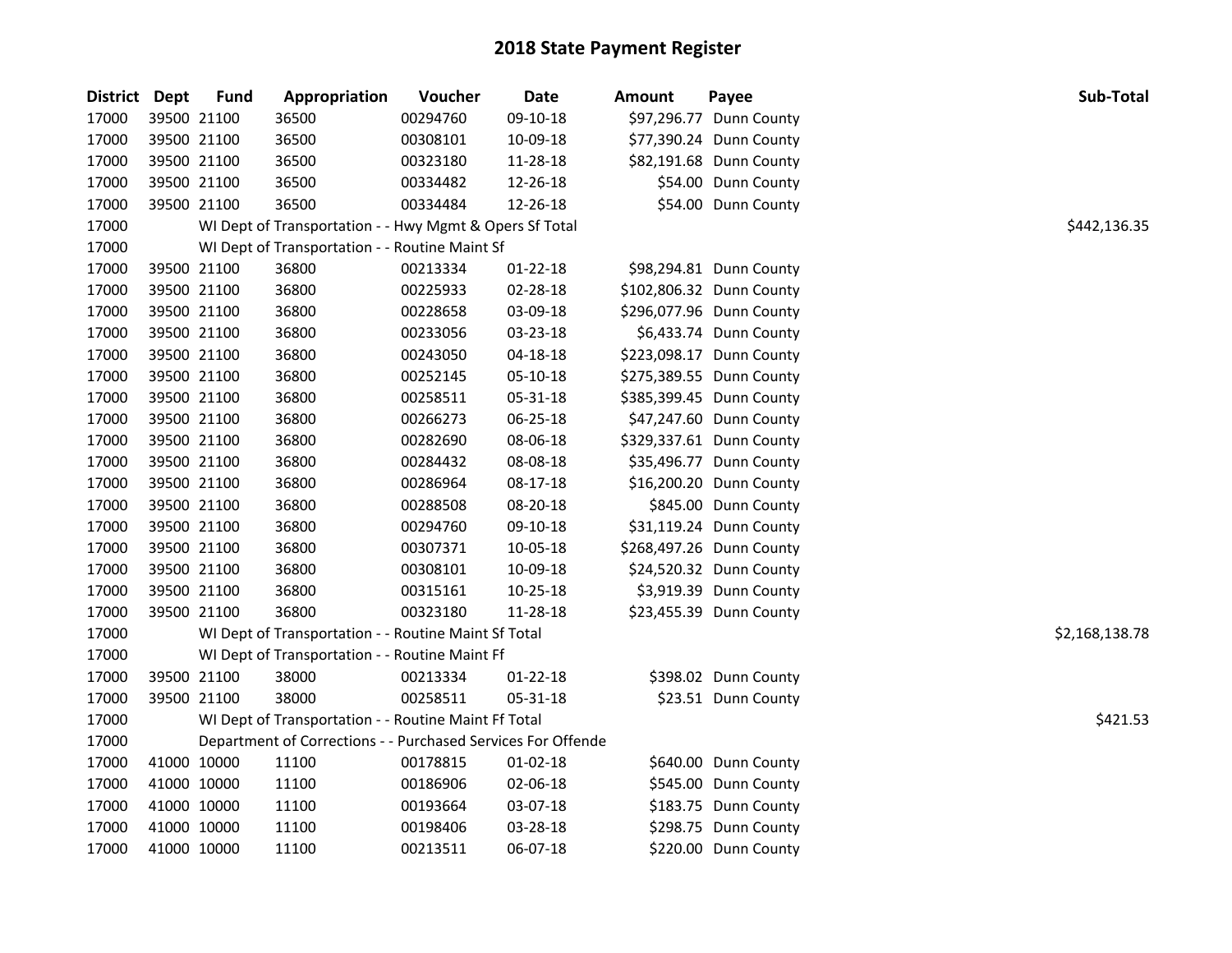| District Dept |             | <b>Fund</b> | Appropriation                                                      | Voucher  | Date           | <b>Amount</b> | Payee                                                                                                         | <b>Sub-Total</b> |
|---------------|-------------|-------------|--------------------------------------------------------------------|----------|----------------|---------------|---------------------------------------------------------------------------------------------------------------|------------------|
| 17000         |             | 41000 10000 | 11100                                                              | 00218452 | 06-27-18       |               | \$660.00 Dunn County                                                                                          |                  |
| 17000         | 41000 10000 |             | 11100                                                              | 00223554 | 07-20-18       |               | \$183.75 Dunn County                                                                                          |                  |
| 17000         | 41000 10000 |             | 11100                                                              | 00246525 | 11-02-18       |               | \$765.00 Dunn County                                                                                          |                  |
| 17000         | 41000 10000 |             | 11100                                                              | 00246558 | 11-02-18       |               | \$272.50 Dunn County                                                                                          |                  |
| 17000         |             |             | Department of Corrections - - Purchased Services For Offende Total |          |                |               |                                                                                                               | \$3,768.75       |
| 17000         |             |             | Department of Corrections - - Corrections Contracts And Agre       |          |                |               |                                                                                                               |                  |
| 17000         |             | 41000 10000 | 11400                                                              | 00185043 | $01-30-18$     |               | \$2,831.16 Dunn County                                                                                        |                  |
| 17000         | 41000 10000 |             | 11400                                                              | 00192245 | 03-01-18       |               | \$2,212.78 Dunn County                                                                                        |                  |
| 17000         | 41000 10000 |             | 11400                                                              | 00196767 | 03-21-18       |               | \$2,881.76 Dunn County                                                                                        |                  |
| 17000         | 41000 10000 |             | 11400                                                              | 00205799 | 05-03-18       |               | \$851.02 Dunn County                                                                                          |                  |
| 17000         | 41000 10000 |             | 11400                                                              | 00208864 | 05-14-18       |               | \$3,190.52 Dunn County                                                                                        |                  |
| 17000         | 41000 10000 |             | 11400                                                              | 00219567 | 07-03-18       |               | \$3,190.52 Dunn County                                                                                        |                  |
| 17000         | 41000 10000 |             | 11400                                                              | 00222605 | $07-17-18$     |               | \$2,109.86 Dunn County                                                                                        |                  |
| 17000         | 41000 10000 |             | 11400                                                              | 00233049 | 09-06-18       |               | \$1,132.12 Dunn County                                                                                        |                  |
| 17000         | 41000 10000 |             | 11400                                                              | 00240156 | 10-09-18       |               | \$3,859.50 Dunn County                                                                                        |                  |
| 17000         |             |             | Department of Corrections - - Corrections Contracts And Agre Total |          |                |               |                                                                                                               | \$22,259.24      |
| 17000         |             |             |                                                                    |          |                |               | Department of Corrections - - Reimbursing Counties For Probation, Extended Supervision And Parole Holds       |                  |
| 17000         |             | 41000 10000 | 11600                                                              | 00246148 | 11-02-18       |               | \$45,570.00 Dunn County                                                                                       |                  |
| 17000         |             |             |                                                                    |          |                |               | Department of Corrections - - Reimbursing Counties For Probation, Extended Supervision And Parole Holds Total | \$45,570.00      |
| 17000         |             |             | Department of Corrections - - Probation, Parole And Extended       |          |                |               |                                                                                                               |                  |
| 17000         | 41000 10000 |             | 18700                                                              | 00246148 | 11-02-18       |               | \$3,430.00 Dunn County                                                                                        |                  |
| 17000         |             |             | Department of Corrections - - Probation, Parole And Extended Total |          |                |               |                                                                                                               | \$3,430.00       |
| 17000         |             |             | Department of Health Services - - State/Federal Aids               |          |                |               |                                                                                                               |                  |
| 17000         | 43500 10000 |             | 00000                                                              | 90808    | $01 - 02 - 18$ |               | \$51,740.00 Dunn County                                                                                       |                  |
| 17000         | 43500 10000 |             | 00000                                                              | 90809    | 02-01-18       |               | \$49,939.00 Dunn County                                                                                       |                  |
| 17000         | 43500 10000 |             | 00000                                                              | 90810    | 03-01-18       |               | \$62,003.00 Dunn County                                                                                       |                  |
| 17000         | 43500 10000 |             | 00000                                                              | 90811    | 03-02-18       |               | \$17,758.00 Dunn County                                                                                       |                  |
| 17000         | 43500 10000 |             | 00000                                                              | 90812    | 04-02-18       |               | \$145,173.00 Dunn County                                                                                      |                  |
| 17000         | 43500 10000 |             | 00000                                                              | 90813    | 05-01-18       |               | \$271,809.00 Dunn County                                                                                      |                  |
| 17000         | 43500 10000 |             | 00000                                                              | 90814    | 06-01-18       |               | \$120,367.00 Dunn County                                                                                      |                  |
| 17000         | 43500 10000 |             | 00000                                                              | 90900    | 07-02-18       |               | \$450,425.00 Dunn County                                                                                      |                  |
| 17000         | 43500 10000 |             | 00000                                                              | 90901    | 08-01-18       |               | \$277,765.00 Dunn County                                                                                      |                  |
| 17000         | 43500 10000 |             | 00000                                                              | 90902    | 09-04-18       |               | \$326,781.00 Dunn County                                                                                      |                  |
| 17000         | 43500 10000 |             | 00000                                                              | 90903    | 10-01-18       |               | \$450,996.00 Dunn County                                                                                      |                  |
| 17000         | 43500 10000 |             | 00000                                                              | 90904    | 11-01-18       |               | \$118,655.00 Dunn County                                                                                      |                  |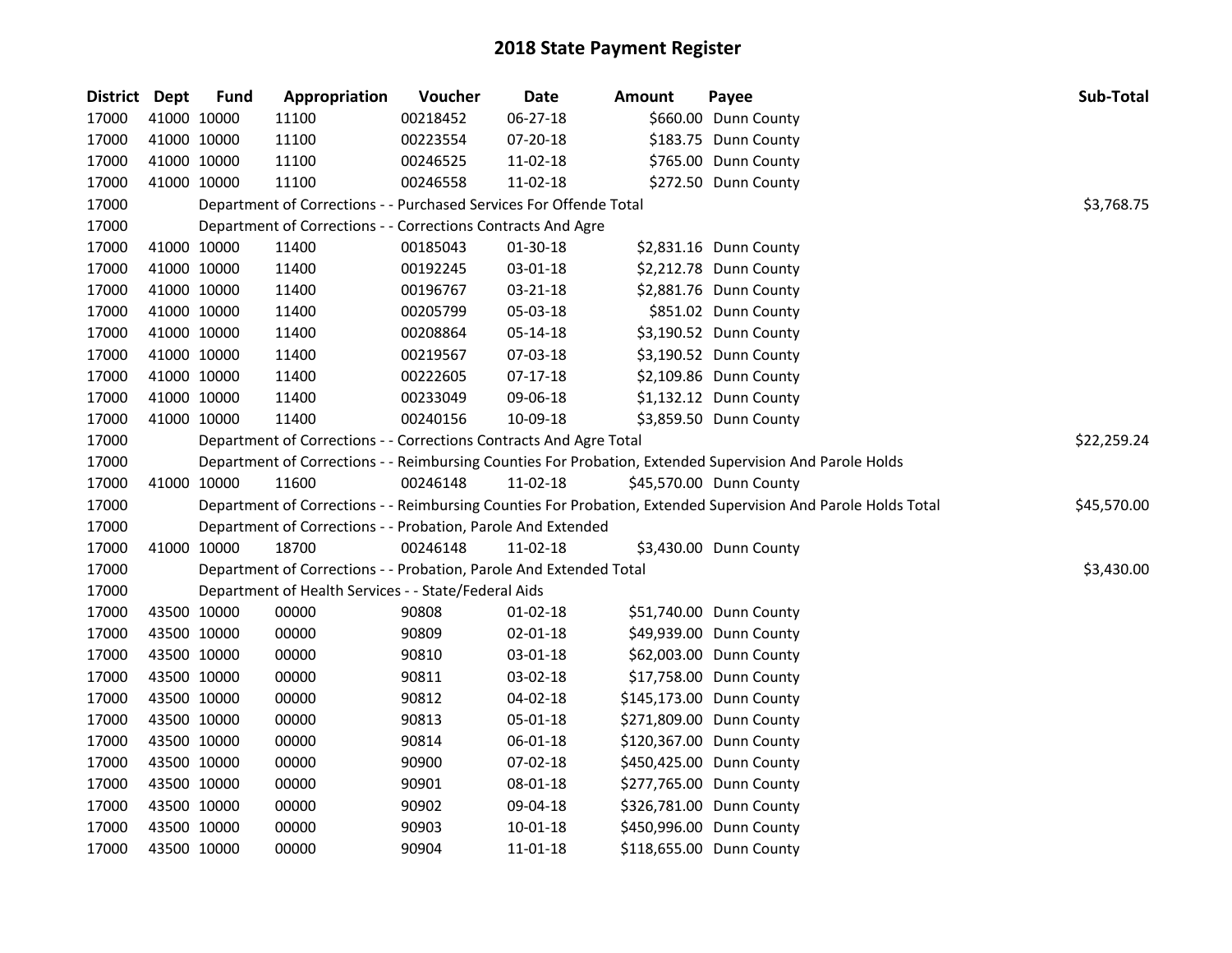| District Dept | <b>Fund</b> | Appropriation                                                          | Voucher  | <b>Date</b>    | <b>Amount</b> | Payee                    | Sub-Total      |
|---------------|-------------|------------------------------------------------------------------------|----------|----------------|---------------|--------------------------|----------------|
| 17000         | 43500 10000 | 00000                                                                  | 90905    | 12-03-18       |               | \$135,427.00 Dunn County |                |
| 17000         |             | Department of Health Services - - State/Federal Aids Total             |          |                |               |                          | \$2,478,838.00 |
| 17000         |             | Department of Health Services - - Public Health Dispensaries And       |          |                |               |                          |                |
| 17000         | 43500 10000 | 10700                                                                  | 00175815 | $01-10-18$     |               | \$170.05 Dunn County     |                |
| 17000         | 43500 10000 | 10700                                                                  | 00189586 | 03-16-18       |               | \$132.01 Dunn County     |                |
| 17000         | 43500 10000 | 10700                                                                  | 00189590 | 03-16-18       |               | \$235.99 Dunn County     |                |
| 17000         | 43500 10000 | 10700                                                                  | 00195480 | 03-30-18       |               | \$160.61 Dunn County     |                |
| 17000         | 43500 10000 | 10700                                                                  | 00224730 | 08-31-18       |               | \$151.04 Dunn County     |                |
| 17000         | 43500 10000 | 10700                                                                  | 00224732 | 08-31-18       |               | \$47.40 Dunn County      |                |
| 17000         |             | Department of Health Services - - Public Health Dispensaries And Total |          |                |               |                          | \$897.10       |
| 17000         |             | Department of Health Services - - Federal Block Grant Aids -- Pr       |          |                |               |                          |                |
| 17000         | 43500 10000 | 19200                                                                  | 00245876 | 11-29-18       |               | \$3,626.54 Dunn County   |                |
| 17000         |             | Department of Health Services - - Federal Block Grant Aids -- Pr Total |          |                |               |                          | \$3,626.54     |
| 17000         |             | Department of Health Services - - General Program Operations           |          |                |               |                          |                |
| 17000         | 43500 10000 | 40100                                                                  | 00197262 | 04-04-18       |               | \$15.00 Dunn County      |                |
| 17000         | 43500 10000 | 40100                                                                  | 00197264 | 04-04-18       |               | \$1.50 Dunn County       |                |
| 17000         | 43500 10000 | 40100                                                                  | 00203412 | 05-02-18       |               | \$1.50 Dunn County       |                |
| 17000         | 43500 10000 | 40100                                                                  | 00221587 | 07-25-18       |               | \$1.00 Dunn County       |                |
| 17000         | 43500 10000 | 40100                                                                  | 00221588 | $07 - 25 - 18$ |               | \$15.00 Dunn County      |                |
| 17000         | 43500 10000 | 40100                                                                  | 00228698 | 08-29-18       |               | \$1.50 Dunn County       |                |
| 17000         | 43500 10000 | 40100                                                                  | 00248376 | 11-28-18       |               | \$1.50 Dunn County       |                |
| 17000         | 43500 10000 | 40100                                                                  | 00248386 | 11-28-18       |               | \$1.50 Dunn County       |                |
| 17000         | 43500 10000 | 40100                                                                  | 00248400 | 11-28-18       |               | \$1.50 Dunn County       |                |
| 17000         |             | Department of Health Services - - General Program Operations Total     |          |                |               |                          | \$40.00        |
| 17000         |             | Department of Health Services - - Medical Assistance State Admin       |          |                |               |                          |                |
| 17000         | 43500 10000 | 44000                                                                  | 00197262 | 04-04-18       |               | \$15.00 Dunn County      |                |
| 17000         | 43500 10000 | 44000                                                                  | 00197264 | 04-04-18       |               | \$1.50 Dunn County       |                |
| 17000         | 43500 10000 | 44000                                                                  | 00203412 | 05-02-18       |               | \$1.50 Dunn County       |                |
| 17000         | 43500 10000 | 44000                                                                  | 00221587 | 07-25-18       |               | \$1.00 Dunn County       |                |
| 17000         | 43500 10000 | 44000                                                                  | 00221588 | 07-25-18       |               | \$15.00 Dunn County      |                |
| 17000         | 43500 10000 | 44000                                                                  | 00228698 | 08-29-18       |               | \$1.50 Dunn County       |                |
| 17000         | 43500 10000 | 44000                                                                  | 00248376 | 11-28-18       |               | \$1.50 Dunn County       |                |
| 17000         | 43500 10000 | 44000                                                                  | 00248386 | 11-28-18       |               | \$1.50 Dunn County       |                |
| 17000         | 43500 10000 | 44000                                                                  | 00248400 | 11-28-18       |               | \$1.50 Dunn County       |                |
| 17000         |             | Department of Health Services - - Medical Assistance State Admin Total |          |                |               |                          | \$40.00        |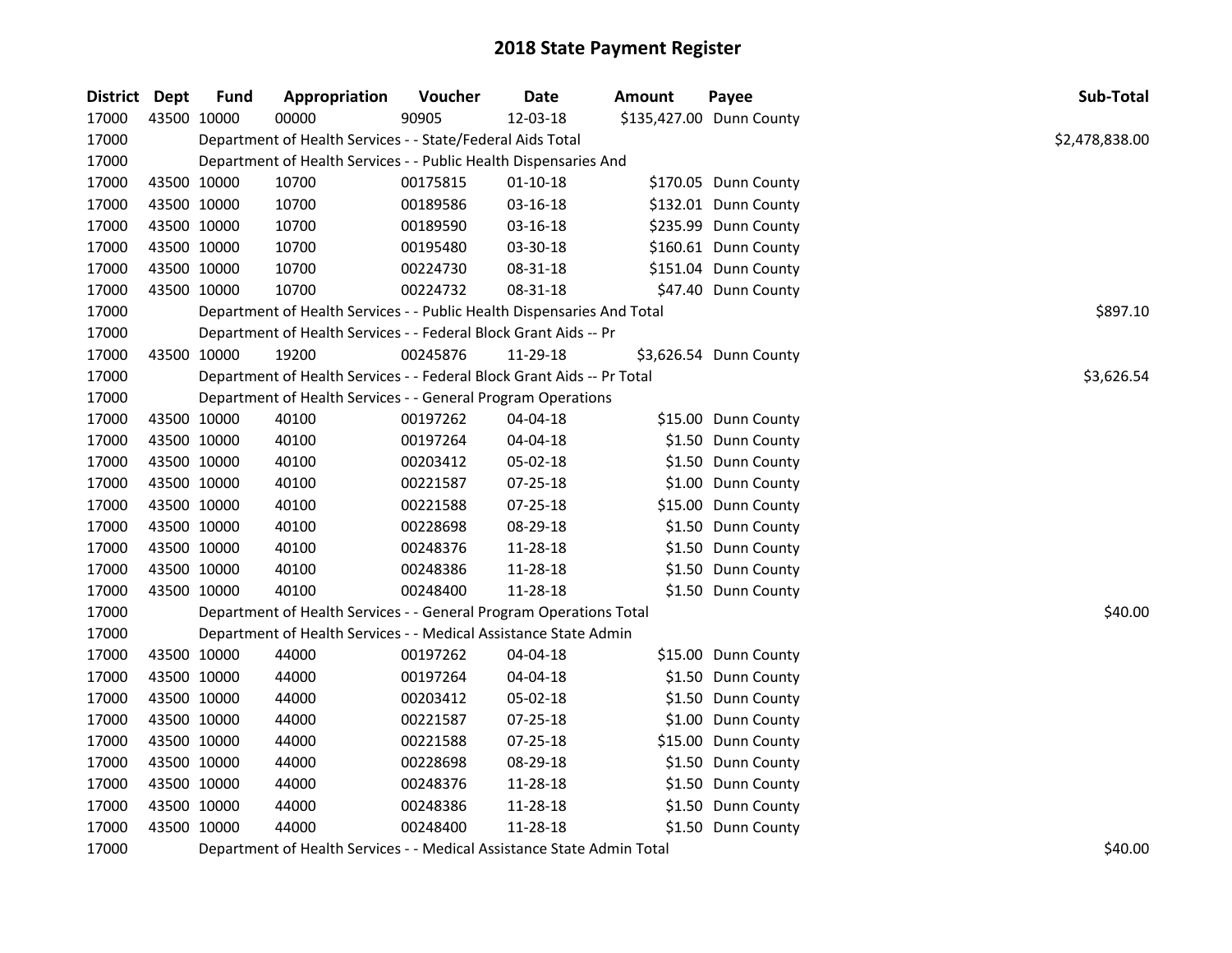| District Dept |             | <b>Fund</b> | Appropriation                                                          | Voucher  | <b>Date</b> | <b>Amount</b> | Payee                    | Sub-Total |
|---------------|-------------|-------------|------------------------------------------------------------------------|----------|-------------|---------------|--------------------------|-----------|
| 17000         |             |             | Dept of Children and Families - - Fees For Administrative Servic       |          |             |               |                          |           |
| 17000         |             | 43700 10000 | 23100                                                                  | 00033783 | $01-19-18$  |               | \$50.00 Dunn County      |           |
| 17000         |             | 43700 10000 | 23100                                                                  | 00038243 | 04-18-18    |               | \$35.00 Dunn County      |           |
| 17000         |             | 43700 10000 | 23100                                                                  | 00042305 | 07-17-18    |               | \$110.00 Dunn County     |           |
| 17000         | 43700 10000 |             | 23100                                                                  | 00045772 | 10-18-18    |               | \$35.00 Dunn County      |           |
| 17000         |             |             | Dept of Children and Families - - Fees For Administrative Servic Total |          |             |               |                          | \$230.00  |
| 17000         |             |             | Dept of Children and Families - - General Aids                         |          |             |               |                          |           |
| 17000         |             | 43700 10000 | 99000                                                                  | 00033189 | 01-05-18    |               | \$2,963.00 Dunn County   |           |
| 17000         |             | 43700 10000 | 99000                                                                  | 00034097 | 01-30-18    |               | \$147,135.38 Dunn County |           |
| 17000         |             | 43700 10000 | 99000                                                                  | 00034298 | 02-05-18    |               | \$26,692.75 Dunn County  |           |
| 17000         |             | 43700 10000 | 99000                                                                  | 00034358 | 02-05-18    |               | \$2,240.00 Dunn County   |           |
| 17000         | 43700 10000 |             | 99000                                                                  | 00034840 | 02-21-18    |               | \$218.42 Dunn County     |           |
| 17000         | 43700 10000 |             | 99000                                                                  | 00034993 | 02-21-18    |               | \$206.55 Dunn County     |           |
| 17000         |             | 43700 10000 | 99000                                                                  | 00035096 | 02-21-18    |               | \$701.70 Dunn County     |           |
| 17000         |             | 43700 10000 | 99000                                                                  | 00035226 | 02-22-18    |               | \$23,995.45 Dunn County  |           |
| 17000         |             | 43700 10000 | 99000                                                                  | 00035630 | 03-05-18    |               | \$136,330.33 Dunn County |           |
| 17000         |             | 43700 10000 | 99000                                                                  | 00036843 | 03-28-18    |               | \$578.00 Dunn County     |           |
| 17000         |             | 43700 10000 | 99000                                                                  | 00037556 | 04-05-18    |               | \$190,525.64 Dunn County |           |
| 17000         |             | 43700 10000 | 99000                                                                  | 00038792 | 04-30-18    |               | \$182,961.07 Dunn County |           |
| 17000         |             | 43700 10000 | 99000                                                                  | 00039168 | 05-07-18    |               | \$33,081.81 Dunn County  |           |
| 17000         |             | 43700 10000 | 99000                                                                  | 00040587 | 06-05-18    |               | \$31,709.29 Dunn County  |           |
| 17000         |             | 43700 10000 | 99000                                                                  | 00041550 | 06-27-18    |               | \$43,637.74 Dunn County  |           |
| 17000         |             | 43700 10000 | 99000                                                                  | 00041768 | 07-05-18    |               | \$27,809.60 Dunn County  |           |
| 17000         |             | 43700 10000 | 99000                                                                  | 00042782 | 07-30-18    |               | \$163,604.38 Dunn County |           |
| 17000         |             | 43700 10000 | 99000                                                                  | 00042989 | 08-03-18    |               | \$1,344.00 Dunn County   |           |
| 17000         |             | 43700 10000 | 99000                                                                  | 00043078 | 08-06-18    |               | \$25,523.13 Dunn County  |           |
| 17000         |             | 43700 10000 | 99000                                                                  | 00043547 | 08-17-18    |               | \$8,527.00 Dunn County   |           |
| 17000         |             | 43700 10000 | 99000                                                                  | 00043956 | 08-29-18    |               | \$521,782.00 Dunn County |           |
| 17000         |             | 43700 10000 | 99000                                                                  | 00044041 | 08-30-18    |               | \$25,809.00 Dunn County  |           |
| 17000         |             | 43700 10000 | 99000                                                                  | 00044152 | 09-05-18    |               | \$59,758.03 Dunn County  |           |
| 17000         |             | 43700 10000 | 99000                                                                  | 00044424 | 09-11-18    |               | \$8,490.00 Dunn County   |           |
| 17000         |             | 43700 10000 | 99000                                                                  | 00045360 | 10-05-18    |               | \$14,508.84 Dunn County  |           |
| 17000         |             | 43700 10000 | 99000                                                                  | 00046179 | 10-30-18    |               | \$123,349.93 Dunn County |           |
| 17000         |             | 43700 10000 | 99000                                                                  | 00046493 | 11-05-18    |               | \$15,477.51 Dunn County  |           |
| 17000         | 43700 10000 |             | 99000                                                                  | 00046562 | 11-05-18    |               | \$5,925.00 Dunn County   |           |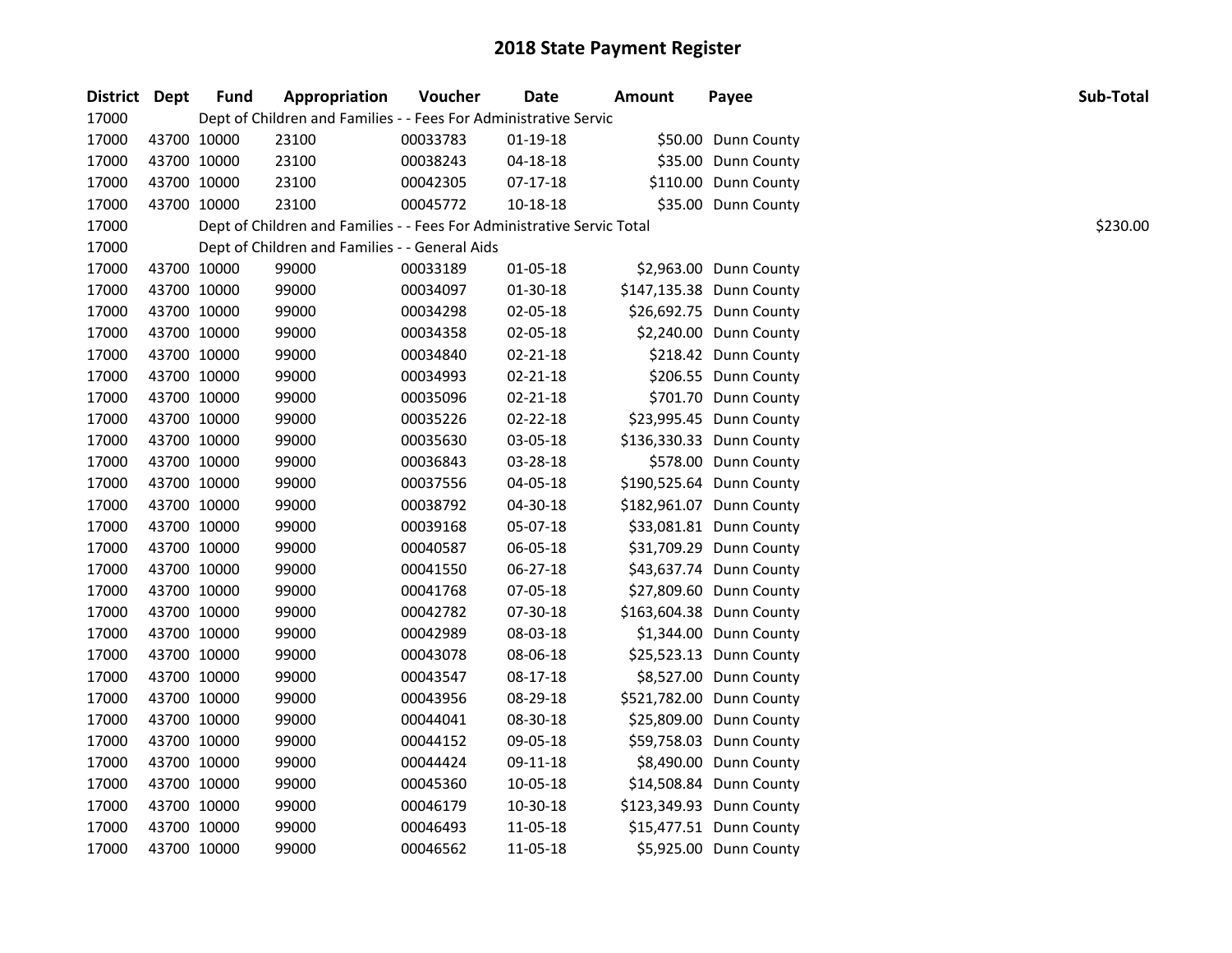| District Dept |             | <b>Fund</b> | Appropriation                                                         | Voucher  | Date           | Amount | Payee                   | Sub-Total      |
|---------------|-------------|-------------|-----------------------------------------------------------------------|----------|----------------|--------|-------------------------|----------------|
| 17000         | 43700 10000 |             | 99000                                                                 | 00047550 | 12-05-18       |        | \$17,762.54 Dunn County |                |
| 17000         | 43700 10000 |             | 99000                                                                 | 00048155 | 12-27-18       |        | \$108.80 Dunn County    |                |
| 17000         |             |             | Dept of Children and Families - - General Aids Total                  |          |                |        |                         | \$1,842,756.89 |
| 17000         |             |             | Dept of Workforce Development - - Ui Admin Fed                        |          |                |        |                         |                |
| 17000         | 44500 10000 |             | 15100                                                                 | 00142123 | 01-03-18       |        | \$75.00 Dunn County     |                |
| 17000         | 44500 10000 |             | 15100                                                                 | 00146801 | 02-02-18       |        | \$5.00 Dunn County      |                |
| 17000         | 44500 10000 |             | 15100                                                                 | 00152388 | 03-02-18       |        | \$25.00 Dunn County     |                |
| 17000         | 44500 10000 |             | 15100                                                                 | 00157698 | 04-03-18       |        | \$60.00 Dunn County     |                |
| 17000         | 44500 10000 |             | 15100                                                                 | 00163017 | 05-02-18       |        | \$10.00 Dunn County     |                |
| 17000         | 44500 10000 |             | 15100                                                                 | 00168095 | 06-04-18       |        | \$25.00 Dunn County     |                |
| 17000         | 44500 10000 |             | 15100                                                                 | 00173096 | 07-03-18       |        | \$45.00 Dunn County     |                |
| 17000         | 44500 10000 |             | 15100                                                                 | 00178342 | 08-02-18       |        | \$20.00 Dunn County     |                |
| 17000         | 44500 10000 |             | 15100                                                                 | 00183400 | 09-05-18       |        | \$50.00 Dunn County     |                |
| 17000         | 44500 10000 |             | 15100                                                                 | 00188545 | 10-02-18       |        | \$35.00 Dunn County     |                |
| 17000         | 44500 10000 |             | 15100                                                                 | 00194609 | 11-02-18       |        | \$50.00 Dunn County     |                |
| 17000         | 44500 10000 |             | 15100                                                                 | 00199590 | 12-04-18       |        | \$25.00 Dunn County     |                |
| 17000         |             |             | Dept of Workforce Development - - Ui Admin Fed Total                  | \$425.00 |                |        |                         |                |
| 17000         |             |             | Dept of Workforce Development - - Title Ib Aids State Gpr             |          |                |        |                         |                |
| 17000         | 44500 10000 |             | 50900                                                                 | 00200940 | 12-12-18       |        | \$19.17 Dunn County     |                |
| 17000         |             |             | Dept of Workforce Development - - Title Ib Aids State Gpr Total       |          |                |        |                         | \$19.17        |
| 17000         |             |             | Dept of Workforce Development - - Title Ib Aids Federal Prf           |          |                |        |                         |                |
| 17000         | 44500 10000 |             | 54400                                                                 | 00200940 | 12-12-18       |        | \$70.83 Dunn County     |                |
| 17000         |             |             | Dept of Workforce Development - - Title Ib Aids Federal Prf Total     |          |                |        |                         | \$70.83        |
| 17000         |             |             | Dept of Workforce Development - - Wc Ops Uninsured Emplyr Admin       |          |                |        |                         |                |
| 17000         | 44500 22700 |             | 17700                                                                 | 00148372 | 02-12-18       |        | \$25.00 Dunn County     |                |
| 17000         | 44500 22700 |             | 17700                                                                 | 00148642 | $02 - 12 - 18$ |        | \$25.00 Dunn County     |                |
| 17000         | 44500 22700 |             | 17700                                                                 | 00195322 | 11-07-18       |        | \$25.00 Dunn County     |                |
| 17000         | 44500 22700 |             | 17700                                                                 | 00195326 | 11-07-18       |        | \$10.00 Dunn County     |                |
| 17000         |             |             | Dept of Workforce Development - - Wc Ops Uninsured Emplyr Admin Total |          |                |        |                         | \$85.00        |
| 17000         |             |             | Department of Justice - - Inter And Intra-Agency Assist               |          |                |        |                         |                |
| 17000         |             | 45500 10000 | 13300                                                                 | 00057325 | 12-20-18       |        | \$328.00 Dunn County    |                |
| 17000         |             |             | Department of Justice - - Inter And Intra-Agency Assist Total         |          |                |        |                         | \$328.00       |
| 17000         |             |             | Department of Justice - - Crime Laboratories, Dna                     |          |                |        |                         |                |
| 17000         | 45500 10000 |             | 22100                                                                 | 00048969 | 07-19-18       |        | \$2,560.00 Dunn County  |                |
| 17000         |             |             | Department of Justice - - Crime Laboratories, Dna Total               |          |                |        |                         | \$2,560.00     |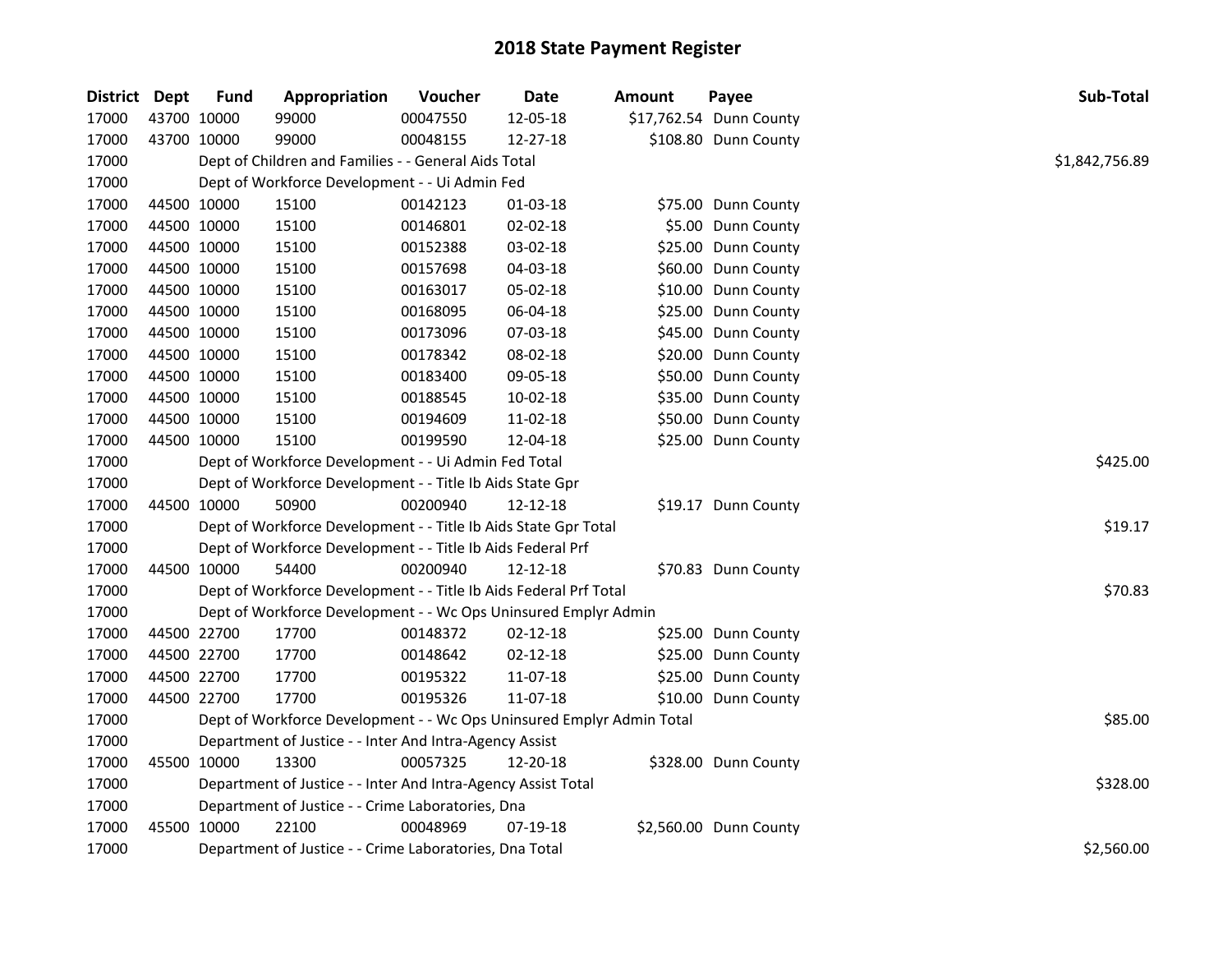| District Dept | <b>Fund</b> | Appropriation                                                   | Voucher  | <b>Date</b>    | Amount | Payee                   | Sub-Total    |
|---------------|-------------|-----------------------------------------------------------------|----------|----------------|--------|-------------------------|--------------|
| 17000         |             | Department of Justice - - Law Enforcement Train, Local          |          |                |        |                         |              |
| 17000         | 45500 10000 | 23100                                                           | 00052405 | 10-04-18       |        | \$9,120.00 Dunn County  |              |
| 17000         |             | Department of Justice - - Law Enforcement Train, Local Total    |          |                |        |                         | \$9,120.00   |
| 17000         |             | Department of Justice - - Federal Aid, Local Assistance         |          |                |        |                         |              |
| 17000         | 45500 10000 | 25100                                                           | 00044955 | 04-30-18       |        | \$679.74 Dunn County    |              |
| 17000         | 45500 10000 | 25100                                                           | 00049680 | 08-02-18       |        | \$3,536.64 Dunn County  |              |
| 17000         | 45500 10000 | 25100                                                           | 00053613 | 10-26-18       |        | \$2,412.26 Dunn County  |              |
| 17000         |             | Department of Justice - - Federal Aid, Local Assistance Total   |          |                |        |                         | \$6,628.64   |
| 17000         |             | Department of Justice - - Alt Prosecution Alcohol Drugs         |          |                |        |                         |              |
| 17000         | 45500 10000 | 27100                                                           | 00044951 | 04-30-18       |        | \$23,222.29 Dunn County |              |
| 17000         | 45500 10000 | 27100                                                           | 00050249 | 08-14-18       |        | \$25,179.44 Dunn County |              |
| 17000         | 45500 10000 | 27100                                                           | 00054764 | 11-05-18       |        | \$29,562.24 Dunn County |              |
| 17000         |             | Department of Justice - - Alt Prosecution Alcohol Drugs Total   |          |                |        |                         | \$77,963.97  |
| 17000         |             | Department of Justice - - Internet Crimes Against Childr        |          |                |        |                         |              |
| 17000         | 45500 10000 | 28400                                                           | 00039464 | $01 - 02 - 18$ |        | \$646.00 Dunn County    |              |
| 17000         |             | Department of Justice - - Internet Crimes Against Childr Total  |          |                |        |                         | \$646.00     |
| 17000         |             | Department of Justice - - Alternatives To Prosecution           |          |                |        |                         |              |
| 17000         | 45500 10000 | 28500                                                           | 00042691 | 03-01-18       |        | \$34,991.67 Dunn County |              |
| 17000         |             | Department of Justice - - Alternatives To Prosecution Total     |          |                |        |                         | \$34,991.67  |
| 17000         |             | Department of Justice - - Crime Victim Witness Assist           |          |                |        |                         |              |
| 17000         | 45500 10000 | 53200                                                           | 00043093 | 03-06-18       |        | \$16,462.43 Dunn County |              |
| 17000         | 45500 10000 | 53200                                                           | 00049097 | $07-19-18$     |        | \$29,135.87 Dunn County |              |
| 17000         |             | Department of Justice - - Crime Victim Witness Assist Total     |          |                |        |                         | \$45,598.30  |
| 17000         |             | Department of Justice - - County Reimb Victim-Witness           |          |                |        |                         |              |
| 17000         | 45500 10000 | 53900                                                           | 00043093 | 03-06-18       |        | \$10,210.80 Dunn County |              |
| 17000         |             | Department of Justice - - County Reimb Victim-Witness Total     |          |                |        |                         | \$10,210.80  |
| 17000         |             | Department of Justice - - Federal Aid, Victim Assistance        |          |                |        |                         |              |
| 17000         | 45500 10000 | 54200                                                           | 00044143 | 04-05-18       |        | \$24,871.00 Dunn County |              |
| 17000         | 45500 10000 | 54200                                                           | 00045962 | 05-29-18       |        | \$13,144.00 Dunn County |              |
| 17000         | 45500 10000 | 54200                                                           | 00050740 | 08-23-18       |        | \$23,641.00 Dunn County |              |
| 17000         | 45500 10000 | 54200                                                           | 00055481 | 11-19-18       |        | \$55,138.00 Dunn County |              |
| 17000         | 45500 10000 | 54200                                                           | 00056366 | 12-06-18       |        | \$27,422.00 Dunn County |              |
| 17000         |             | Department of Justice - - Federal Aid, Victim Assistance Total  |          |                |        |                         | \$144,216.00 |
| 17000         |             | Department of Military Affairs - - Emergency Response Equipment |          |                |        |                         |              |
| 17000         | 46500 10000 | 30800                                                           | 00037826 | $01 - 25 - 18$ |        | \$2,707.00 Dunn County  |              |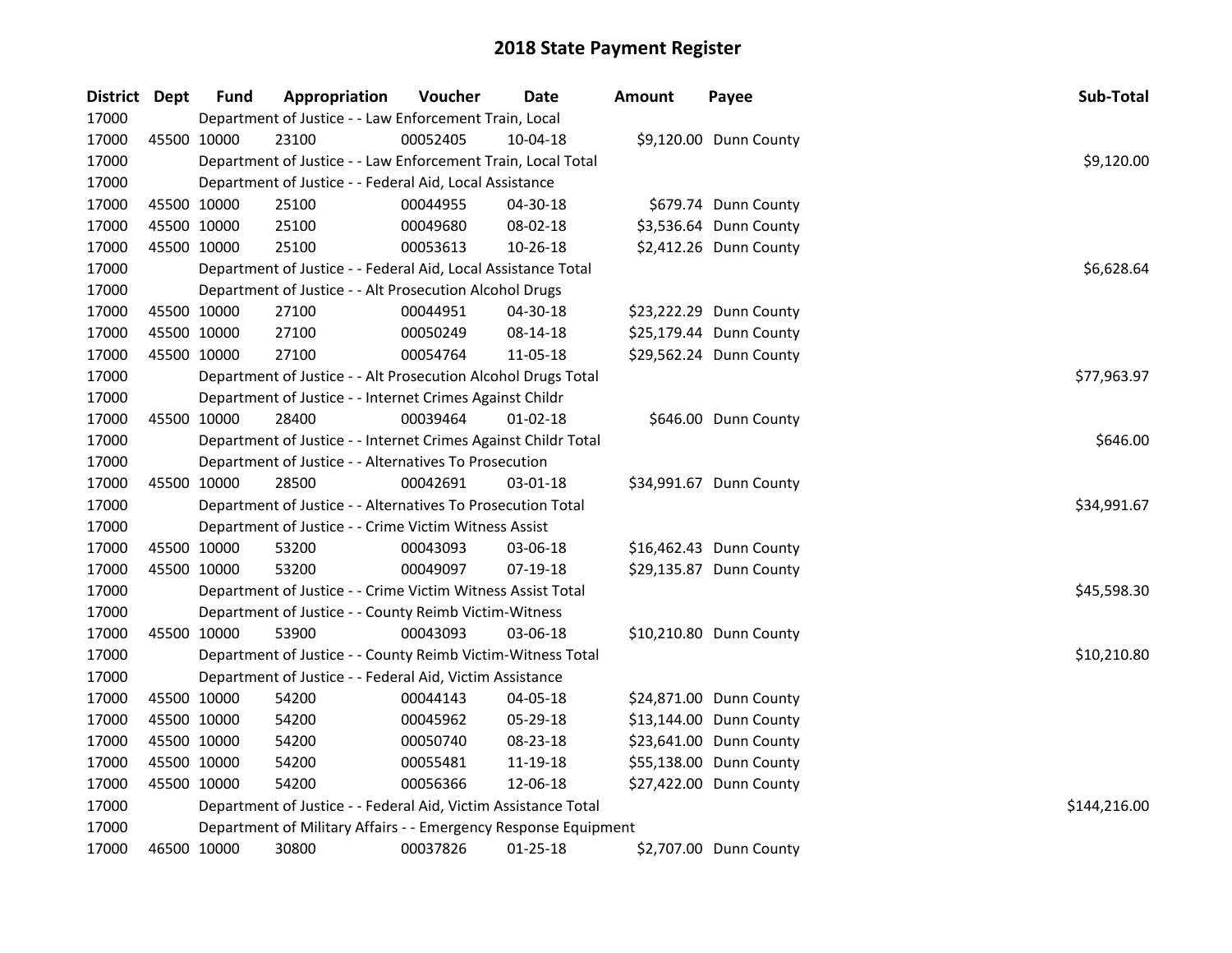| District Dept |             | <b>Fund</b> | Appropriation                                                           | Voucher  | Date           | Amount | Payee                   | Sub-Total   |
|---------------|-------------|-------------|-------------------------------------------------------------------------|----------|----------------|--------|-------------------------|-------------|
| 17000         |             |             | Department of Military Affairs - - Emergency Response Equipment Total   |          |                |        |                         | \$2,707.00  |
| 17000         |             |             | Department of Military Affairs - - Local Emer Planning Grants           |          |                |        |                         |             |
| 17000         | 46500 10000 |             | 33700                                                                   | 00045703 | $07 - 02 - 18$ |        | \$6,424.52 Dunn County  |             |
| 17000         |             |             | Department of Military Affairs - - Local Emer Planning Grants Total     |          |                |        |                         | \$6,424.52  |
| 17000         |             |             | Department of Military Affairs - - Federal Aid, State Operations        |          |                |        |                         |             |
| 17000         | 46500 10000 |             | 34100                                                                   | 00042651 | 05-07-18       |        | \$82.00 Dunn County     |             |
| 17000         |             |             | Department of Military Affairs - - Federal Aid, State Operations Total  |          |                |        |                         | \$82.00     |
| 17000         |             |             | Department of Military Affairs - - Federal Aid, Local Assistance        |          |                |        |                         |             |
| 17000         |             | 46500 10000 | 34200                                                                   | 00038067 | 01-30-18       |        | \$21,765.51 Dunn County |             |
| 17000         | 46500 10000 |             | 34200                                                                   | 00048178 | 08-29-18       |        | \$21,701.19 Dunn County |             |
| 17000         |             |             | Department of Military Affairs - - Federal Aid, Local Assistance Total  |          |                |        |                         | \$43,466.70 |
| 17000         |             |             | Department of Military Affairs - - St Emerg Response Bd Grant Pif       |          |                |        |                         |             |
| 17000         | 46500 27200 |             | 36400                                                                   | 00038183 | 01-30-18       |        | \$6,560.30 Dunn County  |             |
| 17000         |             |             | Department of Military Affairs - - St Emerg Response Bd Grant Pif Total |          |                |        |                         | \$6,560.30  |
| 17000         |             |             | Department of Veterans Affairs - - Grants To Counties                   |          |                |        |                         |             |
| 17000         | 48500 15200 |             | 12700                                                                   | 00043025 | $02 - 16 - 18$ |        | \$1,000.00 Dunn County  |             |
| 17000         |             |             | Department of Veterans Affairs - - Grants To Counties Total             |          |                |        |                         | \$1,000.00  |
| 17000         |             |             | Department of Veterans Affairs - - County Grants                        |          |                |        |                         |             |
| 17000         |             | 48500 58200 | 26700                                                                   | 00043025 | 02-16-18       |        | \$4,500.00 Dunn County  |             |
| 17000         |             |             | Department of Veterans Affairs - - County Grants Total                  |          |                |        |                         | \$4,500.00  |
| 17000         |             |             | Department of Veterans Affairs - - Veterans Transportation Grant        |          |                |        |                         |             |
| 17000         |             | 48500 58200 | 28000                                                                   | 00056407 | 11-16-18       |        | \$968.94 Dunn County    |             |
| 17000         |             |             | Department of Veterans Affairs - - Veterans Transportation Grant Total  |          |                |        |                         | \$968.94    |
| 17000         |             |             | Department of Veterans Affairs - - County Grants                        |          |                |        |                         |             |
| 17000         | 48500 58300 |             | 37000                                                                   | 00043025 | $02 - 16 - 18$ |        | \$4,500.00 Dunn County  |             |
| 17000         |             |             | Department of Veterans Affairs - - County Grants Total                  |          |                |        |                         | \$4,500.00  |
| 17000         |             |             | Department of Administration - - Federal Aid, Local Assistance          |          |                |        |                         |             |
| 17000         | 50500 10000 |             | 15500                                                                   | 00073900 | 02-28-18       |        | \$4,428.06 Dunn County  |             |
| 17000         | 50500 10000 |             | 15500                                                                   | 00075132 | 03-14-18       |        | \$6,507.98 Dunn County  |             |
| 17000         | 50500 10000 |             | 15500                                                                   | 00076279 | 03-28-18       |        | \$5,467.22 Dunn County  |             |
| 17000         | 50500 10000 |             | 15500                                                                   | 00079113 | 04-30-18       |        | \$1,088.29 Dunn County  |             |
| 17000         | 50500 10000 |             | 15500                                                                   | 00081338 | 05-29-18       |        | \$3,083.67 Dunn County  |             |
| 17000         | 50500 10000 |             | 15500                                                                   | 00085065 | $07 - 16 - 18$ |        | \$4,068.36 Dunn County  |             |
| 17000         | 50500 10000 |             | 15500                                                                   | 00085807 | 07-30-18       |        | \$4,555.77 Dunn County  |             |
| 17000         | 50500 10000 |             | 15500                                                                   | 00088328 | 09-14-18       |        | \$2,463.78 Dunn County  |             |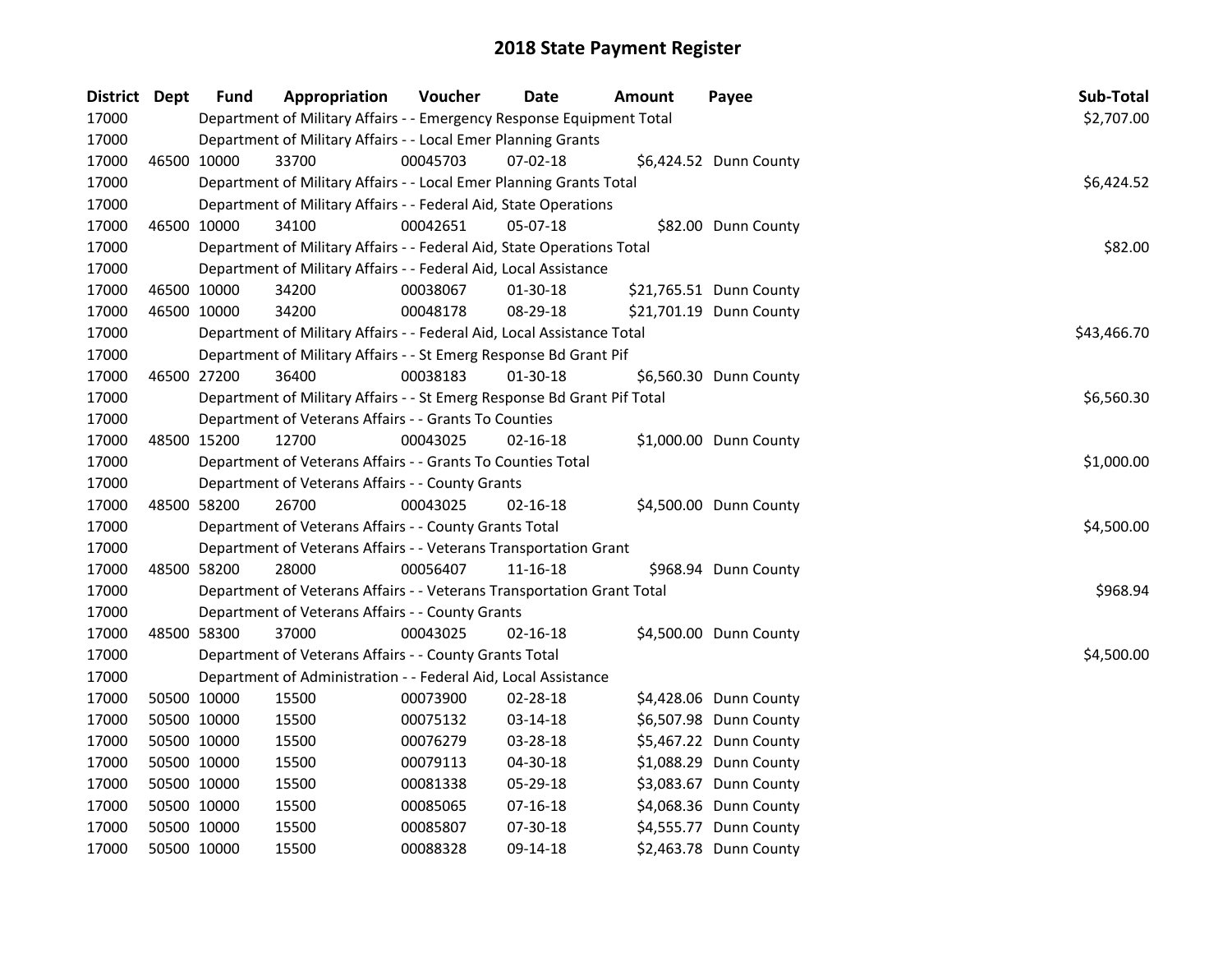| District Dept |             | <b>Fund</b> | Appropriation                                                         | Voucher     | Date           | Amount | Payee                   | Sub-Total   |
|---------------|-------------|-------------|-----------------------------------------------------------------------|-------------|----------------|--------|-------------------------|-------------|
| 17000         |             | 50500 10000 | 15500                                                                 | 00090336    | $10 - 15 - 18$ |        | \$985.13 Dunn County    |             |
| 17000         |             | 50500 10000 | 15500                                                                 | 00092907    | 11-28-18       |        | \$1,276.80 Dunn County  |             |
| 17000         |             | 50500 10000 | 15500                                                                 | 00092908    | 11-28-18       |        | \$4,431.03 Dunn County  |             |
| 17000         | 50500 10000 |             | 15500                                                                 | 00094474    | 12-28-18       |        | \$7,126.64 Dunn County  |             |
| 17000         |             |             | Department of Administration - - Federal Aid, Local Assistance Total  |             |                |        |                         | \$45,482.73 |
| 17000         |             |             | Department of Administration - - Low-Income Assistance Grants         |             |                |        |                         |             |
| 17000         |             | 50500 23500 | 37100                                                                 | 00073900    | 02-28-18       |        | \$5,369.42 Dunn County  |             |
| 17000         |             | 50500 23500 | 37100                                                                 | 00075132    | 03-14-18       |        | \$3,057.37 Dunn County  |             |
| 17000         |             | 50500 23500 | 37100                                                                 | 00076279    | 03-28-18       |        | \$3,616.21 Dunn County  |             |
| 17000         |             | 50500 23500 | 37100                                                                 | 00079113    | 04-30-18       |        | \$4,378.95 Dunn County  |             |
| 17000         |             | 50500 23500 | 37100                                                                 | 00081338    | 05-29-18       |        | \$835.15 Dunn County    |             |
| 17000         |             | 50500 23500 | 37100                                                                 | 00085065    | $07-16-18$     |        | \$72.00 Dunn County     |             |
| 17000         |             | 50500 23500 | 37100                                                                 | 00090336    | $10 - 15 - 18$ |        | \$2,380.81 Dunn County  |             |
| 17000         |             | 50500 23500 | 37100                                                                 | 00092908    | 11-28-18       |        | \$1,891.51 Dunn County  |             |
| 17000         |             | 50500 23500 | 37100                                                                 | 00094474    | 12-28-18       |        | \$5,713.90 Dunn County  |             |
| 17000         |             |             | Department of Administration - - Low-Income Assistance Grants Total   | \$27,315.32 |                |        |                         |             |
| 17000         |             |             | Department of Administration - - Land Information Program; Loca       |             |                |        |                         |             |
| 17000         |             | 50500 26900 | 17300                                                                 | 00072907    | 02-22-18       |        | \$1,000.00 Dunn County  |             |
| 17000         |             | 50500 26900 | 17300                                                                 | 00075495    | 03-20-18       |        | \$44,944.00 Dunn County |             |
| 17000         |             | 50500 26900 | 17300                                                                 | 00082855    | 06-18-18       |        | \$25,000.00 Dunn County |             |
| 17000         |             |             | Department of Administration - - Land Information Program; Loca Total |             |                |        |                         | \$70,944.00 |
| 17000         |             |             | Public Defender Board - - Trial Representation                        |             |                |        |                         |             |
| 17000         |             | 55000 10000 | 10300                                                                 | 00140484    | 05-08-18       |        | \$15.10 Dunn County     |             |
| 17000         |             |             | Public Defender Board - - Trial Representation Total                  |             |                |        |                         | \$15.10     |
| 17000         |             |             | Public Defender Board - - Transcript, Discovery And Int               |             |                |        |                         |             |
| 17000         |             | 55000 10000 | 10600                                                                 | 00127073    | 02-05-18       |        | \$92.80 Dunn County     |             |
| 17000         |             | 55000 10000 | 10600                                                                 | 00129500    | 02-21-18       |        | \$11.05 Dunn County     |             |
| 17000         |             | 55000 10000 | 10600                                                                 | 00129501    | 02-21-18       |        | \$6.40 Dunn County      |             |
| 17000         |             | 55000 10000 | 10600                                                                 | 00131599    | 03-07-18       |        | \$2,905.60 Dunn County  |             |
| 17000         |             | 55000 10000 | 10600                                                                 | 00135288    | 04-04-18       |        | \$8.26 Dunn County      |             |
| 17000         |             | 55000 10000 | 10600                                                                 | 00135549    | 04-04-18       |        | \$16.05 Dunn County     |             |
| 17000         |             | 55000 10000 | 10600                                                                 | 00136720    | $04 - 11 - 18$ |        | \$46.20 Dunn County     |             |
| 17000         |             | 55000 10000 | 10600                                                                 | 00144607    | 06-01-18       |        | \$15.00 Dunn County     |             |
| 17000         |             | 55000 10000 | 10600                                                                 | 00148009    | 06-22-18       |        | \$6.21 Dunn County      |             |
| 17000         | 55000 10000 |             | 10600                                                                 | 00157462    | 08-21-18       |        | \$130.20 Dunn County    |             |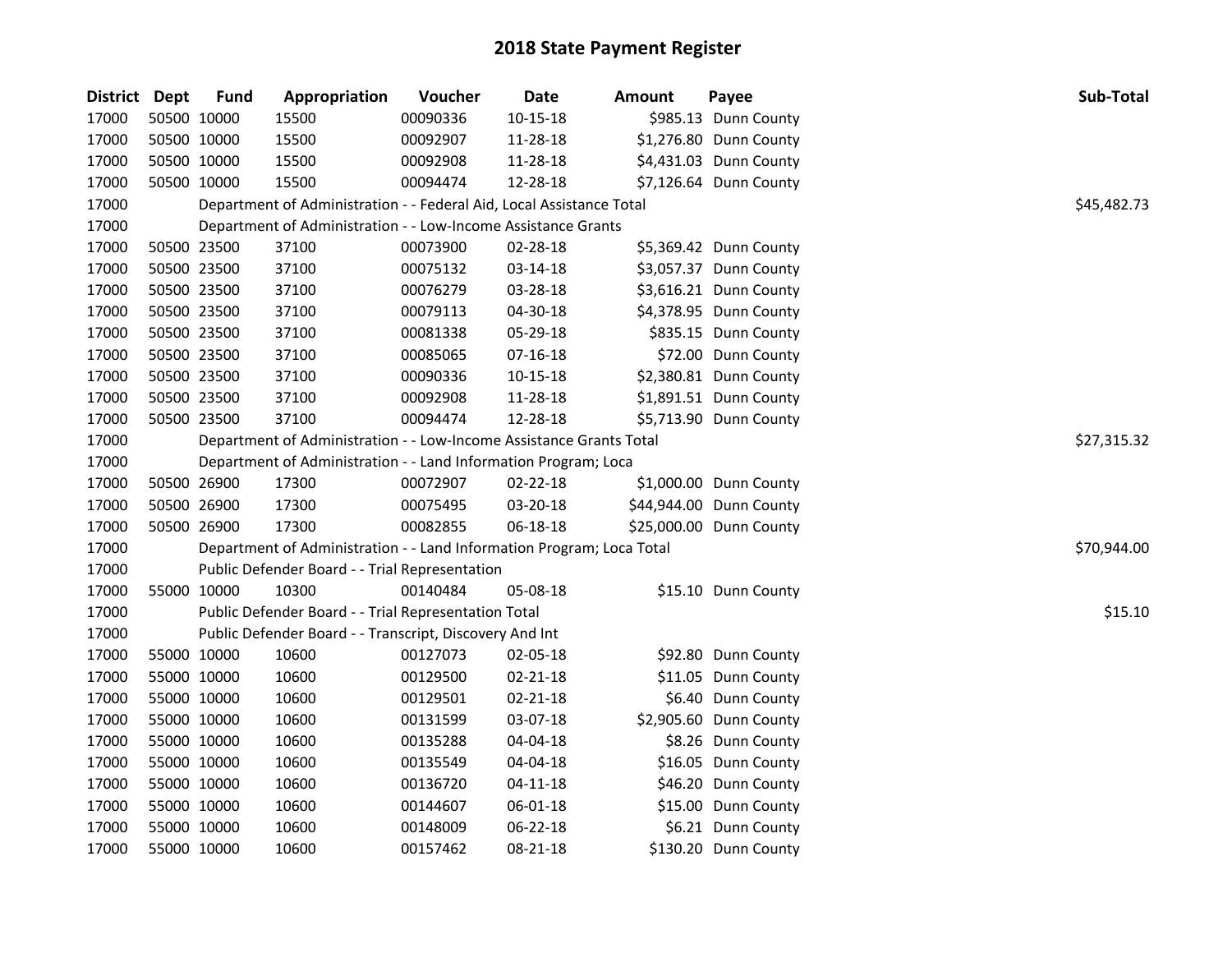| District Dept |             | <b>Fund</b>                                               | Appropriation                                                         | Voucher  | <b>Date</b>    | <b>Amount</b> | Payee                      | Sub-Total       |  |
|---------------|-------------|-----------------------------------------------------------|-----------------------------------------------------------------------|----------|----------------|---------------|----------------------------|-----------------|--|
| 17000         | 55000 10000 |                                                           | 10600                                                                 | 00163653 | 10-05-18       |               | \$5,913.00 Dunn County     |                 |  |
| 17000         |             |                                                           | Public Defender Board - - Transcript, Discovery And Int Total         |          |                |               |                            | \$9,150.77      |  |
| 17000         |             |                                                           | Department of Revenue - - General Program Operations                  |          |                |               |                            |                 |  |
| 17000         |             | 56600 10000                                               | 10100                                                                 | 00083458 | $02 - 09 - 18$ |               | \$285.00 Dunn County       |                 |  |
| 17000         |             |                                                           | Department of Revenue - - General Program Operations Total            |          |                |               |                            | \$285.00        |  |
| 17000         |             |                                                           | Circuit Courts - - Circuit Court Costs                                |          |                |               |                            |                 |  |
| 17000         |             | 62500 10000                                               | 10500                                                                 | 00000482 | 01-09-18       |               | \$75,503.00 Dunn County    |                 |  |
| 17000         |             | 62500 10000                                               | 10500                                                                 | 00000599 | $02 - 15 - 18$ |               | \$40.00 Dunn County        |                 |  |
| 17000         |             | 62500 10000                                               | 10500                                                                 | 00000874 | $07 - 27 - 18$ |               | \$1,026.90 Dunn County     |                 |  |
| 17000         |             | 62500 10000                                               | 10500                                                                 | 00000893 | 08-23-18       |               | \$1,967.95 Dunn County     |                 |  |
| 17000         |             | 62500 10000                                               | 10500                                                                 | 00000956 | 08-24-18       |               | \$129,532.42 Dunn County   |                 |  |
| 17000         |             |                                                           | Circuit Courts - - Circuit Court Costs Total                          |          |                |               |                            | \$208,070.27    |  |
| 17000         |             |                                                           | Circuit Courts - - Court Interpreters                                 |          |                |               |                            |                 |  |
| 17000         |             | 62500 10000                                               | 12100                                                                 | 00000589 | 02-06-18       |               | \$2,042.90 Dunn County     |                 |  |
| 17000         |             |                                                           | Circuit Courts - - Court Interpreters Total                           |          |                |               |                            | \$2,042.90      |  |
| 17000         |             |                                                           | Shared Revenue and Tax Relief - - County And Municipal Aid            |          |                |               |                            |                 |  |
| 17000         |             | 83500 10000                                               | 10500                                                                 | 00033112 | 07-23-18       |               | \$331,875.90 Dunn County   |                 |  |
| 17000         | 83500 10000 |                                                           | 10500                                                                 | 00035998 | 11-19-18       |               | \$1,880,630.11 Dunn County |                 |  |
| 17000         |             |                                                           | Shared Revenue and Tax Relief - - County And Municipal Aid Total      |          |                |               |                            | \$2,212,506.01  |  |
| 17000         |             |                                                           | Shared Revenue and Tax Relief - - Exempt Computer Aid                 |          |                |               |                            |                 |  |
| 17000         | 83500 10000 |                                                           | 10900                                                                 | 00029886 | $07 - 23 - 18$ |               | \$50,405.22 Dunn County    |                 |  |
| 17000         |             |                                                           | Shared Revenue and Tax Relief - - Exempt Computer Aid Total           |          |                |               |                            | \$50,405.22     |  |
| 17000         |             |                                                           | Shared Revenue and Tax Relief - - Utility Aid                         |          |                |               |                            |                 |  |
| 17000         |             | 83500 10000                                               | 11000                                                                 | 00033112 | 07-23-18       |               | \$18,471.85 Dunn County    |                 |  |
| 17000         | 83500 10000 |                                                           | 11000                                                                 | 00035998 | 11-19-18       |               | \$99,479.97 Dunn County    |                 |  |
| 17000         |             |                                                           | Shared Revenue and Tax Relief - - Utility Aid Total                   |          |                |               |                            | \$117,951.82    |  |
| 17000         |             |                                                           | Shared Revenue and Tax Relief - - School Lvy Tx/First Dollar Cr       |          |                |               |                            |                 |  |
| 17000         | 83500 10000 |                                                           | 30200                                                                 | 00029599 | 07-23-18       |               | \$1,052,635.27 Dunn County |                 |  |
| 17000         | 83500 10000 |                                                           | 30200                                                                 | 00029747 | 07-23-18       |               | \$5,406,396.46 Dunn County |                 |  |
| 17000         |             |                                                           | Shared Revenue and Tax Relief - - School Lvy Tx/First Dollar Cr Total |          |                |               |                            | \$6,459,031.73  |  |
| 17000         |             | Shared Revenue and Tax Relief - - Lottery & Gaming Credit |                                                                       |          |                |               |                            |                 |  |
| 17000         | 83500 52100 |                                                           | 36300                                                                 | 00027114 | $03 - 26 - 18$ |               | \$1,085,894.14 Dunn County |                 |  |
| 17000         |             |                                                           | Shared Revenue and Tax Relief - - Lottery & Gaming Credit Total       |          |                |               |                            | \$1,085,894.14  |  |
| 17000 Total   |             |                                                           |                                                                       |          |                |               |                            | \$20,509,776.92 |  |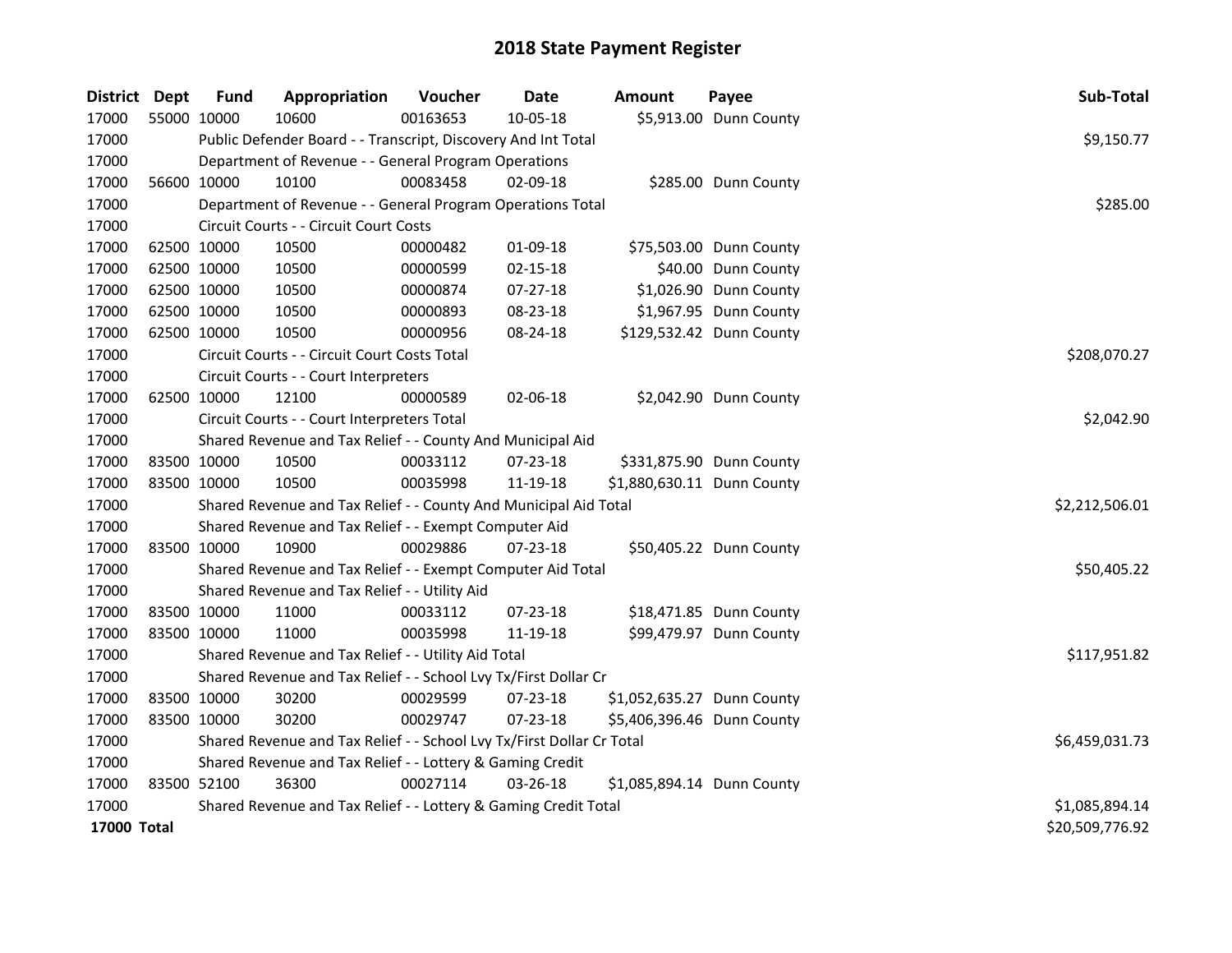| District Dept | <b>Fund</b> | Appropriation                                                      | <b>Voucher</b> | Date           | Amount | Payee                      | Sub-Total    |
|---------------|-------------|--------------------------------------------------------------------|----------------|----------------|--------|----------------------------|--------------|
| 17002         |             | Dept of Safety & Prof Services - - Fire Dues Distribution          |                |                |        |                            |              |
| 17002         | 16500 10000 | 22500                                                              | 00024011       | $07 - 24 - 18$ |        | \$3,290.01 Town Of Colfax  |              |
| 17002         |             | Dept of Safety & Prof Services - - Fire Dues Distribution Total    |                |                |        |                            | \$3,290.01   |
| 17002         |             | Dept of Natural Resources - - Aids In Lieu Of Taxes - Gener        |                |                |        |                            |              |
| 17002         | 37000 10000 | 50300                                                              | 00230461       | 04-20-18       |        | \$4.80 Town Of Colfax      |              |
| 17002         | 37000 10000 | 50300                                                              | 00230462       | 04-20-18       |        | \$68.13 Town Of Colfax     |              |
| 17002         | 37000 10000 | 50300                                                              | 00230463       | 04-20-18       |        | \$23.90 Town Of Colfax     |              |
| 17002         |             | Dept of Natural Resources - - Aids In Lieu Of Taxes - Gener Total  | \$96.83        |                |        |                            |              |
| 17002         |             | Dept of Natural Resources - - Resaids - Cnty Forst, Cl & Mfl       |                |                |        |                            |              |
| 17002         | 37000 21200 | 57100                                                              | 00247398       | 06-28-18       |        | \$345.01 Town Of Colfax    |              |
| 17002         |             | Dept of Natural Resources - - Resaids - Cnty Forst, Cl & Mfl Total |                |                |        |                            | \$345.01     |
| 17002         |             | Dept of Natural Resources - - Aids In Lieu Of Taxes - Sum S        |                |                |        |                            |              |
| 17002         | 37000 21200 | 57900                                                              | 00230460       | 04-20-18       |        | \$0.48 Town Of Colfax      |              |
| 17002         |             | Dept of Natural Resources - - Aids In Lieu Of Taxes - Sum S Total  |                |                |        |                            | \$0.48       |
| 17002         |             | WI Dept of Transportation - - Trns Aids To Mnc.-Sf                 |                |                |        |                            |              |
| 17002         | 39500 21100 | 19100                                                              | 00204142       | $01-02-18$     |        | \$22,211.72 Town Of Colfax |              |
| 17002         | 39500 21100 | 19100                                                              | 00234651       | 04-02-18       |        | \$22,211.72 Town Of Colfax |              |
| 17002         | 39500 21100 | 19100                                                              | 00268350       | 07-02-18       |        | \$22,211.72 Town Of Colfax |              |
| 17002         | 39500 21100 | 19100                                                              | 00302402       | 10-01-18       |        | \$22,211.75 Town Of Colfax |              |
| 17002         |             | WI Dept of Transportation - - Trns Aids To Mnc.-Sf Total           |                |                |        |                            | \$88,846.91  |
| 17002         |             | Shared Revenue and Tax Relief - - County And Municipal Aid         |                |                |        |                            |              |
| 17002         | 83500 10000 | 10500                                                              | 00033082       | 07-23-18       |        | \$2,576.35 Town Of Colfax  |              |
| 17002         | 83500 10000 | 10500                                                              | 00035968       | 11-19-18       |        | \$14,599.29 Town Of Colfax |              |
| 17002         |             | Shared Revenue and Tax Relief - - County And Municipal Aid Total   |                |                |        |                            | \$17,175.64  |
| 17002         |             | Shared Revenue and Tax Relief - - Exempt Computer Aid              |                |                |        |                            |              |
| 17002         | 83500 10000 | 10900                                                              | 00030380       | $07 - 23 - 18$ |        | \$6.09 Town Of Colfax      |              |
| 17002         |             | Shared Revenue and Tax Relief - - Exempt Computer Aid Total        |                |                |        |                            | \$6.09       |
| 17002         |             | Shared Revenue and Tax Relief - - Utility Aid                      |                |                |        |                            |              |
| 17002         | 83500 10000 | 11000                                                              | 00033082       | 07-23-18       |        | \$54.76 Town Of Colfax     |              |
| 17002         | 83500 10000 | 11000                                                              | 00035968       | 11-19-18       |        | \$1,282.58 Town Of Colfax  |              |
| 17002         |             | Shared Revenue and Tax Relief - - Utility Aid Total                | \$1,337.34     |                |        |                            |              |
| 17002 Total   |             |                                                                    |                |                |        |                            | \$111,098.31 |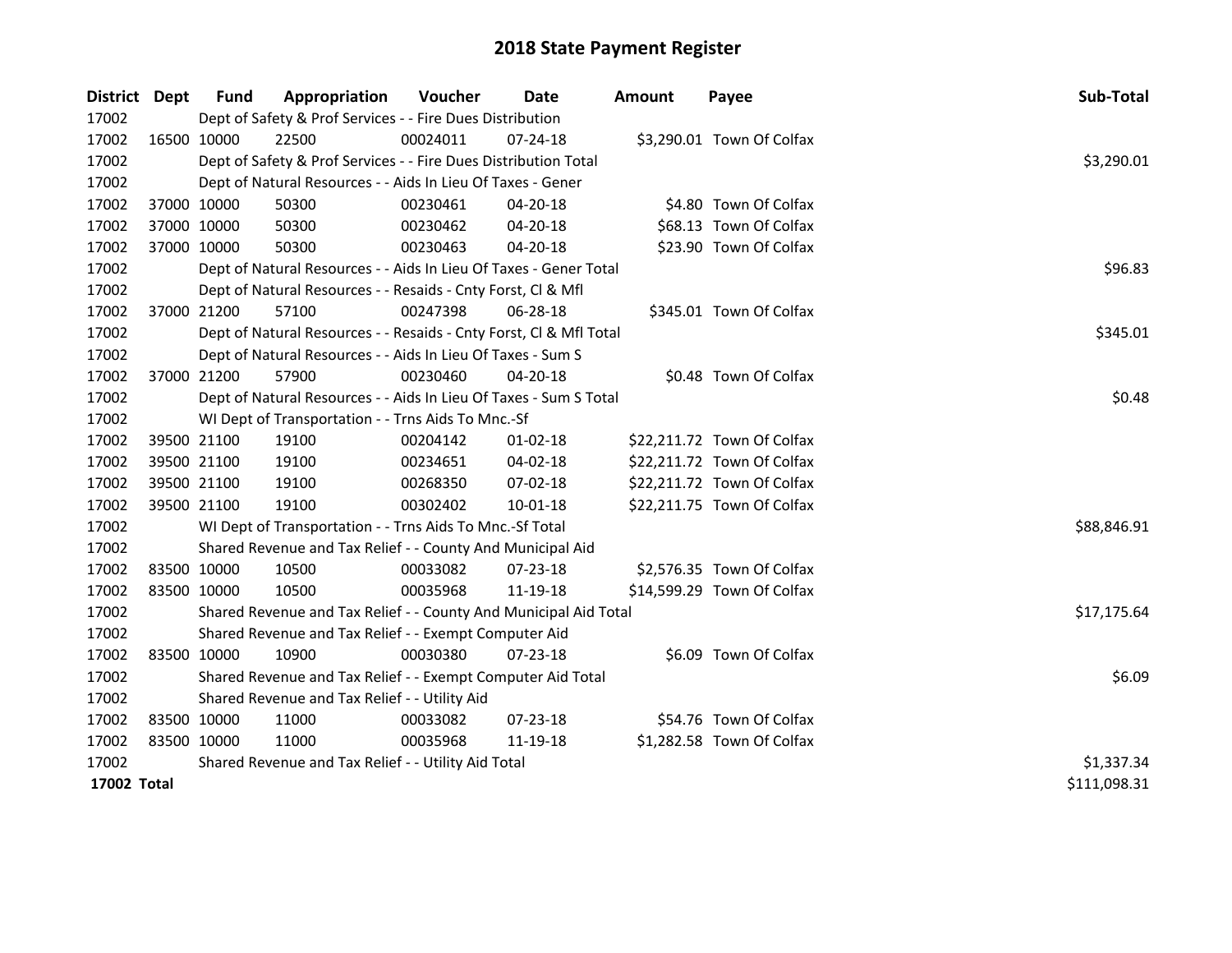| District Dept |             | <b>Fund</b> | Appropriation                                                      | Voucher     | Date           | <b>Amount</b> | Payee                    | Sub-Total    |
|---------------|-------------|-------------|--------------------------------------------------------------------|-------------|----------------|---------------|--------------------------|--------------|
| 17004         |             |             | Dept of Safety & Prof Services - - Fire Dues Distribution          |             |                |               |                          |              |
| 17004         |             | 16500 10000 | 22500                                                              | 00024430    | 07-23-18       |               | \$3,743.79 Town Of Dunn  |              |
| 17004         |             |             | Dept of Safety & Prof Services - - Fire Dues Distribution Total    |             |                |               |                          | \$3,743.79   |
| 17004         |             |             | Dept of Natural Resources - - Aids In Lieu Of Taxes - Gener        |             |                |               |                          |              |
| 17004         |             | 37000 10000 | 50300                                                              | 00211576    | $02 - 01 - 18$ |               | \$7,802.33 Town Of Dunn  |              |
| 17004         |             | 37000 10000 | 50300                                                              | 00211577    | $02 - 01 - 18$ |               | \$25,461.76 Town Of Dunn |              |
| 17004         |             | 37000 10000 | 50300                                                              | 00229055    | 04-20-18       |               | \$306.88 Town Of Dunn    |              |
| 17004         |             | 37000 10000 | 50300                                                              | 00229056    | 04-20-18       |               | \$1,836.19 Town Of Dunn  |              |
| 17004         |             |             | Dept of Natural Resources - - Aids In Lieu Of Taxes - Gener Total  | \$35,407.16 |                |               |                          |              |
| 17004         |             |             | Dept of Natural Resources - - Gen Program Ops-State Funds          |             |                |               |                          |              |
| 17004         |             | 37000 21200 | 16100                                                              | 00253490    | 07-19-18       |               | \$500.00 Town Of Dunn    |              |
| 17004         |             |             | Dept of Natural Resources - - Gen Program Ops-State Funds Total    |             |                |               |                          | \$500.00     |
| 17004         |             |             | Dept of Natural Resources - - Resaids - Cnty Forst, Cl & Mfl       |             |                |               |                          |              |
| 17004         |             | 37000 21200 | 57100                                                              | 00247399    | 06-28-18       |               | \$452.83 Town Of Dunn    |              |
| 17004         |             |             | Dept of Natural Resources - - Resaids - Cnty Forst, Cl & Mfl Total |             |                |               |                          | \$452.83     |
| 17004         |             |             | Dept of Natural Resources - - Aids In Lieu Of Taxes - Sum S        |             |                |               |                          |              |
| 17004         |             | 37000 21200 | 57900                                                              | 00229057    | 04-20-18       |               | \$192.44 Town Of Dunn    |              |
| 17004         |             |             | Dept of Natural Resources - - Aids In Lieu Of Taxes - Sum S Total  |             |                |               |                          | \$192.44     |
| 17004         |             |             | Dept of Natural Resources - - Ea - Urban Nonpoint Source           |             |                |               |                          |              |
| 17004         | 37000 27400 |             | 65800                                                              | 00222539    | 03-26-18       |               | \$29,850.00 Town Of Dunn |              |
| 17004         |             |             | Dept of Natural Resources - - Ea - Urban Nonpoint Source Total     |             |                |               |                          | \$29,850.00  |
| 17004         |             |             | WI Dept of Transportation - - Trns Aids To Mnc.-Sf                 |             |                |               |                          |              |
| 17004         |             | 39500 21100 | 19100                                                              | 00204143    | 01-02-18       |               | \$36,802.54 Town Of Dunn |              |
| 17004         |             | 39500 21100 | 19100                                                              | 00234652    | 04-02-18       |               | \$36,802.54 Town Of Dunn |              |
| 17004         |             | 39500 21100 | 19100                                                              | 00268351    | 07-02-18       |               | \$36,802.54 Town Of Dunn |              |
| 17004         | 39500 21100 |             | 19100                                                              | 00302403    | 10-01-18       |               | \$36,802.56 Town Of Dunn |              |
| 17004         |             |             | WI Dept of Transportation - - Trns Aids To Mnc.-Sf Total           |             |                |               |                          | \$147,210.18 |
| 17004         |             |             | WI Dept of Transportation - - Loc Rd Imp Prg St Fd                 |             |                |               |                          |              |
| 17004         | 39500 21100 |             | 27800                                                              | 00314994    | 10-25-18       |               | \$14,239.35 Town Of Dunn |              |
| 17004         |             |             | WI Dept of Transportation - - Loc Rd Imp Prg St Fd Total           |             |                |               |                          | \$14,239.35  |
| 17004         |             |             | Shared Revenue and Tax Relief - - County And Municipal Aid         |             |                |               |                          |              |
| 17004         |             | 83500 10000 | 10500                                                              | 00033083    | 07-23-18       |               | \$12,852.93 Town Of Dunn |              |
| 17004         |             | 83500 10000 | 10500                                                              | 00035969    | 11-19-18       |               | \$72,833.24 Town Of Dunn |              |
| 17004         |             |             | Shared Revenue and Tax Relief - - County And Municipal Aid Total   |             |                |               |                          | \$85,686.17  |
| 17004         |             |             | Shared Revenue and Tax Relief - - Exempt Computer Aid              |             |                |               |                          |              |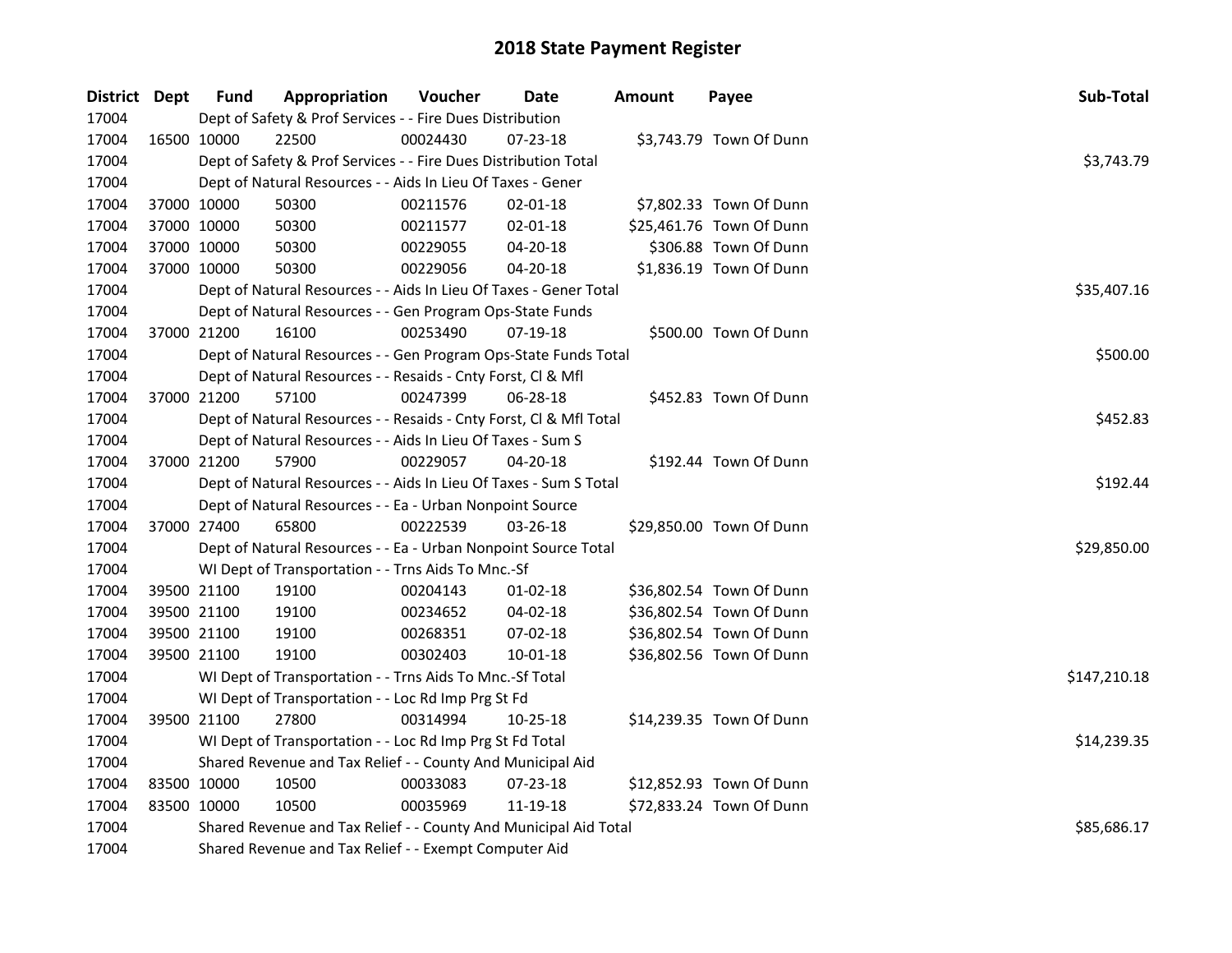| District Dept | <b>Fund</b>                                                 | Appropriation                                                   | Voucher  | Date           | Amount | Pavee                   | Sub-Total    |
|---------------|-------------------------------------------------------------|-----------------------------------------------------------------|----------|----------------|--------|-------------------------|--------------|
| 17004         | 83500 10000                                                 | 10900                                                           | 00030381 | $07 - 23 - 18$ |        | \$27.40 Town Of Dunn    |              |
| 17004         | Shared Revenue and Tax Relief - - Exempt Computer Aid Total | \$27.40                                                         |          |                |        |                         |              |
| 17004         | Shared Revenue and Tax Relief - - Lottery & Gaming Credit   |                                                                 |          |                |        |                         |              |
| 17004         | 83500 52100                                                 | 36300                                                           | 00027348 | $03 - 26 - 18$ |        | \$1,698.21 Town Of Dunn |              |
| 17004         |                                                             | Shared Revenue and Tax Relief - - Lottery & Gaming Credit Total |          |                |        |                         | \$1,698.21   |
| 17004 Total   |                                                             |                                                                 |          |                |        |                         | \$319,007.53 |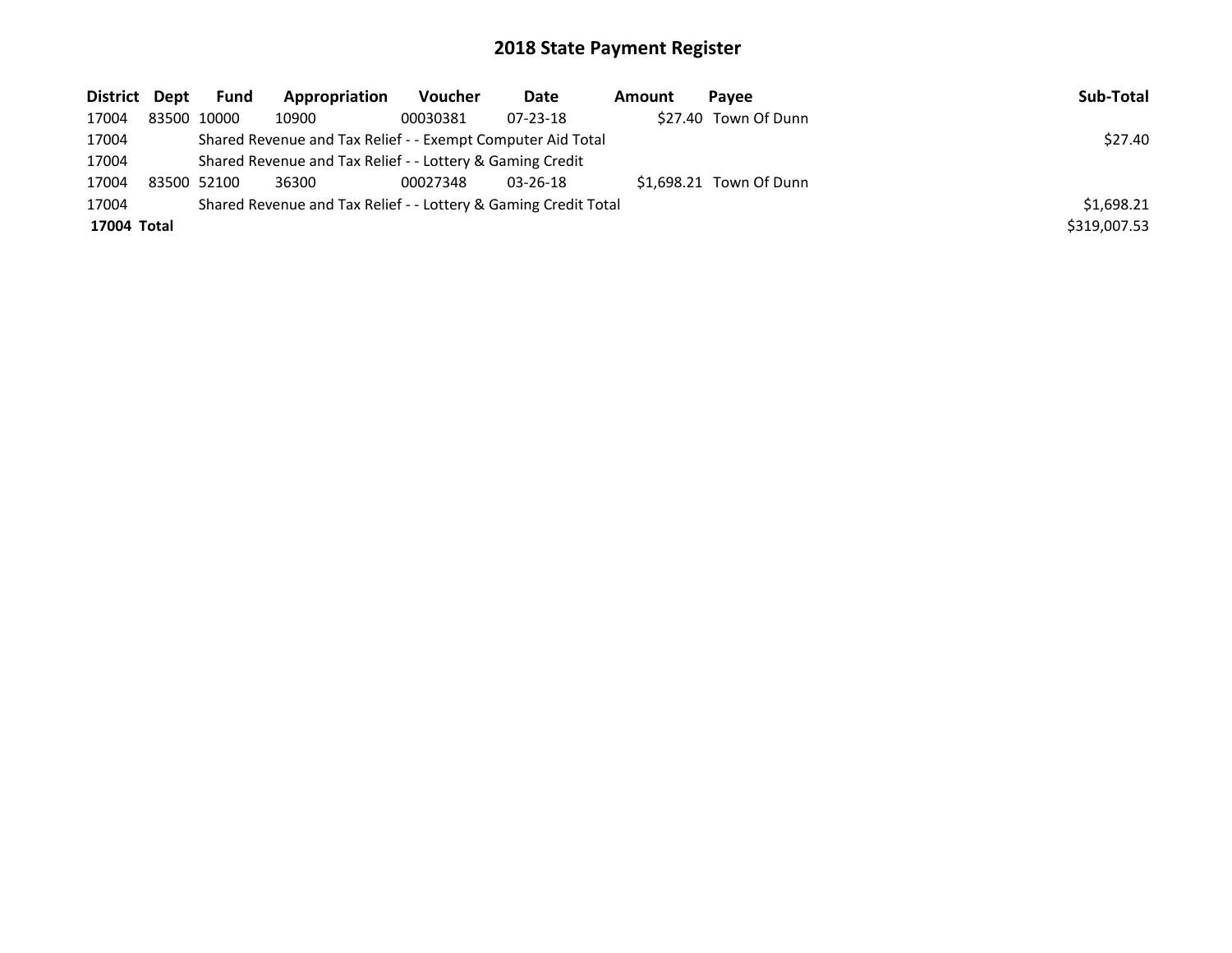| District Dept | <b>Fund</b>                                   | Appropriation                                                      | Voucher  | Date           | <b>Amount</b> | Payee                         | Sub-Total    |  |
|---------------|-----------------------------------------------|--------------------------------------------------------------------|----------|----------------|---------------|-------------------------------|--------------|--|
| 17006         |                                               | Dept of Safety & Prof Services - - Fire Dues Distribution          |          |                |               |                               |              |  |
| 17006         | 16500 10000                                   | 22500                                                              | 00024012 | 07-25-18       |               | \$2,868.71 Town Of Eau Galle  |              |  |
| 17006         |                                               | Dept of Safety & Prof Services - - Fire Dues Distribution Total    |          |                |               |                               | \$2,868.71   |  |
| 17006         |                                               | Dept of Natural Resources - - Aids In Lieu Of Taxes - Gener        |          |                |               |                               |              |  |
| 17006         | 37000 10000                                   | 50300                                                              | 00221957 | 03-22-18       |               | \$35.90 Town Of Eau Galle     |              |  |
| 17006         | 37000 10000                                   | 50300                                                              | 00229964 | $04 - 20 - 18$ |               | \$83.20 Town Of Eau Galle     |              |  |
| 17006         |                                               | Dept of Natural Resources - - Aids In Lieu Of Taxes - Gener Total  |          |                |               |                               | \$119.10     |  |
| 17006         |                                               | Dept of Natural Resources - - Resaids - Cnty Forst, Cl & Mfl       |          |                |               |                               |              |  |
| 17006         | 37000 21200                                   | 57100                                                              | 00247400 | 06-29-18       |               | \$532.41 Town Of Eau Galle    |              |  |
| 17006         |                                               | Dept of Natural Resources - - Resaids - Cnty Forst, Cl & Mfl Total |          |                |               |                               | \$532.41     |  |
| 17006         |                                               | Dept of Natural Resources - - Aids In Lieu Of Taxes - Sum S        |          |                |               |                               |              |  |
| 17006         | 37000 21200                                   | 57900                                                              | 00229963 | 04-20-18       |               | \$109.06 Town Of Eau Galle    |              |  |
| 17006         |                                               | Dept of Natural Resources - - Aids In Lieu Of Taxes - Sum S Total  |          |                |               |                               | \$109.06     |  |
| 17006         |                                               | WI Dept of Transportation - - Trns Aids To Mnc.-Sf                 |          |                |               |                               |              |  |
| 17006         | 39500 21100                                   | 19100                                                              | 00204144 | $01-02-18$     |               | \$26,918.05 Town Of Eau Galle |              |  |
| 17006         | 39500 21100                                   | 19100                                                              | 00234653 | $04 - 02 - 18$ |               | \$26,918.05 Town Of Eau Galle |              |  |
| 17006         | 39500 21100                                   | 19100                                                              | 00268352 | 07-02-18       |               | \$26,918.05 Town Of Eau Galle |              |  |
| 17006         | 39500 21100                                   | 19100                                                              | 00302404 | $10 - 01 - 18$ |               | \$26,918.08 Town Of Eau Galle |              |  |
| 17006         |                                               | WI Dept of Transportation - - Trns Aids To Mnc.-Sf Total           |          |                |               |                               | \$107,672.23 |  |
| 17006         |                                               | WI Dept of Transportation - - Loc Rd Imp Prg St Fd                 |          |                |               |                               |              |  |
| 17006         | 39500 21100                                   | 27800                                                              | 00230928 | 03-16-18       |               | \$12,856.53 Town Of Eau Galle |              |  |
| 17006         |                                               | WI Dept of Transportation - - Loc Rd Imp Prg St Fd Total           |          |                |               |                               | \$12,856.53  |  |
| 17006         |                                               | Shared Revenue and Tax Relief - - County And Municipal Aid         |          |                |               |                               |              |  |
| 17006         | 83500 10000                                   | 10500                                                              | 00035970 | 11-19-18       |               | \$19,730.65 Town Of Eau Galle |              |  |
| 17006         |                                               | Shared Revenue and Tax Relief - - County And Municipal Aid Total   |          |                |               |                               | \$19,730.65  |  |
| 17006         |                                               | Shared Revenue and Tax Relief - - Exempt Computer Aid              |          |                |               |                               |              |  |
| 17006         | 83500 10000                                   | 10900                                                              | 00030382 | $07 - 23 - 18$ |               | \$16.24 Town Of Eau Galle     |              |  |
| 17006         |                                               | Shared Revenue and Tax Relief - - Exempt Computer Aid Total        |          |                |               |                               | \$16.24      |  |
| 17006         | Shared Revenue and Tax Relief - - Utility Aid |                                                                    |          |                |               |                               |              |  |
| 17006         | 83500 10000                                   | 11000                                                              | 00033084 | 07-23-18       |               | \$201.15 Town Of Eau Galle    |              |  |
| 17006         | 83500 10000                                   | 11000                                                              | 00035970 | 11-19-18       |               | \$1,125.77 Town Of Eau Galle  |              |  |
| 17006         |                                               | Shared Revenue and Tax Relief - - Utility Aid Total                |          |                |               |                               | \$1,326.92   |  |
| 17006 Total   |                                               |                                                                    |          |                |               |                               | \$145,231.85 |  |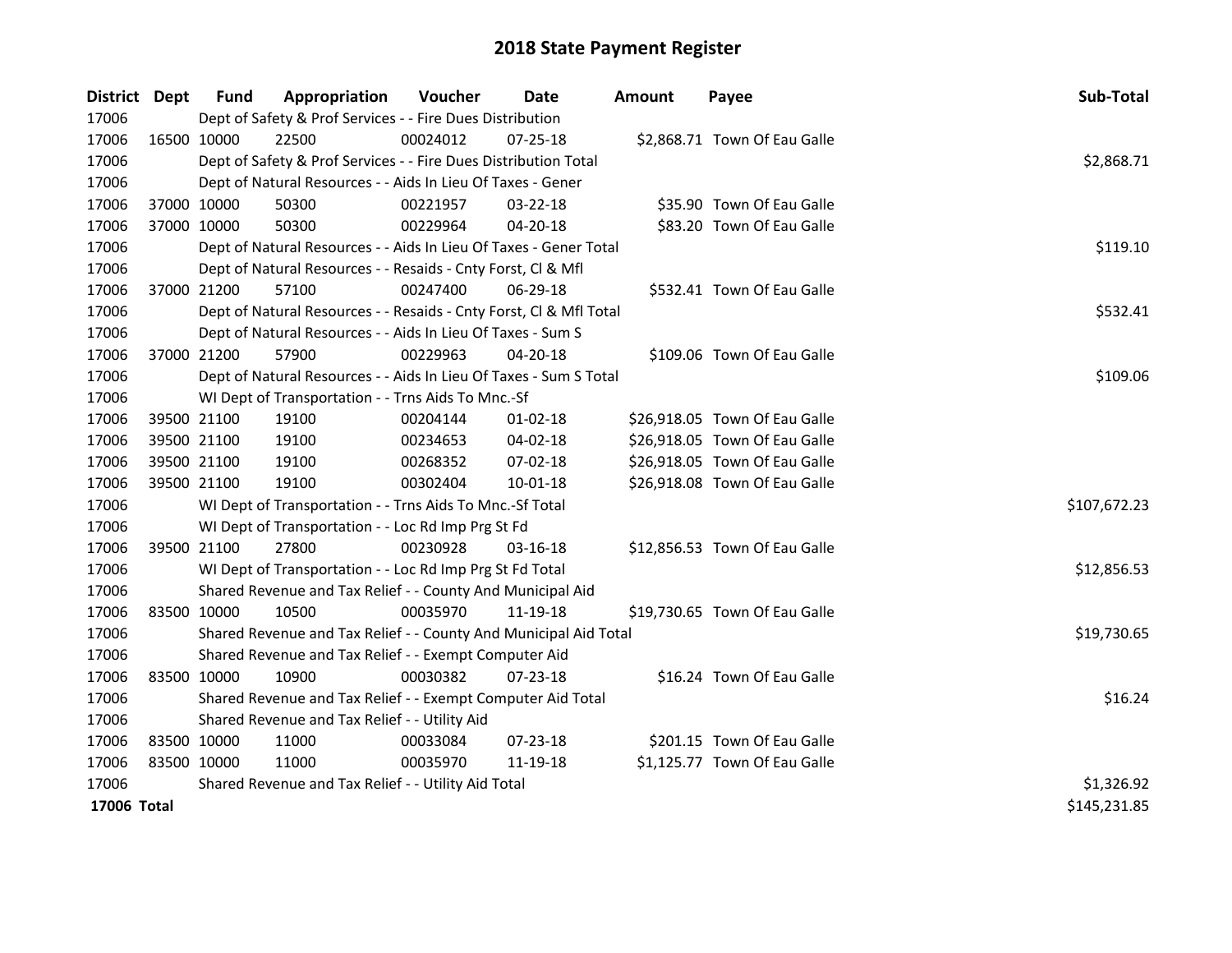| District Dept |             | <b>Fund</b> | Appropriation                                                      | Voucher  | Date           | <b>Amount</b> | Payee                          | Sub-Total   |
|---------------|-------------|-------------|--------------------------------------------------------------------|----------|----------------|---------------|--------------------------------|-------------|
| 17008         |             |             | Dept of Safety & Prof Services - - Fire Dues Distribution          |          |                |               |                                |             |
| 17008         | 16500 10000 |             | 22500                                                              | 00024013 | $07 - 25 - 18$ |               | \$5,100.85 Elk Mound, Town Of  |             |
| 17008         |             |             | Dept of Safety & Prof Services - - Fire Dues Distribution Total    |          |                |               |                                | \$5,100.85  |
| 17008         |             |             | Dept of Natural Resources - - Aids In Lieu Of Taxes - Gener        |          |                |               |                                |             |
| 17008         | 37000 10000 |             | 50300                                                              | 00211708 | $02 - 02 - 18$ |               | \$294.90 Elk Mound, Town Of    |             |
| 17008         | 37000 10000 |             | 50300                                                              | 00211709 | $02 - 02 - 18$ |               | \$6,586.57 Elk Mound, Town Of  |             |
| 17008         | 37000 10000 |             | 50300                                                              | 00229740 | 04-20-18       |               | \$4.09 Elk Mound, Town Of      |             |
| 17008         | 37000 10000 |             | 50300                                                              | 00229741 | 04-20-18       |               | \$1,403.38 Elk Mound, Town Of  |             |
| 17008         | 37000 10000 |             | 50300                                                              | 00229742 | 04-20-18       |               | \$35.87 Elk Mound, Town Of     |             |
| 17008         |             |             | Dept of Natural Resources - - Aids In Lieu Of Taxes - Gener Total  |          |                |               |                                | \$8,324.81  |
| 17008         |             |             | Dept of Natural Resources - - Resaids - Cnty Forst, Cl & Mfl       |          |                |               |                                |             |
| 17008         |             | 37000 21200 | 57100                                                              | 00247401 | 06-28-18       |               | \$289.28 Elk Mound, Town Of    |             |
| 17008         |             |             | Dept of Natural Resources - - Resaids - Cnty Forst, Cl & Mfl Total |          |                |               |                                | \$289.28    |
| 17008         |             |             | Dept of Natural Resources - - Aids In Lieu Of Taxes - Sum S        |          |                |               |                                |             |
| 17008         | 37000 21200 |             | 57900                                                              | 00229739 | 04-20-18       |               | \$379.60 Elk Mound, Town Of    |             |
| 17008         |             |             | Dept of Natural Resources - - Aids In Lieu Of Taxes - Sum S Total  | \$379.60 |                |               |                                |             |
| 17008         |             |             | WI Dept of Transportation - - Trns Aids To Mnc.-Sf                 |          |                |               |                                |             |
| 17008         | 39500 21100 |             | 19100                                                              | 00204145 | $01 - 02 - 18$ |               | \$24,128.90 Elk Mound, Town Of |             |
| 17008         | 39500 21100 |             | 19100                                                              | 00234654 | 04-02-18       |               | \$24,128.90 Elk Mound, Town Of |             |
| 17008         | 39500 21100 |             | 19100                                                              | 00268353 | 07-02-18       |               | \$24,128.90 Elk Mound, Town Of |             |
| 17008         | 39500 21100 |             | 19100                                                              | 00302405 | 10-01-18       |               | \$24,128.90 Elk Mound, Town Of |             |
| 17008         |             |             | WI Dept of Transportation - - Trns Aids To Mnc.-Sf Total           |          |                |               |                                | \$96,515.60 |
| 17008         |             |             | Shared Revenue and Tax Relief - - County And Municipal Aid         |          |                |               |                                |             |
| 17008         | 83500 10000 |             | 10500                                                              | 00033085 | 07-23-18       |               | \$3,796.31 Elk Mound, Town Of  |             |
| 17008         | 83500 10000 |             | 10500                                                              | 00035971 | 11-19-18       |               | \$21,512.42 Elk Mound, Town Of |             |
| 17008         |             |             | Shared Revenue and Tax Relief - - County And Municipal Aid Total   |          |                |               |                                | \$25,308.73 |
| 17008         |             |             | Shared Revenue and Tax Relief - - Exempt Computer Aid              |          |                |               |                                |             |
| 17008         | 83500 10000 |             | 10900                                                              | 00030383 | 07-23-18       |               | \$291.22 Elk Mound, Town Of    |             |
| 17008         |             |             | Shared Revenue and Tax Relief - - Exempt Computer Aid Total        |          |                |               |                                | \$291.22    |
| 17008         |             |             | Shared Revenue and Tax Relief - - Utility Aid                      |          |                |               |                                |             |
| 17008         | 83500 10000 |             | 11000                                                              | 00033085 | 07-23-18       |               | \$134.15 Elk Mound, Town Of    |             |
| 17008         | 83500 10000 |             | 11000                                                              | 00035971 | 11-19-18       |               | \$1,860.62 Elk Mound, Town Of  |             |
| 17008         |             |             | Shared Revenue and Tax Relief - - Utility Aid Total                |          |                |               |                                | \$1,994.77  |
| 17008         |             |             | Shared Revenue and Tax Relief - - Lottery & Gaming Credit          |          |                |               |                                |             |
| 17008         |             | 83500 52100 | 36300                                                              | 00027349 | 03-26-18       |               | \$2,468.64 Elk Mound, Town Of  |             |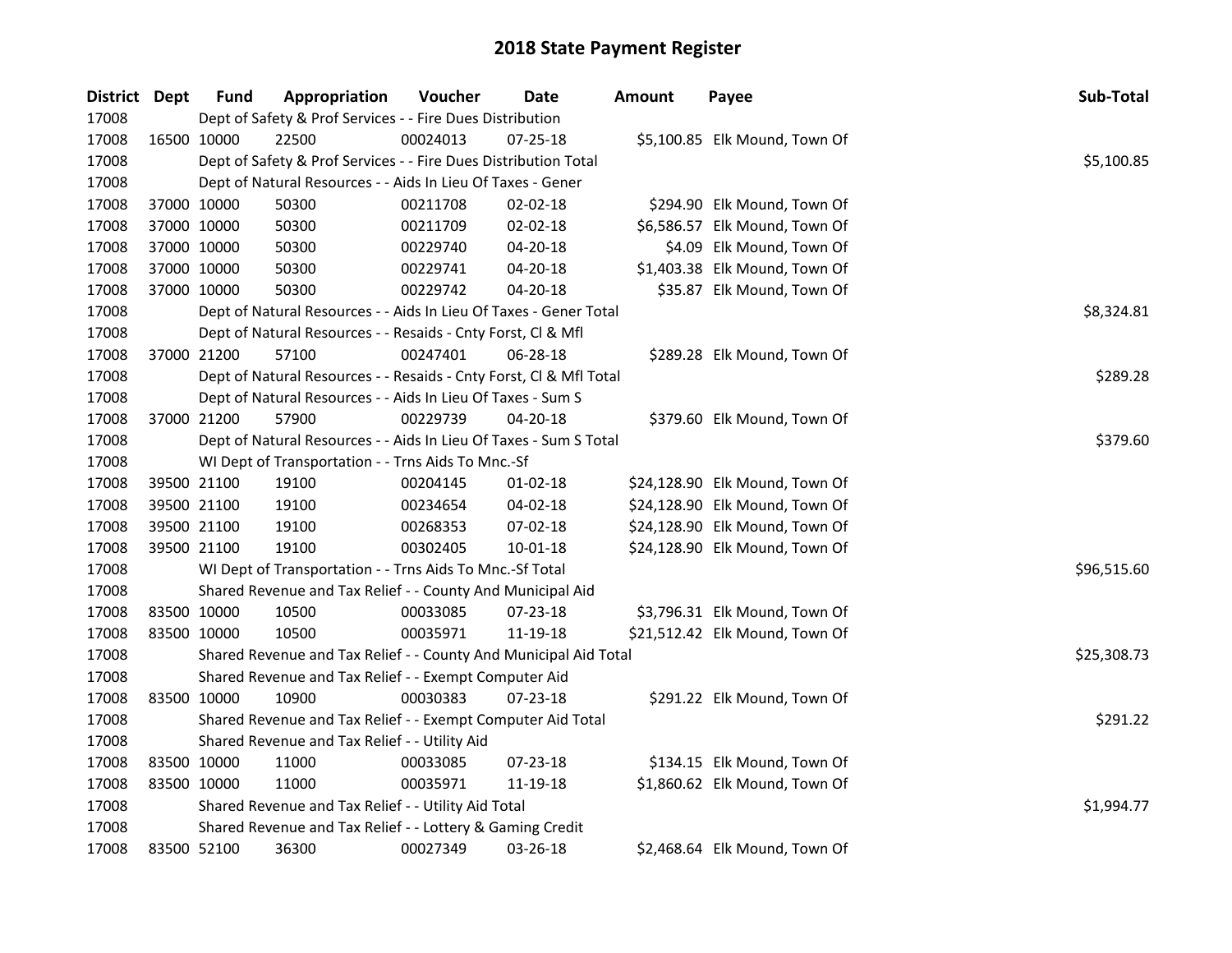| District Dept | Fund | <b>Appropriation</b>                                            | Voucher | Date | Amount | Payee | Sub-Total    |
|---------------|------|-----------------------------------------------------------------|---------|------|--------|-------|--------------|
| 17008         |      | Shared Revenue and Tax Relief - - Lottery & Gaming Credit Total |         |      |        |       | \$2,468.64   |
| 17008 Total   |      |                                                                 |         |      |        |       | \$140.673.50 |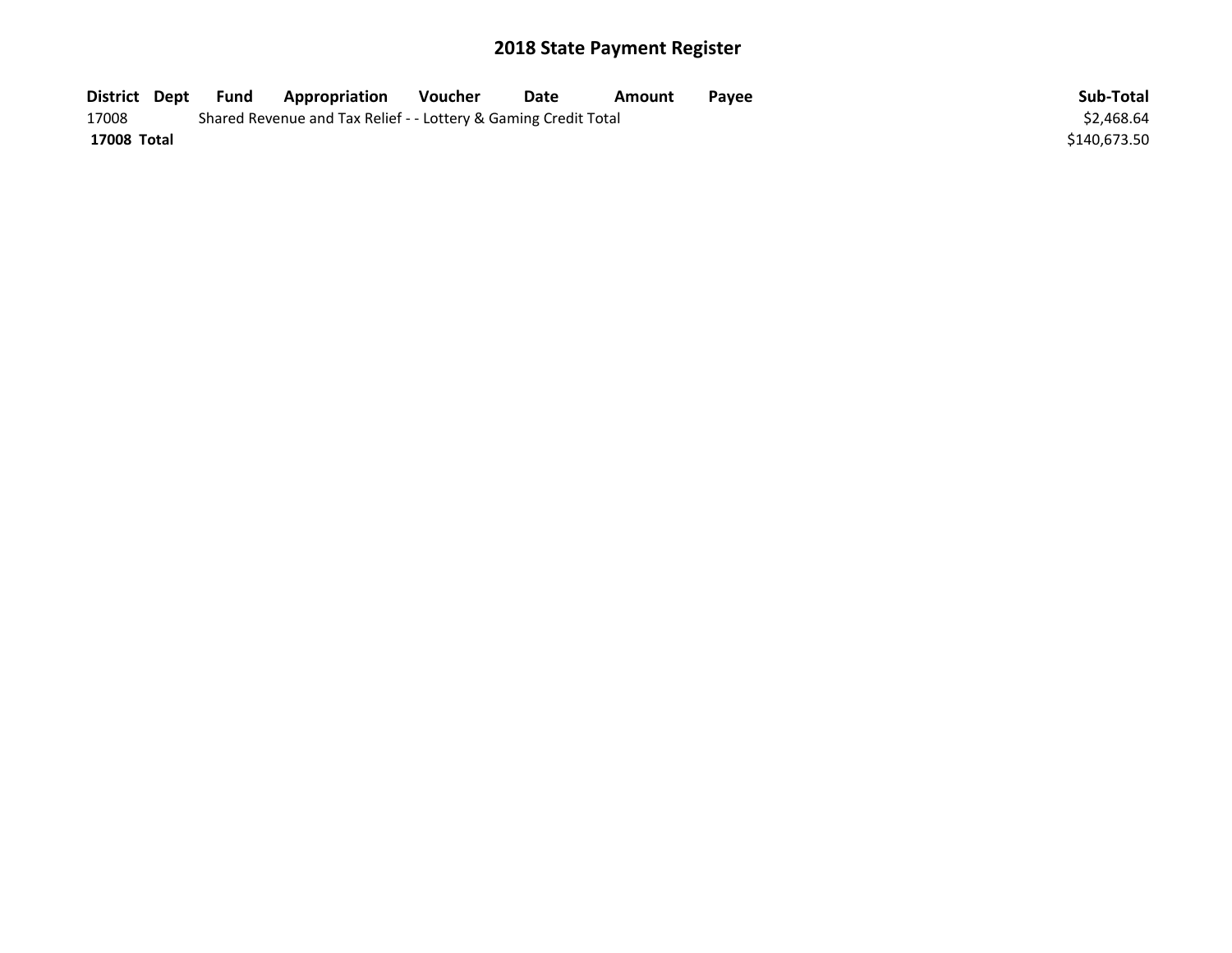| District Dept | <b>Fund</b> | Appropriation                                                      | Voucher  | Date           | <b>Amount</b> | Payee                     | <b>Sub-Total</b> |
|---------------|-------------|--------------------------------------------------------------------|----------|----------------|---------------|---------------------------|------------------|
| 17010         |             | Dept of Safety & Prof Services - - Fire Dues Distribution          |          |                |               |                           |                  |
| 17010         | 16500 10000 | 22500                                                              | 00024014 | $07 - 25 - 18$ |               | \$1,307.52 Town Of Grant  |                  |
| 17010         |             | Dept of Safety & Prof Services - - Fire Dues Distribution Total    |          |                |               |                           | \$1,307.52       |
| 17010         |             | Dept of Natural Resources - - Resaids - Cnty Forst, Cl & Mfl       |          |                |               |                           |                  |
| 17010         | 37000 21200 | 57100                                                              | 00247402 | 06-28-18       |               | \$395.38 Town Of Grant    |                  |
| 17010         |             | Dept of Natural Resources - - Resaids - Cnty Forst, Cl & Mfl Total | \$395.38 |                |               |                           |                  |
| 17010         |             | WI Dept of Transportation - - Trns Aids To Mnc.-Sf                 |          |                |               |                           |                  |
| 17010         | 39500 21100 | 19100                                                              | 00204146 | $01 - 02 - 18$ |               | \$23,023.98 Town Of Grant |                  |
| 17010         | 39500 21100 | 19100                                                              | 00234655 | 04-02-18       |               | \$23,023.98 Town Of Grant |                  |
| 17010         | 39500 21100 | 19100                                                              | 00268354 | 07-02-18       |               | \$23,023.98 Town Of Grant |                  |
| 17010         | 39500 21100 | 19100                                                              | 00302406 | 10-01-18       |               | \$23,024.01 Town Of Grant |                  |
| 17010         |             | WI Dept of Transportation - - Trns Aids To Mnc.-Sf Total           |          |                |               |                           | \$92,095.95      |
| 17010         |             | WI Dept of Transportation - - Loc Rd Imp Prg St Fd                 |          |                |               |                           |                  |
| 17010         | 39500 21100 | 27800                                                              | 00319420 | 11-02-18       |               | \$14,239.35 Town Of Grant |                  |
| 17010         |             | WI Dept of Transportation - - Loc Rd Imp Prg St Fd Total           |          |                |               |                           | \$14,239.35      |
| 17010         |             | Shared Revenue and Tax Relief - - County And Municipal Aid         |          |                |               |                           |                  |
| 17010         | 83500 10000 | 10500                                                              | 00033086 | $07 - 23 - 18$ |               | \$3,695.49 Town Of Grant  |                  |
| 17010         | 83500 10000 | 10500                                                              | 00035972 | 11-19-18       |               | \$20,941.10 Town Of Grant |                  |
| 17010         |             | Shared Revenue and Tax Relief - - County And Municipal Aid Total   |          |                |               |                           | \$24,636.59      |
| 17010         |             | Shared Revenue and Tax Relief - - Exempt Computer Aid              |          |                |               |                           |                  |
| 17010         | 83500 10000 | 10900                                                              | 00030384 | $07 - 23 - 18$ |               | \$2.03 Town Of Grant      |                  |
| 17010         |             | Shared Revenue and Tax Relief - - Exempt Computer Aid Total        |          |                |               |                           | \$2.03           |
| 17010         |             | Shared Revenue and Tax Relief - - Utility Aid                      |          |                |               |                           |                  |
| 17010         | 83500 10000 | 11000                                                              | 00033086 | $07 - 23 - 18$ |               | \$71.00 Town Of Grant     |                  |
| 17010         | 83500 10000 | 11000                                                              | 00035972 | 11-19-18       |               | \$419.40 Town Of Grant    |                  |
| 17010         |             | Shared Revenue and Tax Relief - - Utility Aid Total                | \$490.40 |                |               |                           |                  |
| 17010 Total   |             |                                                                    |          |                |               |                           | \$133,167.22     |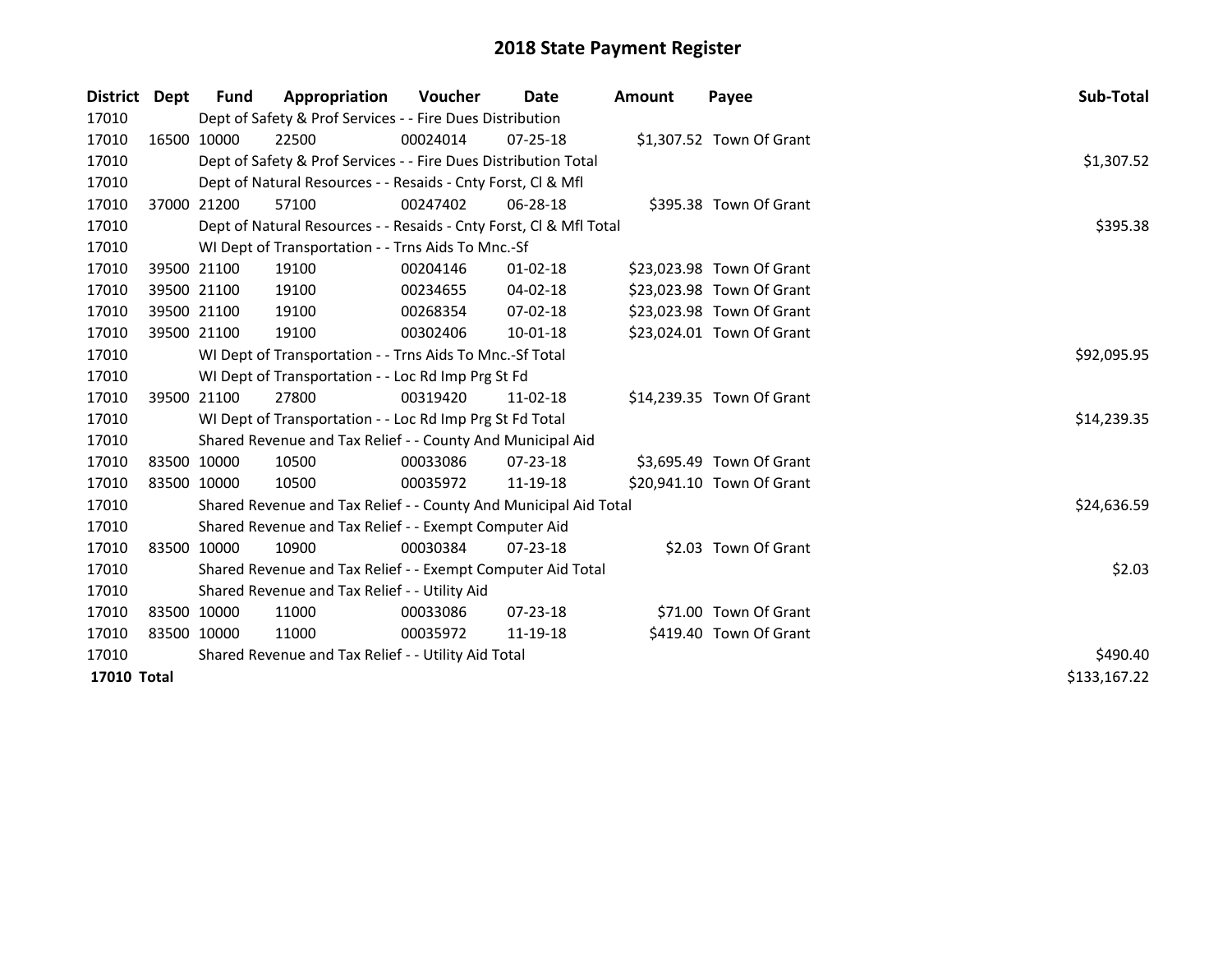| District Dept |             | <b>Fund</b> | Appropriation                                                      | Voucher  | <b>Date</b>    | <b>Amount</b> | Payee                         | Sub-Total    |
|---------------|-------------|-------------|--------------------------------------------------------------------|----------|----------------|---------------|-------------------------------|--------------|
| 17012         |             |             | Dept of Safety & Prof Services - - Fire Dues Distribution          |          |                |               |                               |              |
| 17012         |             | 16500 10000 | 22500                                                              | 00024015 | 07-25-18       |               | \$2,053.29 Town Of Hay River  |              |
| 17012         |             |             | Dept of Safety & Prof Services - - Fire Dues Distribution Total    |          |                |               |                               | \$2,053.29   |
| 17012         |             |             | Dept of Natural Resources - - Aids In Lieu Of Taxes - Gener        |          |                |               |                               |              |
| 17012         |             | 37000 10000 | 50300                                                              | 00230397 | 04-20-18       |               | \$160.00 Town Of Hay River    |              |
| 17012         |             |             | Dept of Natural Resources - - Aids In Lieu Of Taxes - Gener Total  |          |                |               |                               | \$160.00     |
| 17012         |             |             | Dept of Natural Resources - - Resaids - Cnty Forst, Cl & Mfl       |          |                |               |                               |              |
| 17012         |             | 37000 21200 | 57100                                                              | 00247403 | 06-28-18       |               | \$564.19 Town Of Hay River    |              |
| 17012         |             |             | Dept of Natural Resources - - Resaids - Cnty Forst, Cl & Mfl Total |          |                |               |                               | \$564.19     |
| 17012         |             |             | Dept of Natural Resources - - Aids In Lieu Of Taxes - Sum S        |          |                |               |                               |              |
| 17012         |             | 37000 21200 | 57900                                                              | 00230398 | 04-20-18       |               | \$221.10 Town Of Hay River    |              |
| 17012         |             |             | Dept of Natural Resources - - Aids In Lieu Of Taxes - Sum S Total  |          |                |               |                               | \$221.10     |
| 17012         |             |             | Dept of Natural Resources - - Fin Asst For Responsible Units       |          |                |               |                               |              |
| 17012         |             | 37000 27400 | 67000                                                              | 00235536 | 05-11-18       |               | \$1,314.70 Town Of Hay River  |              |
| 17012         |             |             | Dept of Natural Resources - - Fin Asst For Responsible Units Total |          |                |               |                               | \$1,314.70   |
| 17012         |             |             | WI Dept of Transportation - - Trns Aids To Mnc.-Sf                 |          |                |               |                               |              |
| 17012         |             | 39500 21100 | 19100                                                              | 00204147 | 01-02-18       |               | \$25,604.10 Town Of Hay River |              |
| 17012         |             | 39500 21100 | 19100                                                              | 00234656 | 04-02-18       |               | \$25,604.10 Town Of Hay River |              |
| 17012         | 39500 21100 |             | 19100                                                              | 00268355 | 07-02-18       |               | \$25,604.10 Town Of Hay River |              |
| 17012         |             | 39500 21100 | 19100                                                              | 00302407 | 10-01-18       |               | \$25,604.13 Town Of Hay River |              |
| 17012         |             |             | WI Dept of Transportation - - Trns Aids To Mnc.-Sf Total           |          |                |               |                               | \$102,416.43 |
| 17012         |             |             | WI Dept of Transportation - - Loc Rd Imp Prg St Fd                 |          |                |               |                               |              |
| 17012         | 39500 21100 |             | 27800                                                              | 00330506 | 12-10-18       |               | \$14,239.35 Town Of Hay River |              |
| 17012         |             |             | WI Dept of Transportation - - Loc Rd Imp Prg St Fd Total           |          |                |               |                               | \$14,239.35  |
| 17012         |             |             | Shared Revenue and Tax Relief - - County And Municipal Aid         |          |                |               |                               |              |
| 17012         | 83500 10000 |             | 10500                                                              | 00033087 | 07-23-18       |               | \$4,242.71 Town Of Hay River  |              |
| 17012         | 83500 10000 |             | 10500                                                              | 00035973 | 11-19-18       |               | \$24,041.99 Town Of Hay River |              |
| 17012         |             |             | Shared Revenue and Tax Relief - - County And Municipal Aid Total   |          |                |               |                               | \$28,284.70  |
| 17012         |             |             | Shared Revenue and Tax Relief - - Exempt Computer Aid              |          |                |               |                               |              |
| 17012         | 83500 10000 |             | 10900                                                              | 00030385 | $07 - 23 - 18$ |               | \$28.41 Town Of Hay River     |              |
| 17012         |             |             | Shared Revenue and Tax Relief - - Exempt Computer Aid Total        |          |                |               |                               | \$28.41      |
| 17012         |             |             | Shared Revenue and Tax Relief - - Utility Aid                      |          |                |               |                               |              |
| 17012         | 83500 10000 |             | 11000                                                              | 00033087 | $07 - 23 - 18$ |               | \$339.21 Town Of Hay River    |              |
| 17012         | 83500 10000 |             | 11000                                                              | 00035973 | 11-19-18       |               | \$1,822.56 Town Of Hay River  |              |
| 17012         |             |             | Shared Revenue and Tax Relief - - Utility Aid Total                |          |                |               |                               | \$2,161.77   |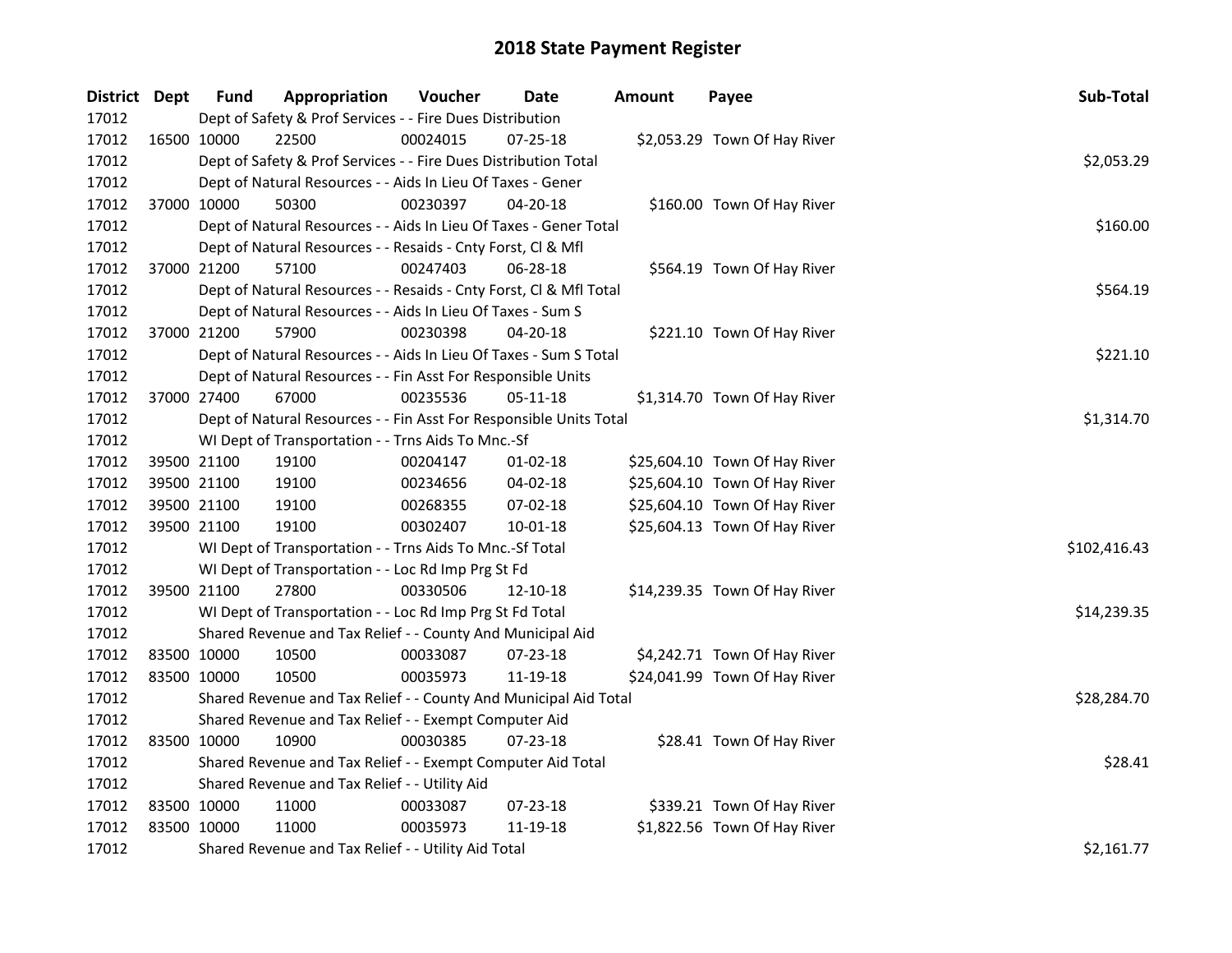| District Dept Fund | Appropriation | Voucher | Date | Amount | Payee | Sub-Total    |
|--------------------|---------------|---------|------|--------|-------|--------------|
| 17012 Total        |               |         |      |        |       | \$151.443.94 |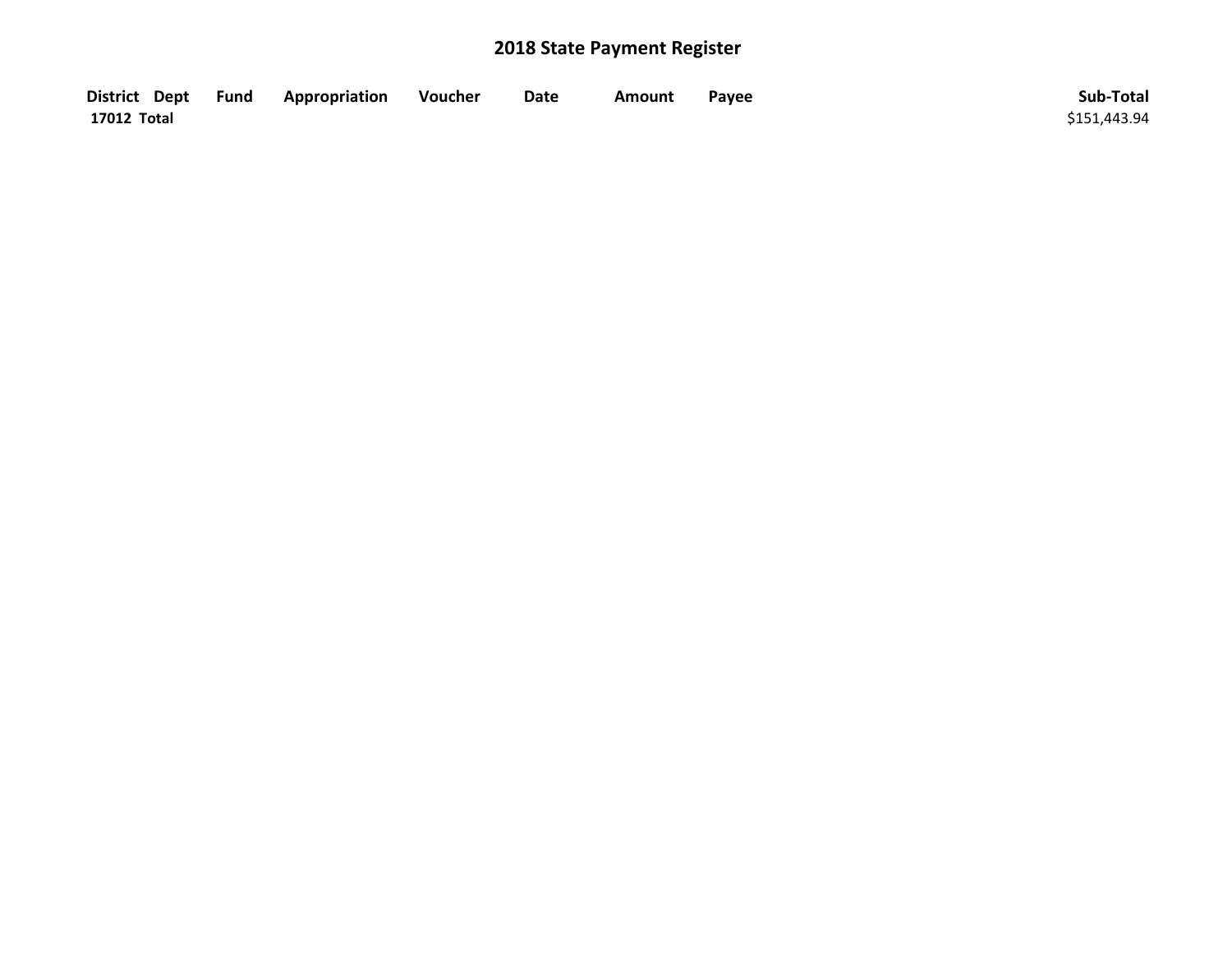| District Dept      |             | <b>Fund</b>                                   | Appropriation                                                      | Voucher    | Date           | <b>Amount</b> | Payee                     | Sub-Total    |  |
|--------------------|-------------|-----------------------------------------------|--------------------------------------------------------------------|------------|----------------|---------------|---------------------------|--------------|--|
| 17014              |             |                                               | Dept of Safety & Prof Services - - Fire Dues Distribution          |            |                |               |                           |              |  |
| 17014              |             | 16500 10000                                   | 22500                                                              | 00024016   | 07-25-18       |               | \$2,070.55 Town Of Lucas  |              |  |
| 17014              |             |                                               | Dept of Safety & Prof Services - - Fire Dues Distribution Total    |            |                |               |                           | \$2,070.55   |  |
| 17014              |             |                                               | Dept of Natural Resources - - Aids In Lieu Of Taxes - Gener        |            |                |               |                           |              |  |
| 17014              | 37000 10000 |                                               | 50300                                                              | 00211798   | 02-02-18       |               | \$4,355.90 Town Of Lucas  |              |  |
| 17014              |             | 37000 10000                                   | 50300                                                              | 00230071   | $04 - 20 - 18$ |               | \$3.14 Town Of Lucas      |              |  |
| 17014              |             | 37000 10000                                   | 50300                                                              | 00230072   | 04-20-18       |               | \$60.04 Town Of Lucas     |              |  |
| 17014              |             |                                               | Dept of Natural Resources - - Aids In Lieu Of Taxes - Gener Total  | \$4,419.08 |                |               |                           |              |  |
| 17014              |             |                                               | Dept of Natural Resources - - Resaids - Cnty Forst, Cl & Mfl       |            |                |               |                           |              |  |
| 17014              | 37000 21200 |                                               | 57100                                                              | 00247404   | 06-28-18       |               | \$521.11 Town Of Lucas    |              |  |
| 17014              |             |                                               | Dept of Natural Resources - - Resaids - Cnty Forst, Cl & Mfl Total |            |                |               |                           | \$521.11     |  |
| 17014              |             |                                               | Dept of Natural Resources - - Aids In Lieu Of Taxes - Sum S        |            |                |               |                           |              |  |
| 17014              |             | 37000 21200                                   | 57900                                                              | 00230070   | $04 - 20 - 18$ |               | \$33.84 Town Of Lucas     |              |  |
| 17014              | 37000 21200 |                                               | 57900                                                              | 00230073   | 04-20-18       |               | \$3.85 Town Of Lucas      |              |  |
| 17014              |             |                                               | Dept of Natural Resources - - Aids In Lieu Of Taxes - Sum S Total  | \$37.69    |                |               |                           |              |  |
| 17014              |             |                                               | WI Dept of Transportation - - Trns Aids To Mnc.-Sf                 |            |                |               |                           |              |  |
| 17014              |             | 39500 21100                                   | 19100                                                              | 00204148   | $01 - 02 - 18$ |               | \$25,586.19 Town Of Lucas |              |  |
| 17014              |             | 39500 21100                                   | 19100                                                              | 00234657   | 04-02-18       |               | \$25,586.19 Town Of Lucas |              |  |
| 17014              |             | 39500 21100                                   | 19100                                                              | 00268356   | 07-02-18       |               | \$25,586.19 Town Of Lucas |              |  |
| 17014              |             | 39500 21100                                   | 19100                                                              | 00302408   | $10 - 01 - 18$ |               | \$25,586.19 Town Of Lucas |              |  |
| 17014              |             |                                               | WI Dept of Transportation - - Trns Aids To Mnc.-Sf Total           |            |                |               |                           | \$102,344.76 |  |
| 17014              |             |                                               | Shared Revenue and Tax Relief - - County And Municipal Aid         |            |                |               |                           |              |  |
| 17014              |             | 83500 10000                                   | 10500                                                              | 00033088   | 07-23-18       |               | \$5,583.29 Town Of Lucas  |              |  |
| 17014              | 83500 10000 |                                               | 10500                                                              | 00035974   | 11-19-18       |               | \$31,638.67 Town Of Lucas |              |  |
| 17014              |             |                                               | Shared Revenue and Tax Relief - - County And Municipal Aid Total   |            |                |               |                           | \$37,221.96  |  |
| 17014              |             |                                               | Shared Revenue and Tax Relief - - Exempt Computer Aid              |            |                |               |                           |              |  |
| 17014              |             | 83500 10000                                   | 10900                                                              | 00030386   | $07 - 23 - 18$ |               | \$9.13 Town Of Lucas      |              |  |
| 17014              |             |                                               | Shared Revenue and Tax Relief - - Exempt Computer Aid Total        |            |                |               |                           | \$9.13       |  |
| 17014              |             | Shared Revenue and Tax Relief - - Utility Aid |                                                                    |            |                |               |                           |              |  |
| 17014              |             | 83500 10000                                   | 11000                                                              | 00033088   | 07-23-18       |               | \$109.77 Town Of Lucas    |              |  |
| 17014              | 83500 10000 |                                               | 11000                                                              | 00035974   | 11-19-18       |               | \$908.42 Town Of Lucas    |              |  |
| 17014              |             |                                               | Shared Revenue and Tax Relief - - Utility Aid Total                |            |                |               |                           | \$1,018.19   |  |
| <b>17014 Total</b> |             |                                               |                                                                    |            |                |               |                           | \$147,642.47 |  |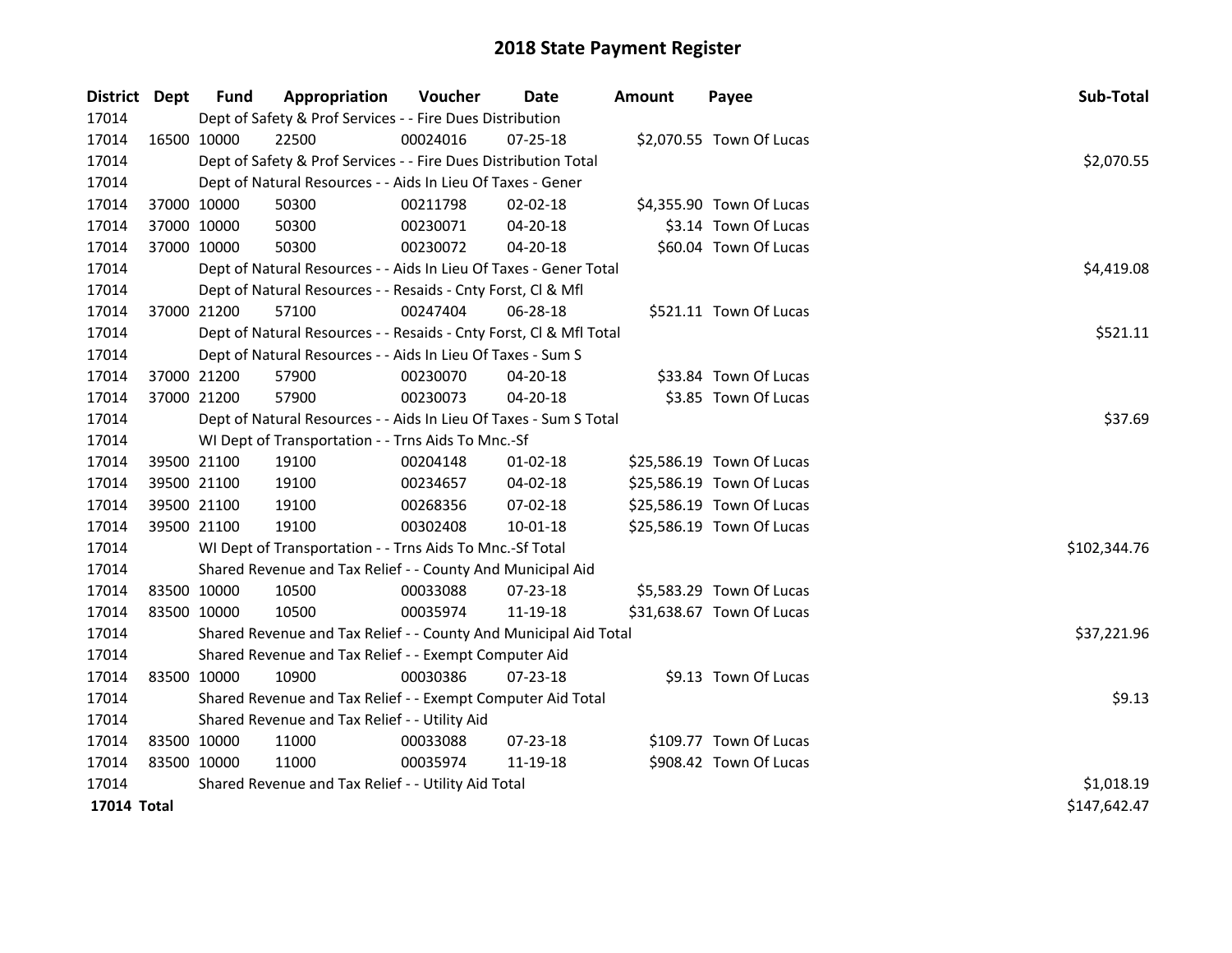| District Dept |             | <b>Fund</b> | Appropriation                                                      | Voucher      | Date       | <b>Amount</b> | Payee                          | Sub-Total    |
|---------------|-------------|-------------|--------------------------------------------------------------------|--------------|------------|---------------|--------------------------------|--------------|
| 17016         |             |             | Dept of Safety & Prof Services - - Fire Dues Distribution          |              |            |               |                                |              |
| 17016         |             | 16500 10000 | 22500                                                              | 00024017     | 07-25-18   |               | \$9,764.46 Town Of Menomonie   |              |
| 17016         |             |             | Dept of Safety & Prof Services - - Fire Dues Distribution Total    |              |            |               |                                | \$9,764.46   |
| 17016         |             |             | Dept of Natural Resources - - Aids In Lieu Of Taxes - Gener        |              |            |               |                                |              |
| 17016         | 37000 10000 |             | 50300                                                              | 00211801     | 02-02-18   |               | \$178.60 Town Of Menomonie     |              |
| 17016         | 37000 10000 |             | 50300                                                              | 00211802     | 02-02-18   |               | \$4,810.08 Town Of Menomonie   |              |
| 17016         | 37000 10000 |             | 50300                                                              | 00230088     | 04-20-18   |               | \$54.70 Town Of Menomonie      |              |
| 17016         |             |             | Dept of Natural Resources - - Aids In Lieu Of Taxes - Gener Total  |              | \$5,043.38 |               |                                |              |
| 17016         |             |             | Dept of Natural Resources - - Resaids - Cnty Forst, Cl & Mfl       |              |            |               |                                |              |
| 17016         | 37000 21200 |             | 57100                                                              | 00247405     | 06-28-18   |               | \$219.86 Town Of Menomonie     |              |
| 17016         |             |             | Dept of Natural Resources - - Resaids - Cnty Forst, Cl & Mfl Total |              |            |               |                                | \$219.86     |
| 17016         |             |             | WI Dept of Transportation - - Trns Aids To Mnc.-Sf                 |              |            |               |                                |              |
| 17016         |             | 39500 21100 | 19100                                                              | 00204149     | 01-02-18   |               | \$40,123.25 Town Of Menomonie  |              |
| 17016         | 39500 21100 |             | 19100                                                              | 00234658     | 04-02-18   |               | \$40,123.25 Town Of Menomonie  |              |
| 17016         | 39500 21100 |             | 19100                                                              | 00268357     | 07-02-18   |               | \$40,123.25 Town Of Menomonie  |              |
| 17016         | 39500 21100 |             | 19100                                                              | 00302409     | 10-01-18   |               | \$40,123.27 Town Of Menomonie  |              |
| 17016         |             |             | WI Dept of Transportation - - Trns Aids To Mnc.-Sf Total           | \$160,493.02 |            |               |                                |              |
| 17016         |             |             | WI Dept of Transportation - - Loc Rd Imp Prg St Fd                 |              |            |               |                                |              |
| 17016         | 39500 21100 |             | 27800                                                              | 00305562     | 10-02-18   |               | \$14,239.35 Town Of Menomonie  |              |
| 17016         |             |             | WI Dept of Transportation - - Loc Rd Imp Prg St Fd Total           |              |            |               |                                | \$14,239.35  |
| 17016         |             |             | WI Dept of Transportation - - Hwy Mgmt & Opers Sf                  |              |            |               |                                |              |
| 17016         | 39500 21100 |             | 36500                                                              | 00306872     | 10-05-18   |               | \$500.00 Town Of Menomonie     |              |
| 17016         |             |             | WI Dept of Transportation - - Hwy Mgmt & Opers Sf Total            |              |            |               |                                | \$500.00     |
| 17016         |             |             | Shared Revenue and Tax Relief - - County And Municipal Aid         |              |            |               |                                |              |
| 17016         | 83500 10000 |             | 10500                                                              | 00033089     | 07-23-18   |               | \$22,187.49 Town Of Menomonie  |              |
| 17016         | 83500 10000 |             | 10500                                                              | 00035975     | 11-19-18   |               | \$125,729.08 Town Of Menomonie |              |
| 17016         |             |             | Shared Revenue and Tax Relief - - County And Municipal Aid Total   |              |            |               |                                | \$147,916.57 |
| 17016         |             |             | Shared Revenue and Tax Relief - - Exempt Computer Aid              |              |            |               |                                |              |
| 17016         | 83500 10000 |             | 10900                                                              | 00030387     | 07-23-18   |               | \$108.57 Town Of Menomonie     |              |
| 17016         |             |             | Shared Revenue and Tax Relief - - Exempt Computer Aid Total        |              |            |               |                                | \$108.57     |
| 17016         |             |             | Shared Revenue and Tax Relief - - Utility Aid                      |              |            |               |                                |              |
| 17016         | 83500 10000 |             | 11000                                                              | 00033089     | 07-23-18   |               | \$1,150.04 Town Of Menomonie   |              |
| 17016         |             |             | Shared Revenue and Tax Relief - - Utility Aid Total                |              |            |               |                                | \$1,150.04   |
| 17016         |             |             | Shared Revenue and Tax Relief - - Lottery & Gaming Credit          |              |            |               |                                |              |
| 17016         | 83500 52100 |             | 36300                                                              | 00027350     | 03-26-18   |               | \$13,637.75 Town Of Menomonie  |              |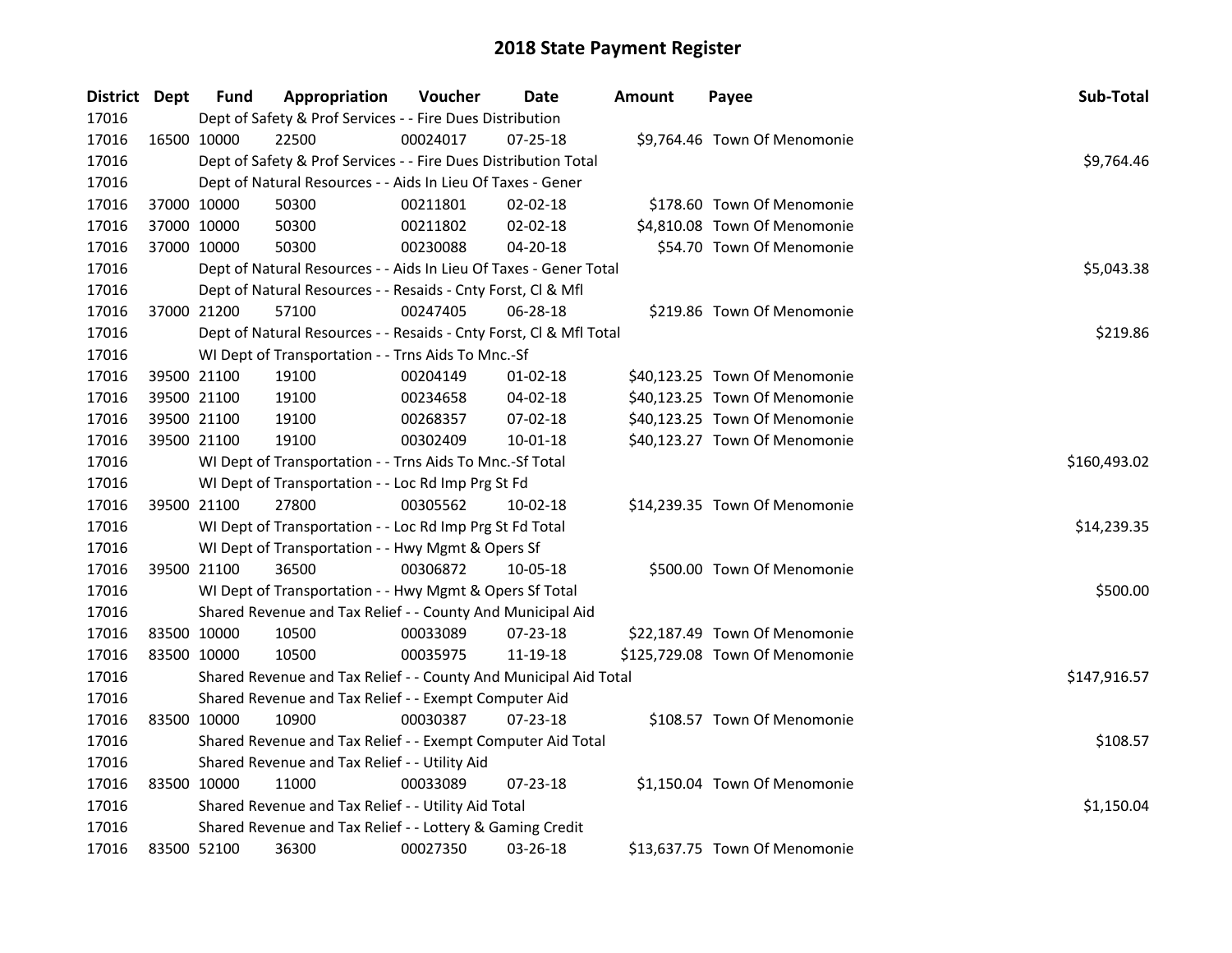| District Dept | Fund | <b>Appropriation</b>                                            | Voucher | Date | Amount | Payee | Sub-Total    |
|---------------|------|-----------------------------------------------------------------|---------|------|--------|-------|--------------|
| 17016         |      | Shared Revenue and Tax Relief - - Lottery & Gaming Credit Total |         |      |        |       | \$13,637.75  |
| 17016 Total   |      |                                                                 |         |      |        |       | \$353.073.00 |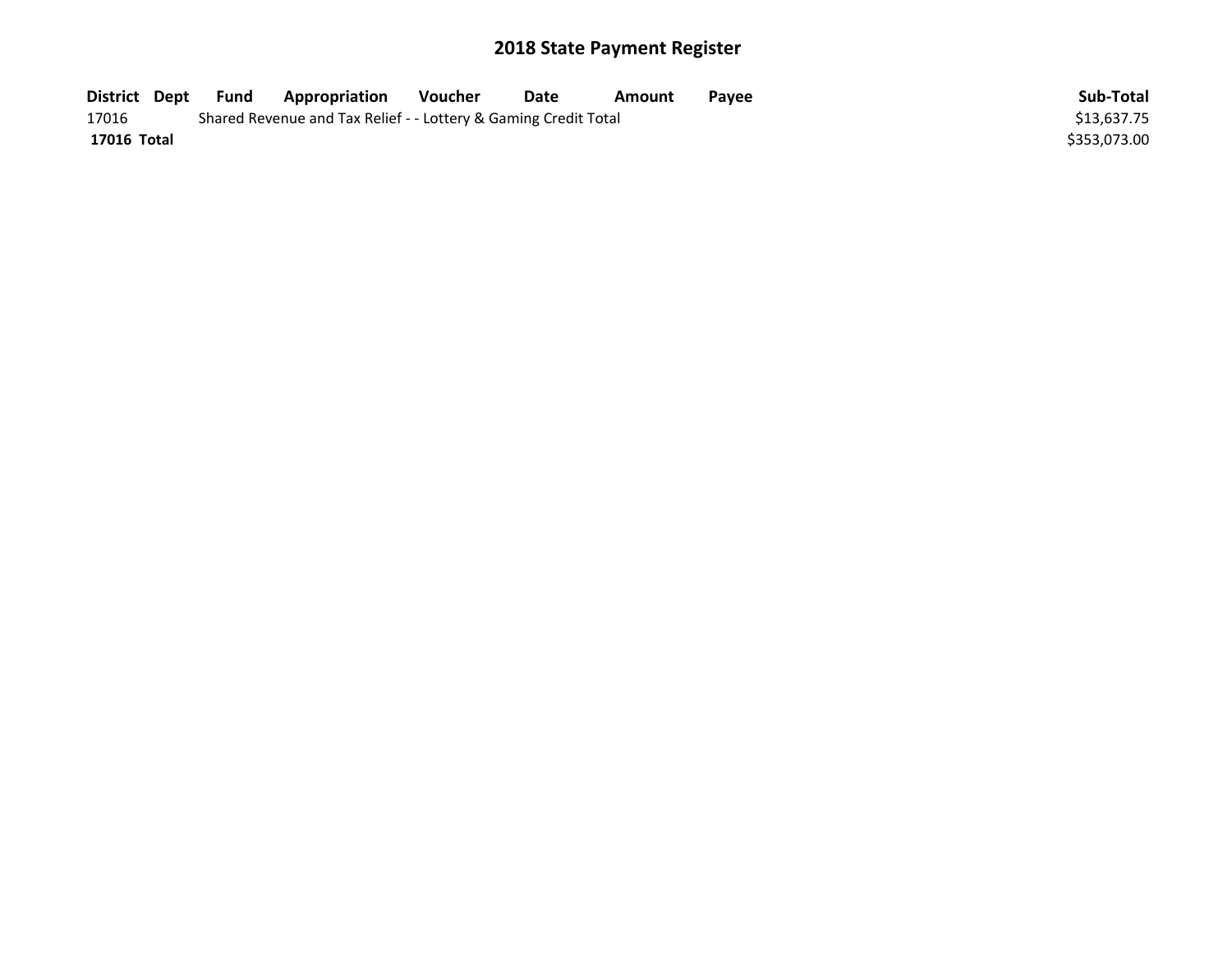| District Dept | Fund                                          | Appropriation                                                         | Voucher  | Date           | Amount | Payee                         | Sub-Total    |
|---------------|-----------------------------------------------|-----------------------------------------------------------------------|----------|----------------|--------|-------------------------------|--------------|
| 17018         |                                               | Dept of Safety & Prof Services - - Fire Dues Distribution             |          |                |        |                               |              |
| 17018         | 16500 10000                                   | 22500                                                                 | 00024018 | $07 - 25 - 18$ |        | \$1,517.16 Town Of New Haven  |              |
| 17018         |                                               | Dept of Safety & Prof Services - - Fire Dues Distribution Total       |          |                |        |                               | \$1,517.16   |
| 17018         |                                               | Dept of Natural Resources - - Aids In Lieu Of Taxes - Gener           |          |                |        |                               |              |
| 17018         | 37000 10000                                   | 50300                                                                 | 00230118 | 04-20-18       |        | \$83.00 Town Of New Haven     |              |
| 17018         |                                               | Dept of Natural Resources - - Aids In Lieu Of Taxes - Gener Total     |          |                |        |                               | \$83.00      |
| 17018         |                                               | Dept of Natural Resources - - Resaids - Cnty Forst, Cl & Mfl          |          |                |        |                               |              |
| 17018         | 37000 21200                                   | 57100                                                                 | 00247406 | 06-28-18       |        | \$408.98 Town Of New Haven    |              |
| 17018         |                                               | Dept of Natural Resources - - Resaids - Cnty Forst, Cl & Mfl Total    |          |                |        |                               | \$408.98     |
| 17018         |                                               | Dept of Natural Resources - - Aids In Lieu Of Taxes - Sum S           |          |                |        |                               |              |
| 17018         | 37000 21200                                   | 57900                                                                 | 00230117 | 04-20-18       |        | \$9.46 Town Of New Haven      |              |
| 17018         | 37000 21200                                   | 57900                                                                 | 00230119 | 04-20-18       |        | \$8.30 Town Of New Haven      |              |
| 17018         |                                               | Dept of Natural Resources - - Aids In Lieu Of Taxes - Sum S Total     |          |                |        |                               | \$17.76      |
| 17018         |                                               | WI Dept of Transportation - - Trns Aids To Mnc.-Sf                    |          |                |        |                               |              |
| 17018         | 39500 21100                                   | 19100                                                                 | 00204150 | 01-02-18       |        | \$27,467.52 Town Of New Haven |              |
| 17018         | 39500 21100                                   | 19100                                                                 | 00234659 | 04-02-18       |        | \$27,467.52 Town Of New Haven |              |
| 17018         | 39500 21100                                   | 19100                                                                 | 00268358 | 07-02-18       |        | \$27,467.52 Town Of New Haven |              |
| 17018         | 39500 21100                                   | 19100                                                                 | 00302410 | 10-01-18       |        | \$27,467.55 Town Of New Haven |              |
| 17018         |                                               | WI Dept of Transportation - - Trns Aids To Mnc.-Sf Total              |          |                |        |                               | \$109,870.11 |
| 17018         |                                               | Shared Revenue and Tax Relief - - Expenditure Restraint Program       |          |                |        |                               |              |
| 17018         | 83500 10000                                   | 10100                                                                 | 00033090 | 07-23-18       |        | \$12,436.35 Town Of New Haven |              |
| 17018         |                                               | Shared Revenue and Tax Relief - - Expenditure Restraint Program Total |          |                |        |                               | \$12,436.35  |
| 17018         |                                               | Shared Revenue and Tax Relief - - County And Municipal Aid            |          |                |        |                               |              |
| 17018         | 83500 10000                                   | 10500                                                                 | 00033090 | $07 - 23 - 18$ |        | \$8,823.01 Town Of New Haven  |              |
| 17018         | 83500 10000                                   | 10500                                                                 | 00035976 | 11-19-18       |        | \$49,997.06 Town Of New Haven |              |
| 17018         |                                               | Shared Revenue and Tax Relief - - County And Municipal Aid Total      |          |                |        |                               | \$58,820.07  |
| 17018         |                                               | Shared Revenue and Tax Relief - - Exempt Computer Aid                 |          |                |        |                               |              |
| 17018         | 83500 10000                                   | 10900                                                                 | 00030388 | 07-23-18       |        | \$40.59 Town Of New Haven     |              |
| 17018         |                                               | Shared Revenue and Tax Relief - - Exempt Computer Aid Total           |          |                |        |                               | \$40.59      |
| 17018         | Shared Revenue and Tax Relief - - Utility Aid |                                                                       |          |                |        |                               |              |
| 17018         | 83500 10000                                   | 11000                                                                 | 00033090 | 07-23-18       |        | \$58.48 Town Of New Haven     |              |
| 17018         | 83500 10000                                   | 11000                                                                 | 00035976 | 11-19-18       |        | \$345.34 Town Of New Haven    |              |
| 17018         |                                               | Shared Revenue and Tax Relief - - Utility Aid Total                   |          | \$403.82       |        |                               |              |
| 17018 Total   |                                               |                                                                       |          |                |        |                               | \$183,597.84 |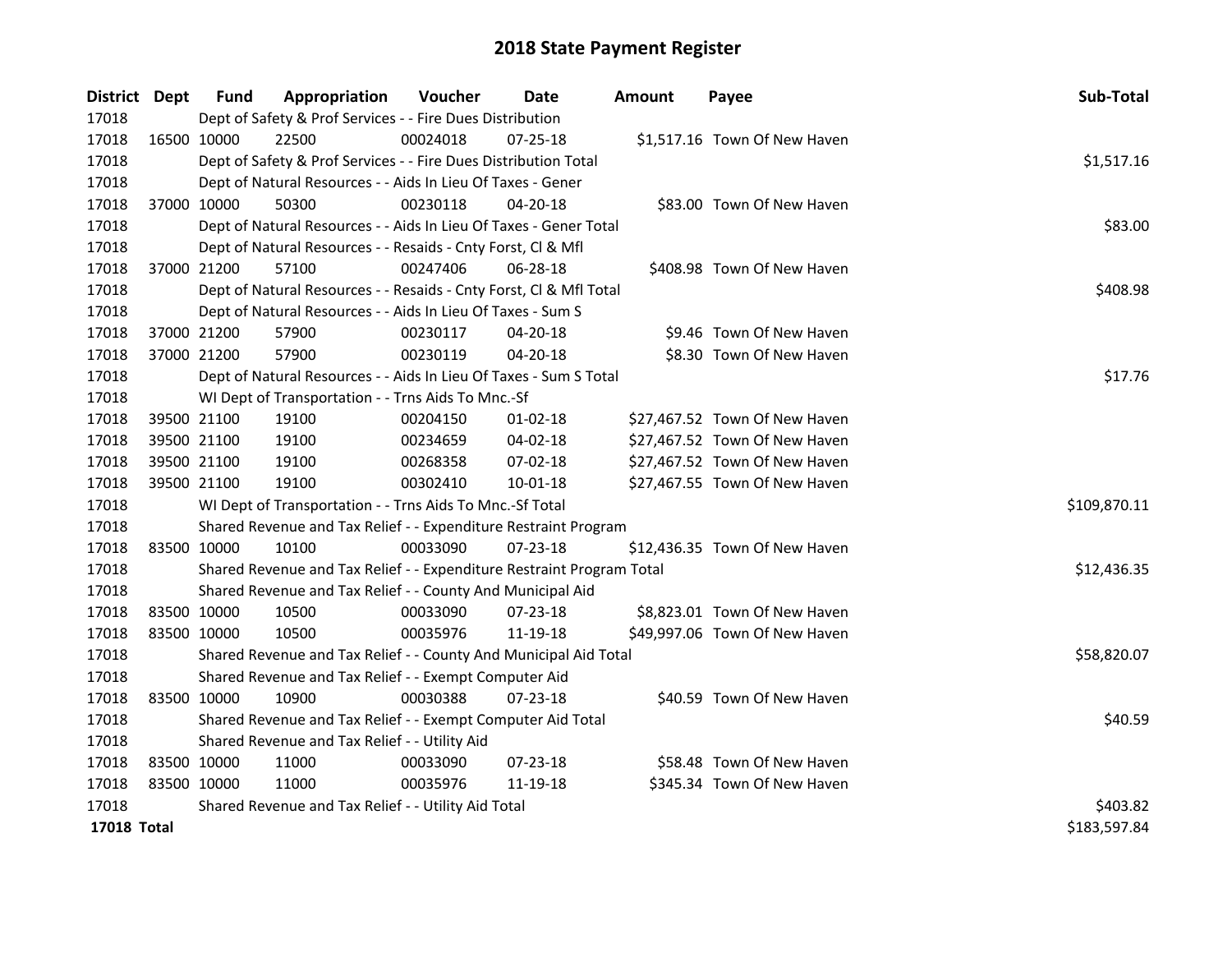| District Dept | <b>Fund</b> | Appropriation                                                      | Voucher  | Date           | <b>Amount</b> | Payee                           | Sub-Total   |
|---------------|-------------|--------------------------------------------------------------------|----------|----------------|---------------|---------------------------------|-------------|
| 17020         |             | Dept of Safety & Prof Services - - Fire Dues Distribution          |          |                |               |                                 |             |
| 17020         | 16500 10000 | 22500                                                              | 00024019 | 07-25-18       |               | \$1,242.01 Town Of Otter Creek  |             |
| 17020         |             | Dept of Safety & Prof Services - - Fire Dues Distribution Total    |          |                |               |                                 | \$1,242.01  |
| 17020         |             | Dept of Natural Resources - - Aids In Lieu Of Taxes - Gener        |          |                |               |                                 |             |
| 17020         | 37000 10000 | 50300                                                              | 00211567 | 02-02-18       |               | \$8,633.17 Town Of Otter Creek  |             |
| 17020         | 37000 10000 | 50300                                                              | 00229028 | 04-20-18       |               | \$94.17 Town Of Otter Creek     |             |
| 17020         | 37000 10000 | 50300                                                              | 00229029 | 04-20-18       |               | \$127.26 Town Of Otter Creek    |             |
| 17020         | 37000 10000 | 50300                                                              | 00229031 | 04-20-18       |               | \$188.48 Town Of Otter Creek    |             |
| 17020         |             | Dept of Natural Resources - - Aids In Lieu Of Taxes - Gener Total  |          |                |               |                                 | \$9,043.08  |
| 17020         |             | Dept of Natural Resources - - Resaids - Cnty Forst, Cl & Mfl       |          |                |               |                                 |             |
| 17020         | 37000 21200 | 57100                                                              | 00247407 | 06-28-18       |               | \$1,636.31 Town Of Otter Creek  |             |
| 17020         |             | Dept of Natural Resources - - Resaids - Cnty Forst, Cl & Mfl Total |          |                |               |                                 | \$1,636.31  |
| 17020         |             | Dept of Natural Resources - - Aids In Lieu Of Taxes - Sum S        |          |                |               |                                 |             |
| 17020         | 37000 21200 | 57900                                                              | 00229030 | 04-20-18       |               | \$253.93 Town Of Otter Creek    |             |
| 17020         |             | Dept of Natural Resources - - Aids In Lieu Of Taxes - Sum S Total  |          |                |               |                                 | \$253.93    |
| 17020         |             | WI Dept of Transportation - - Trns Aids To Mnc.-Sf                 |          |                |               |                                 |             |
| 17020         | 39500 21100 | 19100                                                              | 00204151 | $01 - 02 - 18$ |               | \$24,654.48 Town Of Otter Creek |             |
| 17020         | 39500 21100 | 19100                                                              | 00234660 | $04 - 02 - 18$ |               | \$24,654.48 Town Of Otter Creek |             |
| 17020         | 39500 21100 | 19100                                                              | 00268359 | 07-02-18       |               | \$24,654.48 Town Of Otter Creek |             |
| 17020         | 39500 21100 | 19100                                                              | 00302411 | $10 - 01 - 18$ |               | \$24,654.48 Town Of Otter Creek |             |
| 17020         |             | WI Dept of Transportation - - Trns Aids To Mnc.-Sf Total           |          |                |               |                                 | \$98,617.92 |
| 17020         |             | WI Dept of Transportation - - Loc Rd Imp Prg St Fd                 |          |                |               |                                 |             |
| 17020         | 39500 21100 | 27800                                                              | 00334858 | 12-21-18       |               | \$14,239.35 Town Of Otter Creek |             |
| 17020         |             | WI Dept of Transportation - - Loc Rd Imp Prg St Fd Total           |          |                |               |                                 | \$14,239.35 |
| 17020         |             | Department of Revenue - - Payments For Municipal Svcs              |          |                |               |                                 |             |
| 17020         | 56600 10000 | 50100                                                              | 00026760 | $01 - 31 - 18$ |               | \$841.59 Town Of Otter Creek    |             |
| 17020         |             | Department of Revenue - - Payments For Municipal Svcs Total        |          |                |               |                                 | \$841.59    |
| 17020         |             | Shared Revenue and Tax Relief - - County And Municipal Aid         |          |                |               |                                 |             |
| 17020         | 83500 10000 | 10500                                                              | 00033091 | 07-23-18       |               | \$3,571.24 Town Of Otter Creek  |             |
| 17020         | 83500 10000 | 10500                                                              | 00035977 | 11-19-18       |               | \$20,237.00 Town Of Otter Creek |             |
| 17020         |             | Shared Revenue and Tax Relief - - County And Municipal Aid Total   |          |                |               |                                 | \$23,808.24 |
| 17020         |             | Shared Revenue and Tax Relief - - Exempt Computer Aid              |          |                |               |                                 |             |
| 17020         | 83500 10000 | 10900                                                              | 00030389 | $07 - 23 - 18$ |               | \$1.01 Town Of Otter Creek      |             |
| 17020         |             | Shared Revenue and Tax Relief - - Exempt Computer Aid Total        |          |                |               |                                 | \$1.01      |
| 17020         |             | Shared Revenue and Tax Relief - - Utility Aid                      |          |                |               |                                 |             |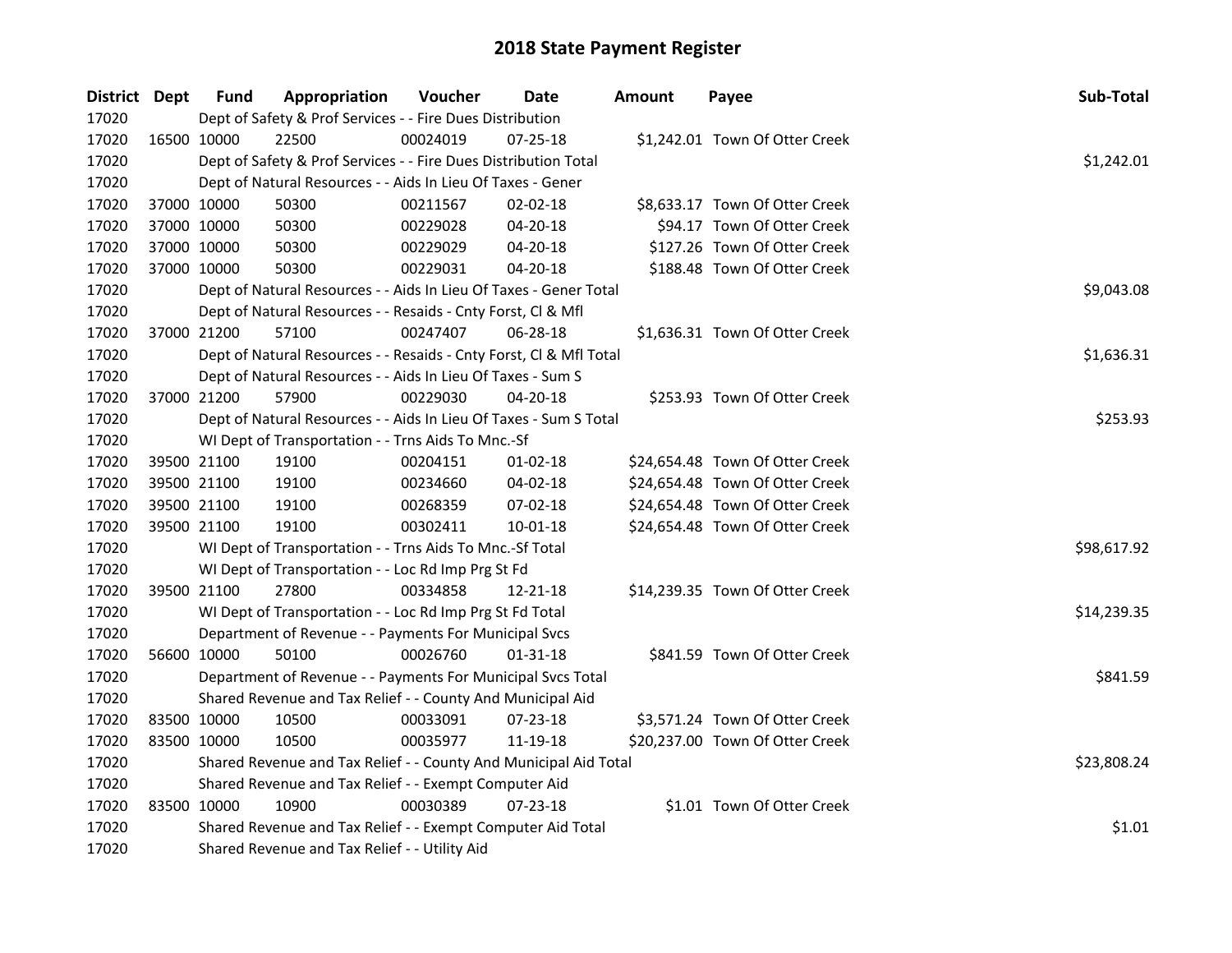| District Dept | <b>Fund</b> | <b>Appropriation</b>                                | <b>Voucher</b> | Date           | Amount | <b>Pavee</b>                 | Sub-Total    |
|---------------|-------------|-----------------------------------------------------|----------------|----------------|--------|------------------------------|--------------|
| 17020         | 83500 10000 | 11000                                               | 00033091       | $07 - 23 - 18$ |        | \$61.86 Town Of Otter Creek  |              |
| 17020         | 83500 10000 | 11000                                               | 00035977       | 11-19-18       |        | \$340.88 Town Of Otter Creek |              |
| 17020         |             | Shared Revenue and Tax Relief - - Utility Aid Total |                |                |        |                              | \$402.74     |
| 17020 Total   |             |                                                     |                |                |        |                              | \$150,086.18 |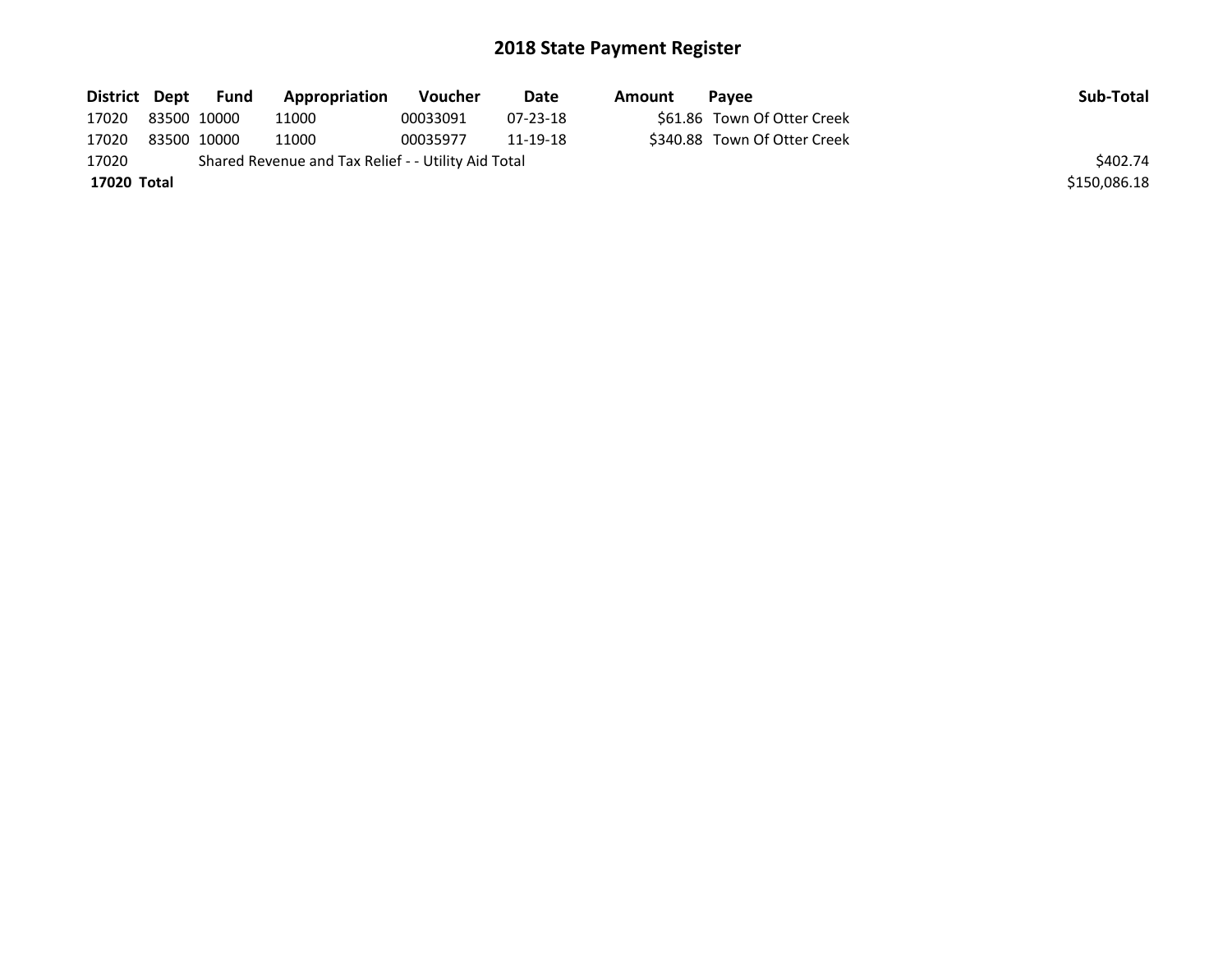| <b>District</b> | Dept | Fund                                                | Appropriation                                                      | <b>Voucher</b> | Date           | <b>Amount</b> | Payee                    | <b>Sub-Total</b> |
|-----------------|------|-----------------------------------------------------|--------------------------------------------------------------------|----------------|----------------|---------------|--------------------------|------------------|
| 17022           |      |                                                     | Dept of Safety & Prof Services - - Fire Dues Distribution          |                |                |               |                          |                  |
| 17022           |      | 16500 10000                                         | 22500                                                              | 00024020       | $07 - 24 - 18$ |               | \$635.50 Town Of Peru    |                  |
| 17022           |      |                                                     | Dept of Safety & Prof Services - - Fire Dues Distribution Total    |                |                |               |                          | \$635.50         |
| 17022           |      |                                                     | Dept of Natural Resources - - Aids In Lieu Of Taxes - Gener        |                |                |               |                          |                  |
| 17022           |      | 37000 10000                                         | 50300                                                              | 00230629       | 04-20-18       |               | \$93.39 Town Of Peru     |                  |
| 17022           |      |                                                     | Dept of Natural Resources - - Aids In Lieu Of Taxes - Gener Total  |                |                |               |                          | \$93.39          |
| 17022           |      |                                                     | Dept of Natural Resources - - Resaids - Cnty Forst, CI & Mfl       |                |                |               |                          |                  |
| 17022           |      | 37000 21200                                         | 57100                                                              | 00247408       | $06 - 28 - 18$ |               | \$369.56 Town Of Peru    |                  |
| 17022           |      |                                                     | Dept of Natural Resources - - Resaids - Cnty Forst, CI & Mfl Total |                |                |               |                          | \$369.56         |
| 17022           |      |                                                     | WI Dept of Transportation - - Trns Aids To Mnc.-Sf                 |                |                |               |                          |                  |
| 17022           |      | 39500 21100                                         | 19100                                                              | 00204152       | $01 - 02 - 18$ |               | \$11,604.56 Town Of Peru |                  |
| 17022           |      | 39500 21100                                         | 19100                                                              | 00234661       | 04-02-18       |               | \$11,604.56 Town Of Peru |                  |
| 17022           |      | 39500 21100                                         | 19100                                                              | 00268360       | 07-02-18       |               | \$11,604.56 Town Of Peru |                  |
| 17022           |      | 39500 21100                                         | 19100                                                              | 00302412       | 10-01-18       |               | \$11,604.59 Town Of Peru |                  |
| 17022           |      |                                                     | WI Dept of Transportation - - Trns Aids To Mnc.-Sf Total           |                |                |               |                          | \$46,418.27      |
| 17022           |      |                                                     | Shared Revenue and Tax Relief - - County And Municipal Aid         |                |                |               |                          |                  |
| 17022           |      | 83500 10000                                         | 10500                                                              | 00033092       | $07 - 23 - 18$ |               | \$2,635.88 Town Of Peru  |                  |
| 17022           |      | 83500 10000                                         | 10500                                                              | 00035978       | 11-19-18       |               | \$14,936.62 Town Of Peru |                  |
| 17022           |      |                                                     | Shared Revenue and Tax Relief - - County And Municipal Aid Total   |                |                |               |                          | \$17,572.50      |
| 17022           |      |                                                     | Shared Revenue and Tax Relief - - Utility Aid                      |                |                |               |                          |                  |
| 17022           |      | 83500 10000                                         | 11000                                                              | 00033092       | $07 - 23 - 18$ |               | \$136.93 Town Of Peru    |                  |
| 17022           |      | 83500 10000                                         | 11000                                                              | 00035978       | 11-19-18       |               | \$808.63 Town Of Peru    |                  |
| 17022           |      | Shared Revenue and Tax Relief - - Utility Aid Total | \$945.56                                                           |                |                |               |                          |                  |
| 17022 Total     |      |                                                     |                                                                    |                |                |               |                          | \$66,034.78      |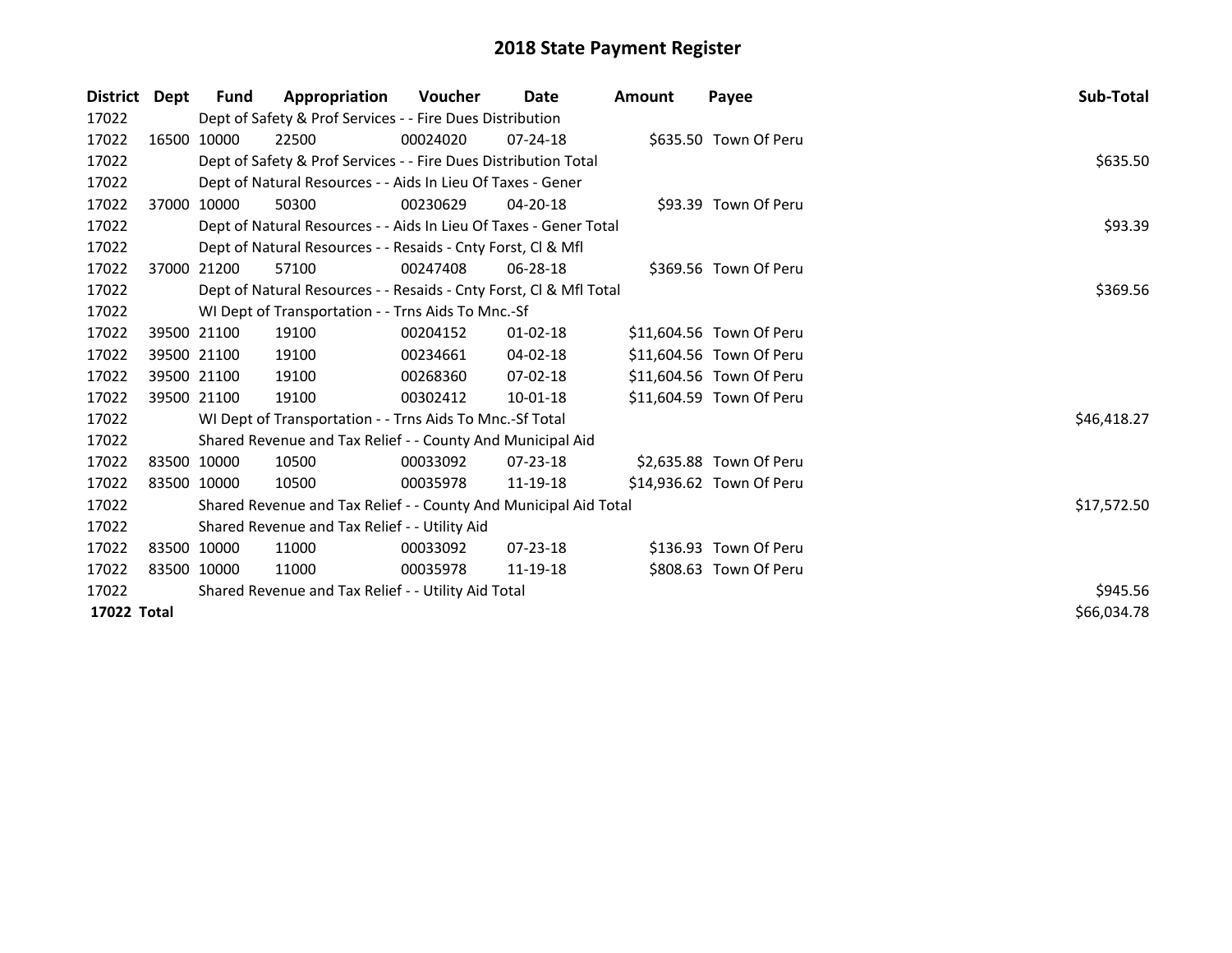| District Dept |             | <b>Fund</b> | Appropriation                                                      | Voucher  | Date           | <b>Amount</b> | Payee                         | Sub-Total    |
|---------------|-------------|-------------|--------------------------------------------------------------------|----------|----------------|---------------|-------------------------------|--------------|
| 17024         |             |             | Dept of Safety & Prof Services - - Fire Dues Distribution          |          |                |               |                               |              |
| 17024         | 16500 10000 |             | 22500                                                              | 00024021 | $07 - 25 - 18$ |               | \$7,615.78 Town Of Red Cedar  |              |
| 17024         |             |             | Dept of Safety & Prof Services - - Fire Dues Distribution Total    |          |                |               |                               | \$7,615.78   |
| 17024         |             |             | Dept of Natural Resources - - Aids In Lieu Of Taxes - Gener        |          |                |               |                               |              |
| 17024         | 37000 10000 |             | 50300                                                              | 00211914 | $02 - 02 - 18$ |               | \$1,119.17 Town Of Red Cedar  |              |
| 17024         | 37000 10000 |             | 50300                                                              | 00211915 | 02-02-18       |               | \$9,592.97 Town Of Red Cedar  |              |
| 17024         | 37000 10000 |             | 50300                                                              | 00230458 | 04-20-18       |               | \$452.33 Town Of Red Cedar    |              |
| 17024         | 37000 10000 |             | 50300                                                              | 00230459 | 04-20-18       |               | \$47.63 Town Of Red Cedar     |              |
| 17024         |             |             | Dept of Natural Resources - - Aids In Lieu Of Taxes - Gener Total  |          |                |               |                               | \$11,212.10  |
| 17024         |             |             | Dept of Natural Resources - - Gen Program Ops-State Funds          |          |                |               |                               |              |
| 17024         |             | 37000 21200 | 16100                                                              | 00209649 | $01 - 23 - 18$ |               | \$77.64 Town Of Red Cedar     |              |
| 17024         |             |             | Dept of Natural Resources - - Gen Program Ops-State Funds Total    |          |                |               |                               | \$77.64      |
| 17024         |             |             | Dept of Natural Resources - - Resaids - Cnty Forst, Cl & Mfl       |          |                |               |                               |              |
| 17024         |             | 37000 21200 | 57100                                                              | 00247409 | 06-28-18       |               | \$88.67 Town Of Red Cedar     |              |
| 17024         |             |             | Dept of Natural Resources - - Resaids - Cnty Forst, CI & Mfl Total |          |                |               |                               | \$88.67      |
| 17024         |             |             | Dept of Natural Resources - - Aids In Lieu Of Taxes - Sum S        |          |                |               |                               |              |
| 17024         |             | 37000 21200 | 57900                                                              | 00230456 | $04 - 20 - 18$ |               | \$23.89 Town Of Red Cedar     |              |
| 17024         | 37000 21200 |             | 57900                                                              | 00230457 | 04-20-18       |               | \$51.12 Town Of Red Cedar     |              |
| 17024         |             |             | Dept of Natural Resources - - Aids In Lieu Of Taxes - Sum S Total  |          |                |               |                               | \$75.01      |
| 17024         |             |             | WI Dept of Transportation - - Trns Aids To Mnc.-Sf                 |          |                |               |                               |              |
| 17024         | 39500 21100 |             | 19100                                                              | 00204153 | $01-02-18$     |               | \$37,005.61 Town Of Red Cedar |              |
| 17024         | 39500 21100 |             | 19100                                                              | 00234662 | 04-02-18       |               | \$37,005.61 Town Of Red Cedar |              |
| 17024         | 39500 21100 |             | 19100                                                              | 00268361 | 07-02-18       |               | \$37,005.61 Town Of Red Cedar |              |
| 17024         |             | 39500 21100 | 19100                                                              | 00302413 | 10-01-18       |               | \$37,005.61 Town Of Red Cedar |              |
| 17024         |             |             | WI Dept of Transportation - - Trns Aids To Mnc.-Sf Total           |          |                |               |                               | \$148,022.44 |
| 17024         |             |             | WI Dept of Transportation - - Loc Rd Imp Prg St Fd                 |          |                |               |                               |              |
| 17024         |             | 39500 21100 | 27800                                                              | 00295390 | 09-12-18       |               | \$14,239.35 Town Of Red Cedar |              |
| 17024         |             |             | WI Dept of Transportation - - Loc Rd Imp Prg St Fd Total           |          |                |               |                               | \$14,239.35  |
| 17024         |             |             | WI Dept of Transportation - - Hwy Mgmt & Opers Sf                  |          |                |               |                               |              |
| 17024         |             | 39500 21100 | 36500                                                              | 00216287 | 01-30-18       |               | \$500.00 Town Of Red Cedar    |              |
| 17024         |             |             | WI Dept of Transportation - - Hwy Mgmt & Opers Sf Total            |          |                |               |                               | \$500.00     |
| 17024         |             |             | Shared Revenue and Tax Relief - - County And Municipal Aid         |          |                |               |                               |              |
| 17024         | 83500 10000 |             | 10500                                                              | 00033093 | 07-23-18       |               | \$5,410.16 Town Of Red Cedar  |              |
| 17024         | 83500 10000 |             | 10500                                                              | 00035979 | 11-19-18       |               | \$30,657.56 Town Of Red Cedar |              |
| 17024         |             |             | Shared Revenue and Tax Relief - - County And Municipal Aid Total   |          |                |               |                               | \$36,067.72  |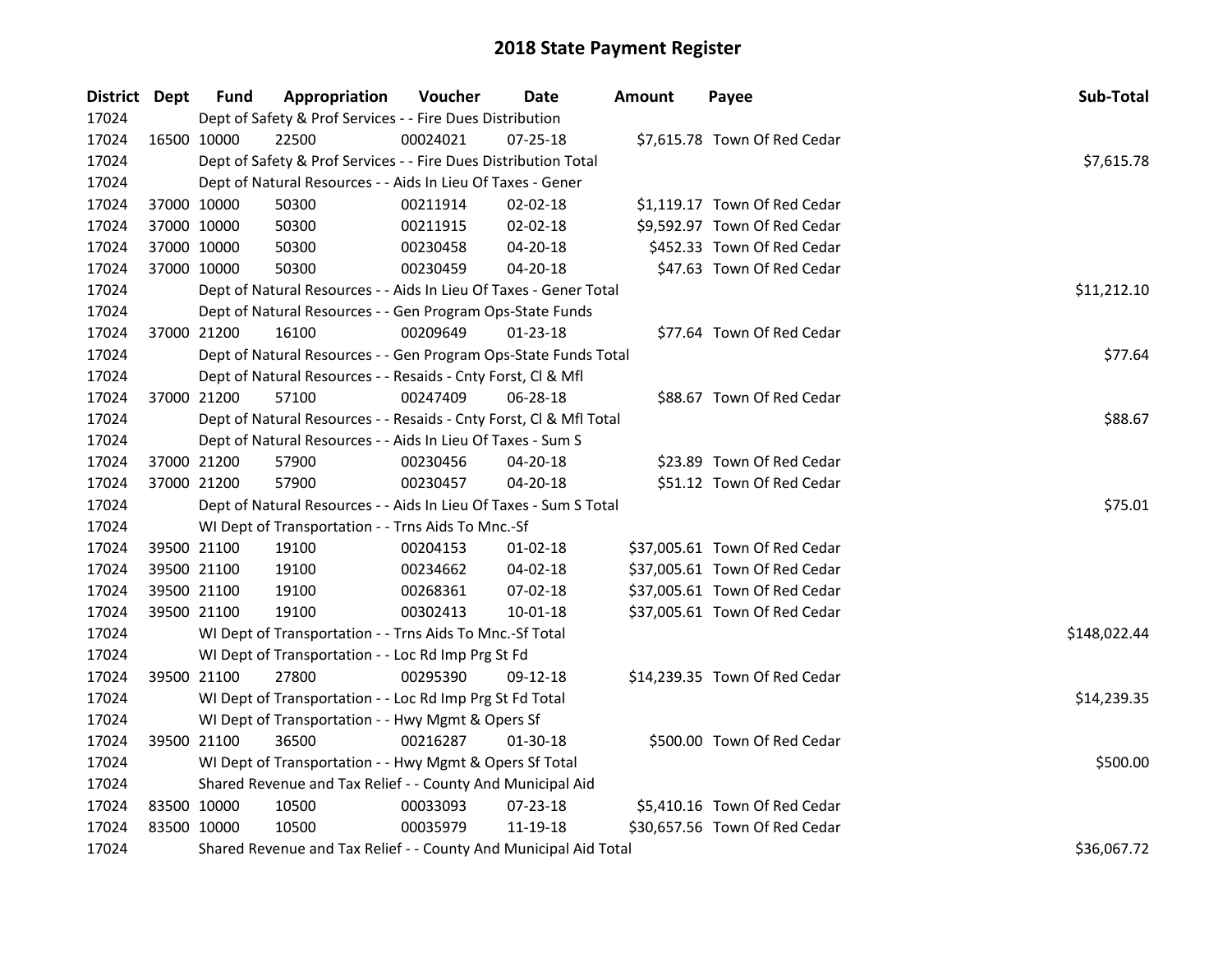| District Dept | <b>Fund</b> | Appropriation                                               | Voucher  | Date           | <b>Amount</b> | Payee                         | Sub-Total    |
|---------------|-------------|-------------------------------------------------------------|----------|----------------|---------------|-------------------------------|--------------|
| 17024         |             | Shared Revenue and Tax Relief - - Exempt Computer Aid       |          |                |               |                               |              |
| 17024         | 83500 10000 | 10900                                                       | 00030390 | $07 - 23 - 18$ |               | \$30.44 Town Of Red Cedar     |              |
| 17024         |             | Shared Revenue and Tax Relief - - Exempt Computer Aid Total | \$30.44  |                |               |                               |              |
| 17024         |             | Shared Revenue and Tax Relief - - Utility Aid               |          |                |               |                               |              |
| 17024         | 83500 10000 | 11000                                                       | 00033093 | $07 - 23 - 18$ |               | \$2,427.71 Town Of Red Cedar  |              |
| 17024         | 83500 10000 | 11000                                                       | 00035979 | 11-19-18       |               | \$14,635.40 Town Of Red Cedar |              |
| 17024         |             | Shared Revenue and Tax Relief - - Utility Aid Total         |          |                |               |                               | \$17,063.11  |
| 17024 Total   |             |                                                             |          |                |               |                               | \$234,992.26 |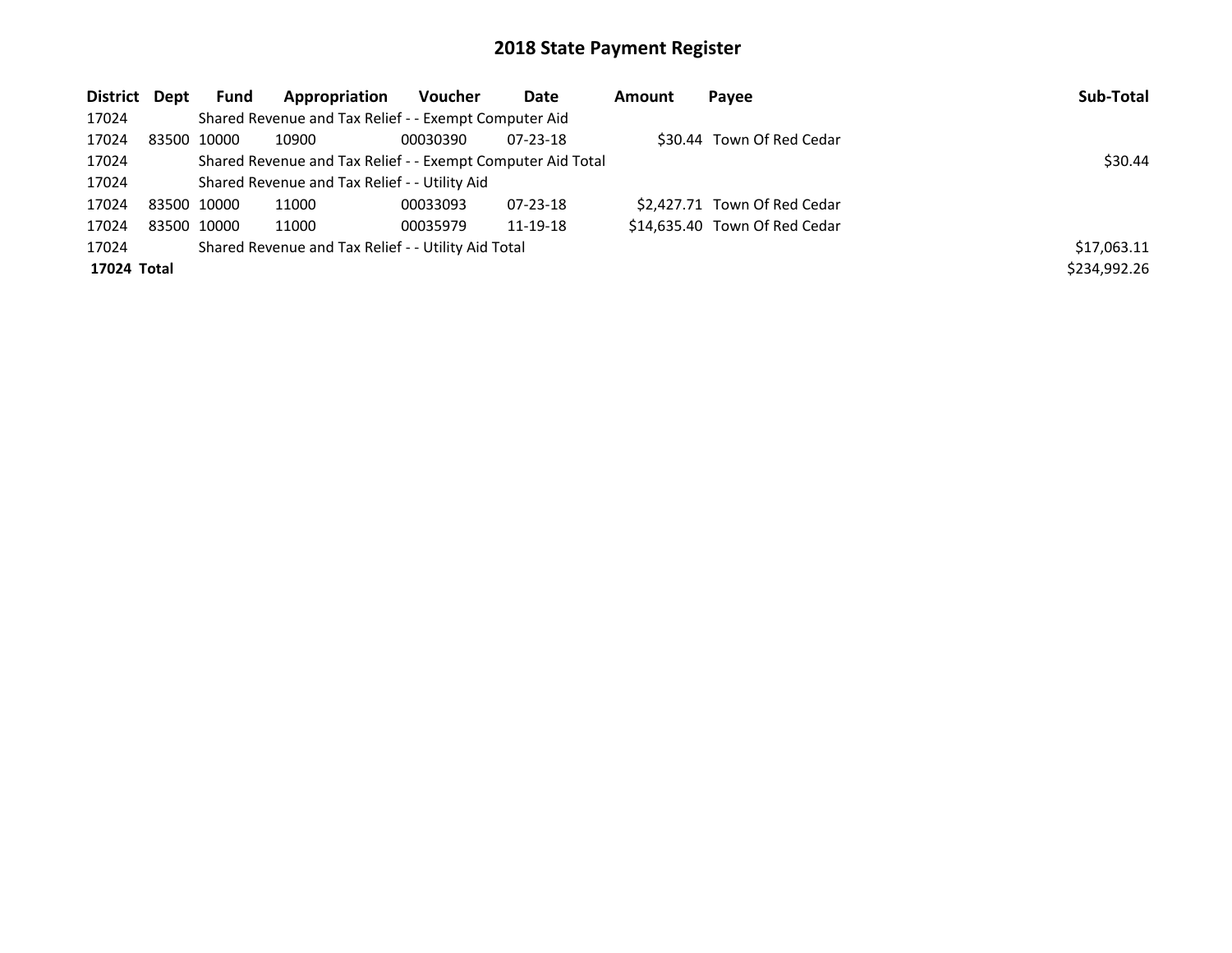| District Dept |             | <b>Fund</b>  | Appropriation                                                      | Voucher      | Date           | <b>Amount</b> | Payee                          | Sub-Total   |
|---------------|-------------|--------------|--------------------------------------------------------------------|--------------|----------------|---------------|--------------------------------|-------------|
| 17026         |             |              | Dept of Safety & Prof Services - - Fire Dues Distribution          |              |                |               |                                |             |
| 17026         | 16500 10000 |              | 22500                                                              | 00024022     | 07-24-18       |               | \$2,848.14 Town Of Rock Creek  |             |
| 17026         |             |              | Dept of Safety & Prof Services - - Fire Dues Distribution Total    |              |                |               |                                | \$2,848.14  |
| 17026         |             |              | Dept of Natural Resources - - Aids In Lieu Of Taxes - Gener        |              |                |               |                                |             |
| 17026         |             | 37000 10000  | 50300                                                              | 00211837     | 02-02-18       |               | \$17,639.26 Town Of Rock Creek |             |
| 17026         |             | 37000 10000  | 50300                                                              | 00230187     | 04-20-18       |               | \$202.14 Town Of Rock Creek    |             |
| 17026         | 37000 10000 |              | 50300                                                              | 00230188     | $04 - 20 - 18$ |               | \$82.32 Town Of Rock Creek     |             |
| 17026         |             |              | Dept of Natural Resources - - Aids In Lieu Of Taxes - Gener Total  |              |                |               |                                | \$17,923.72 |
| 17026         |             |              | Dept of Natural Resources - - Resaids - Cnty Forst, Cl & Mfl       |              |                |               |                                |             |
| 17026         |             | 37000 21200  | 57100                                                              | 00247410     | $06 - 28 - 18$ |               | \$146.04 Town Of Rock Creek    |             |
| 17026         |             |              | Dept of Natural Resources - - Resaids - Cnty Forst, Cl & Mfl Total | \$146.04     |                |               |                                |             |
| 17026         |             |              | WI Dept of Transportation - - Trns Aids To Mnc.-Sf                 |              |                |               |                                |             |
| 17026         |             | 39500 21100  | 19100                                                              | 00204154     | $01-02-18$     |               | \$26,123.71 Town Of Rock Creek |             |
| 17026         |             | 39500 21100  | 19100                                                              | 00234663     | 04-02-18       |               | \$26,123.71 Town Of Rock Creek |             |
| 17026         |             | 39500 21100  | 19100                                                              | 00268362     | 07-02-18       |               | \$26,123.71 Town Of Rock Creek |             |
| 17026         | 39500 21100 |              | 19100                                                              | 00302414     | $10 - 01 - 18$ |               | \$26,123.73 Town Of Rock Creek |             |
| 17026         |             |              | WI Dept of Transportation - - Trns Aids To Mnc.-Sf Total           | \$104,494.86 |                |               |                                |             |
| 17026         |             |              | WI Dept of Transportation - - Local Rds, Grants Sf                 |              |                |               |                                |             |
| 17026         | 39500 21100 |              | 27000                                                              | 00218090     | 02-02-18       |               | \$80,253.89 Town Of Rock Creek |             |
| 17026         |             |              | WI Dept of Transportation - - Local Rds, Grants Sf Total           |              |                |               |                                | \$80,253.89 |
| 17026         |             |              | Shared Revenue and Tax Relief - - County And Municipal Aid         |              |                |               |                                |             |
| 17026         |             | 83500 10000  | 10500                                                              | 00033094     | 07-23-18       |               | \$3,917.14 Town Of Rock Creek  |             |
| 17026         | 83500 10000 |              | 10500                                                              | 00035980     | 11-19-18       |               | \$22,197.10 Town Of Rock Creek |             |
| 17026         |             |              | Shared Revenue and Tax Relief - - County And Municipal Aid Total   |              |                |               |                                | \$26,114.24 |
| 17026         |             |              | Shared Revenue and Tax Relief - - Exempt Computer Aid              |              |                |               |                                |             |
| 17026         | 83500 10000 |              | 10900                                                              | 00030391     | 07-23-18       |               | \$44.65 Town Of Rock Creek     |             |
| 17026         |             |              | Shared Revenue and Tax Relief - - Exempt Computer Aid Total        |              |                |               |                                | \$44.65     |
| 17026         |             |              | Shared Revenue and Tax Relief - - Utility Aid                      |              |                |               |                                |             |
| 17026         | 83500 10000 |              | 11000                                                              | 00033094     | 07-23-18       |               | \$192.60 Town Of Rock Creek    |             |
| 17026         | 83500 10000 |              | 11000                                                              | 00035980     | 11-19-18       |               | \$1,137.41 Town Of Rock Creek  |             |
| 17026         |             |              | Shared Revenue and Tax Relief - - Utility Aid Total                | \$1,330.01   |                |               |                                |             |
| 17026         |             |              | Shared Revenue and Tax Relief - - Lottery & Gaming Credit          |              |                |               |                                |             |
| 17026         | 83500 52100 |              | 36300                                                              | 00027351     | 03-26-18       |               | \$198.48 Town Of Rock Creek    |             |
| 17026         |             |              | Shared Revenue and Tax Relief - - Lottery & Gaming Credit Total    | \$198.48     |                |               |                                |             |
| 17026 Total   |             | \$233,354.03 |                                                                    |              |                |               |                                |             |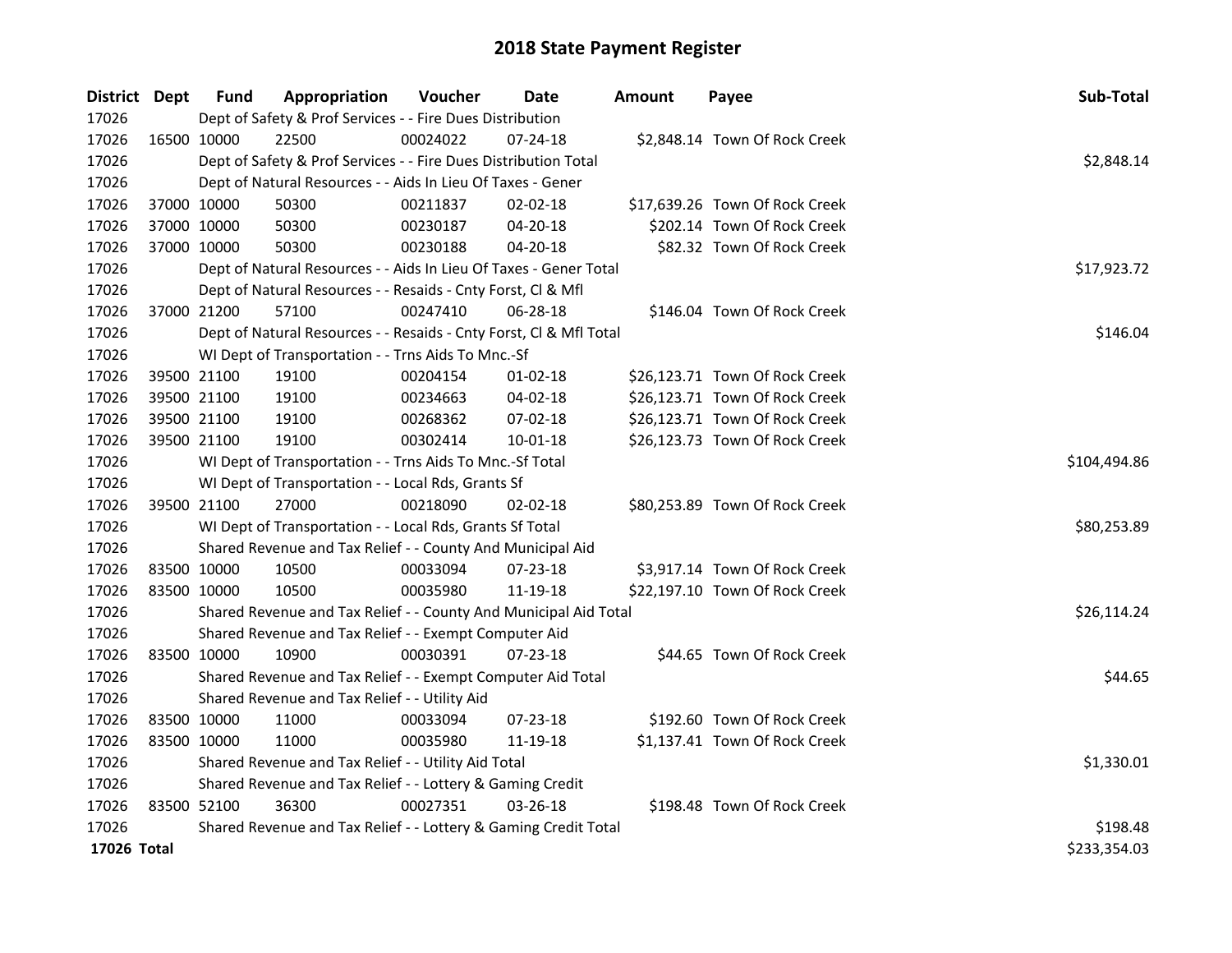| <b>District</b> | <b>Dept</b> | Fund                                                  | Appropriation                                                      | <b>Voucher</b> | Date           | <b>Amount</b> | Payee                          | Sub-Total   |  |  |  |
|-----------------|-------------|-------------------------------------------------------|--------------------------------------------------------------------|----------------|----------------|---------------|--------------------------------|-------------|--|--|--|
| 17028           |             |                                                       | Dept of Safety & Prof Services - - Fire Dues Distribution          |                |                |               |                                |             |  |  |  |
| 17028           |             | 16500 10000                                           | 22500                                                              | 00024023       | 07-26-18       |               | \$1,493.05 Town Of Sand Creek  |             |  |  |  |
| 17028           |             |                                                       | Dept of Safety & Prof Services - - Fire Dues Distribution Total    |                |                |               |                                | \$1,493.05  |  |  |  |
| 17028           |             |                                                       | Dept of Natural Resources - - Aids In Lieu Of Taxes - Gener        |                |                |               |                                |             |  |  |  |
| 17028           |             | 37000 10000                                           | 50300                                                              | 00230642       | $04 - 20 - 18$ |               | \$7.26 Town Of Sand Creek      |             |  |  |  |
| 17028           | 37000 10000 |                                                       | 50300                                                              | 00230643       | 04-20-18       |               | \$57.10 Town Of Sand Creek     |             |  |  |  |
| 17028           |             |                                                       | Dept of Natural Resources - - Aids In Lieu Of Taxes - Gener Total  |                |                |               |                                |             |  |  |  |
| 17028           |             |                                                       | Dept of Natural Resources - - Resaids - Cnty Forst, Cl & Mfl       |                |                |               |                                |             |  |  |  |
| 17028           | 37000 21200 |                                                       | 57100                                                              | 00247411       | 06-28-18       |               | \$680.86 Town Of Sand Creek    |             |  |  |  |
| 17028           |             |                                                       | Dept of Natural Resources - - Resaids - Cnty Forst, Cl & Mfl Total |                |                |               |                                | \$680.86    |  |  |  |
| 17028           |             |                                                       | Dept of Natural Resources - - Aids In Lieu Of Taxes - Sum S        |                |                |               |                                |             |  |  |  |
| 17028           |             | 37000 21200                                           | 57900                                                              | 00230641       | 04-20-18       |               | \$251.99 Town Of Sand Creek    |             |  |  |  |
| 17028           |             |                                                       | Dept of Natural Resources - - Aids In Lieu Of Taxes - Sum S Total  | \$251.99       |                |               |                                |             |  |  |  |
| 17028           |             |                                                       | WI Dept of Transportation - - Trns Aids To Mnc.-Sf                 |                |                |               |                                |             |  |  |  |
| 17028           |             | 39500 21100                                           | 19100                                                              | 00204155       | $01 - 02 - 18$ |               | \$18,768.40 Town Of Sand Creek |             |  |  |  |
| 17028           |             | 39500 21100                                           | 19100                                                              | 00234664       | 04-02-18       |               | \$18,768.40 Town Of Sand Creek |             |  |  |  |
| 17028           |             | 39500 21100                                           | 19100                                                              | 00268363       | 07-02-18       |               | \$18,768.40 Town Of Sand Creek |             |  |  |  |
| 17028           |             | 39500 21100                                           | 19100                                                              | 00302415       | 10-01-18       |               | \$18,768.41 Town Of Sand Creek |             |  |  |  |
| 17028           |             |                                                       | WI Dept of Transportation - - Trns Aids To Mnc.-Sf Total           |                |                |               |                                | \$75,073.61 |  |  |  |
| 17028           |             |                                                       | WI Dept of Transportation - - Loc Rd Imp Prg St Fd                 |                |                |               |                                |             |  |  |  |
| 17028           |             | 39500 21100                                           | 27800                                                              | 00319424       | 11-05-18       |               | \$12,856.53 Town Of Sand Creek |             |  |  |  |
| 17028           |             |                                                       | WI Dept of Transportation - - Loc Rd Imp Prg St Fd Total           |                |                |               |                                | \$12,856.53 |  |  |  |
| 17028           |             |                                                       | Shared Revenue and Tax Relief - - County And Municipal Aid         |                |                |               |                                |             |  |  |  |
| 17028           |             | 83500 10000                                           | 10500                                                              | 00033095       | 07-23-18       |               | \$6,820.24 Town Of Sand Creek  |             |  |  |  |
| 17028           | 83500 10000 |                                                       | 10500                                                              | 00035981       | 11-19-18       |               | \$38,666.58 Town Of Sand Creek |             |  |  |  |
| 17028           |             |                                                       | Shared Revenue and Tax Relief - - County And Municipal Aid Total   | \$45,486.82    |                |               |                                |             |  |  |  |
| 17028           |             | Shared Revenue and Tax Relief - - Exempt Computer Aid |                                                                    |                |                |               |                                |             |  |  |  |
| 17028           |             | 83500 10000                                           | 10900                                                              | 00030392       | $07 - 23 - 18$ |               | \$2.03 Town Of Sand Creek      |             |  |  |  |
| 17028           |             |                                                       | Shared Revenue and Tax Relief - - Exempt Computer Aid Total        | \$2.03         |                |               |                                |             |  |  |  |
| 17028 Total     |             |                                                       |                                                                    |                |                |               |                                |             |  |  |  |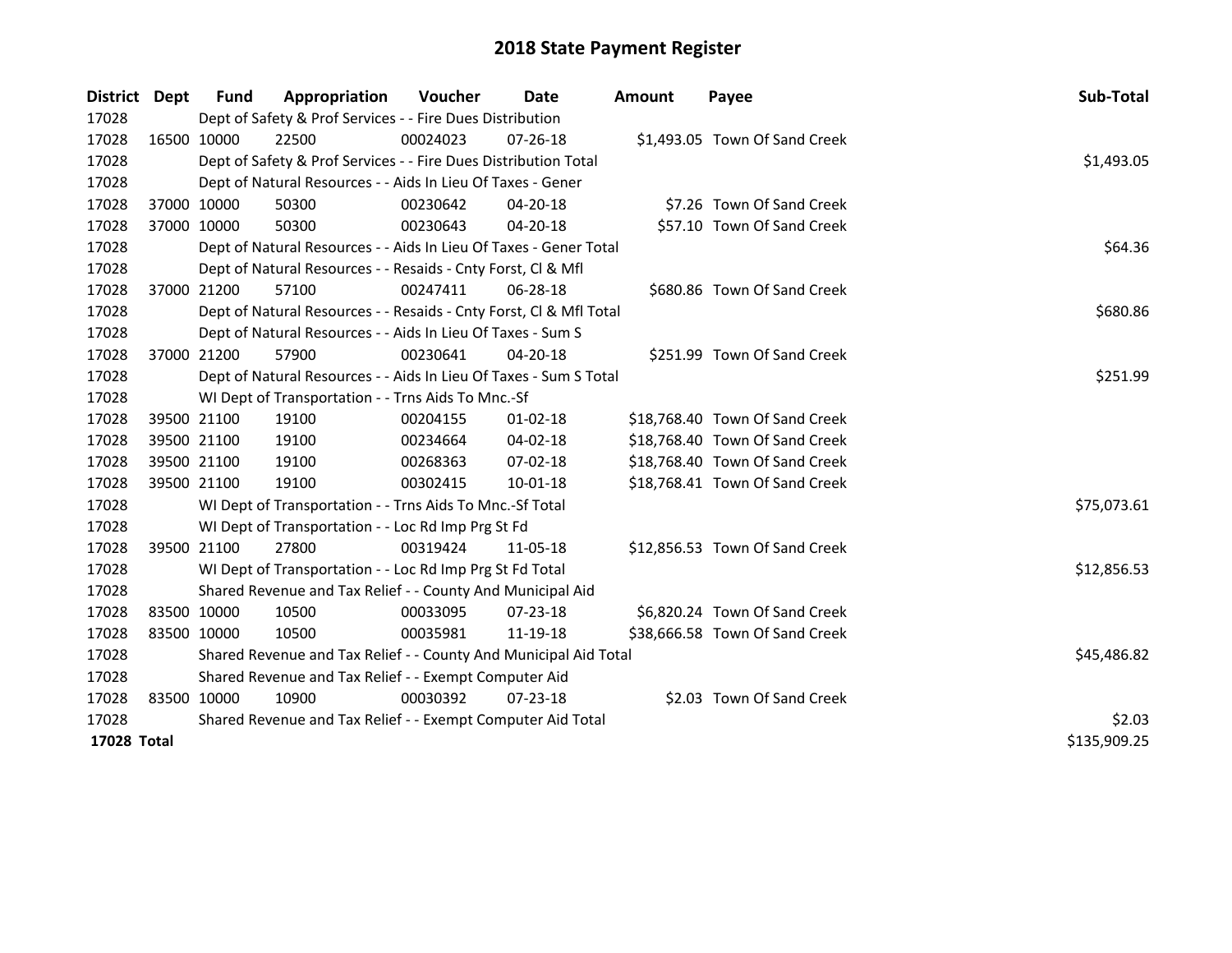| District Dept | <b>Fund</b> | Appropriation                                                      | <b>Voucher</b> | Date           | <b>Amount</b> | Payee                        | <b>Sub-Total</b> |
|---------------|-------------|--------------------------------------------------------------------|----------------|----------------|---------------|------------------------------|------------------|
| 17030         |             | Dept of Safety & Prof Services - - Fire Dues Distribution          |                |                |               |                              |                  |
| 17030         | 16500 10000 | 22500                                                              | 00024024       | $07 - 25 - 18$ |               | \$1,348.57 Town Of Sheridan  |                  |
| 17030         |             | Dept of Safety & Prof Services - - Fire Dues Distribution Total    |                |                |               |                              | \$1,348.57       |
| 17030         |             | Dept of Natural Resources - - Resaids - Cnty Forst, CI & Mfl       |                |                |               |                              |                  |
| 17030         | 37000 21200 | 57100                                                              | 00247412       | 06-28-18       |               | \$399.18 Town Of Sheridan    |                  |
| 17030         |             | Dept of Natural Resources - - Resaids - Cnty Forst, Cl & Mfl Total |                |                |               |                              | \$399.18         |
| 17030         |             | WI Dept of Transportation - - Trns Aids To Mnc.-Sf                 |                |                |               |                              |                  |
| 17030         | 39500 21100 | 19100                                                              | 00204156       | $01 - 02 - 18$ |               | \$21,835.46 Town Of Sheridan |                  |
| 17030         | 39500 21100 | 19100                                                              | 00234665       | 04-02-18       |               | \$21,835.46 Town Of Sheridan |                  |
| 17030         | 39500 21100 | 19100                                                              | 00268364       | 07-02-18       |               | \$21,835.46 Town Of Sheridan |                  |
| 17030         | 39500 21100 | 19100                                                              | 00302416       | 10-01-18       |               | \$21,835.46 Town Of Sheridan |                  |
| 17030         |             | WI Dept of Transportation - - Trns Aids To Mnc.-Sf Total           |                |                |               |                              | \$87,341.84      |
| 17030         |             | WI Dept of Transportation - - Loc Rd Imp Prg St Fd                 |                |                |               |                              |                  |
| 17030         | 39500 21100 | 27800                                                              | 00219815       | $02 - 07 - 18$ |               | \$12,856.53 Town Of Sheridan |                  |
| 17030         |             | WI Dept of Transportation - - Loc Rd Imp Prg St Fd Total           |                |                |               |                              | \$12,856.53      |
| 17030         |             | Shared Revenue and Tax Relief - - County And Municipal Aid         |                |                |               |                              |                  |
| 17030         | 83500 10000 | 10500                                                              | 00033096       | $07 - 23 - 18$ |               | \$5,240.83 Town Of Sheridan  |                  |
| 17030         | 83500 10000 | 10500                                                              | 00035982       | 11-19-18       |               | \$29,698.04 Town Of Sheridan |                  |
| 17030         |             | Shared Revenue and Tax Relief - - County And Municipal Aid Total   |                |                |               |                              | \$34,938.87      |
| 17030         |             | Shared Revenue and Tax Relief - - Exempt Computer Aid              |                |                |               |                              |                  |
| 17030         | 83500 10000 | 10900                                                              | 00030393       | $07 - 23 - 18$ |               | \$24.35 Town Of Sheridan     |                  |
| 17030         |             | Shared Revenue and Tax Relief - - Exempt Computer Aid Total        |                |                |               |                              | \$24.35          |
| 17030         |             | Shared Revenue and Tax Relief - - Utility Aid                      |                |                |               |                              |                  |
| 17030         | 83500 10000 | 11000                                                              | 00033096       | $07 - 23 - 18$ |               | \$108.59 Town Of Sheridan    |                  |
| 17030         | 83500 10000 | 11000                                                              | 00035982       | 11-19-18       |               | \$641.28 Town Of Sheridan    |                  |
| 17030         |             | Shared Revenue and Tax Relief - - Utility Aid Total                | \$749.87       |                |               |                              |                  |
| 17030 Total   |             |                                                                    |                |                |               |                              | \$137,659.21     |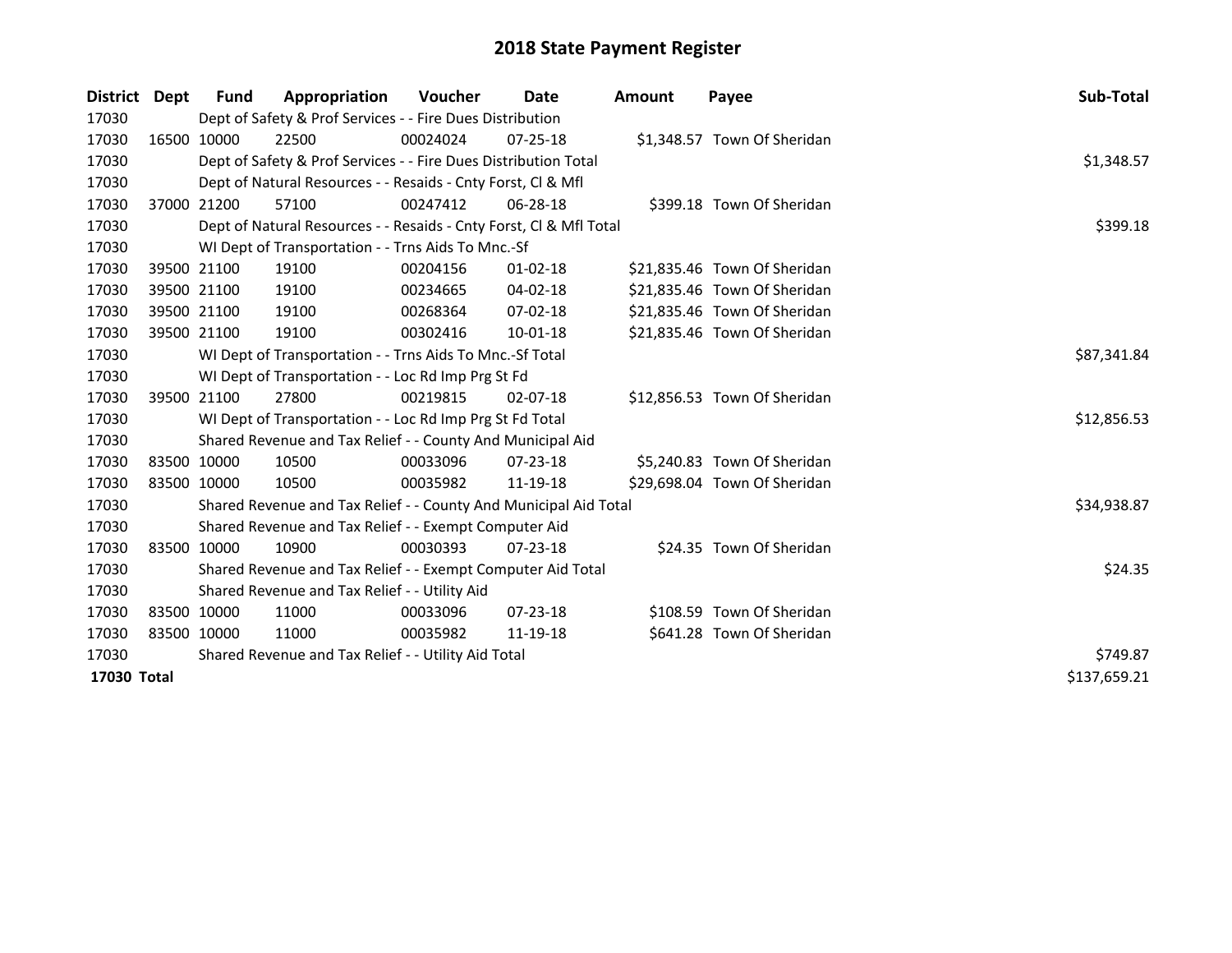| District Dept | <b>Fund</b>                                         | Appropriation                                                      | Voucher  | Date           | <b>Amount</b> | Payee                       | Sub-Total    |
|---------------|-----------------------------------------------------|--------------------------------------------------------------------|----------|----------------|---------------|-----------------------------|--------------|
| 17032         |                                                     | Dept of Safety & Prof Services - - Fire Dues Distribution          |          |                |               |                             |              |
| 17032         | 16500 10000                                         | 22500                                                              | 00024025 | $07 - 26 - 18$ |               | \$2,695.79 Town Of Sherman  |              |
| 17032         |                                                     | Dept of Safety & Prof Services - - Fire Dues Distribution Total    |          |                |               |                             | \$2,695.79   |
| 17032         |                                                     | Dept of Natural Resources - - Aids In Lieu Of Taxes - Gener        |          |                |               |                             |              |
| 17032         | 37000 10000                                         | 50300                                                              | 00211890 | 02-02-18       |               | \$324.68 Town Of Sherman    |              |
| 17032         | 37000 10000                                         | 50300                                                              | 00230374 | 04-20-18       |               | \$241.36 Town Of Sherman    |              |
| 17032         |                                                     | Dept of Natural Resources - - Aids In Lieu Of Taxes - Gener Total  |          |                |               |                             | \$566.04     |
| 17032         |                                                     | Dept of Natural Resources - - Resaids - Cnty Forst, CI & Mfl       |          |                |               |                             |              |
| 17032         | 37000 21200                                         | 57100                                                              | 00247413 | 06-28-18       |               | \$548.08 Town Of Sherman    |              |
| 17032         |                                                     | Dept of Natural Resources - - Resaids - Cnty Forst, Cl & Mfl Total |          |                |               |                             | \$548.08     |
| 17032         |                                                     | Dept of Natural Resources - - Aids In Lieu Of Taxes - Sum S        |          |                |               |                             |              |
| 17032         | 37000 21200                                         | 57900                                                              | 00230373 | $04 - 20 - 18$ |               | \$273.60 Town Of Sherman    |              |
| 17032         |                                                     | Dept of Natural Resources - - Aids In Lieu Of Taxes - Sum S Total  |          |                |               |                             | \$273.60     |
| 17032         |                                                     | WI Dept of Transportation - - Trns Aids To Mnc.-Sf                 |          |                |               |                             |              |
| 17032         | 39500 21100                                         | 19100                                                              | 00204157 | $01-02-18$     |               | \$23,065.79 Town Of Sherman |              |
| 17032         | 39500 21100                                         | 19100                                                              | 00234666 | 04-02-18       |               | \$23,065.79 Town Of Sherman |              |
| 17032         | 39500 21100                                         | 19100                                                              | 00268365 | 07-02-18       |               | \$23,065.79 Town Of Sherman |              |
| 17032         | 39500 21100                                         | 19100                                                              | 00302417 | $10 - 01 - 18$ |               | \$23,065.81 Town Of Sherman |              |
| 17032         |                                                     | WI Dept of Transportation - - Trns Aids To Mnc.-Sf Total           |          |                |               |                             | \$92,263.18  |
| 17032         |                                                     | Shared Revenue and Tax Relief - - County And Municipal Aid         |          |                |               |                             |              |
| 17032         | 83500 10000                                         | 10500                                                              | 00033097 | 07-23-18       |               | \$4,440.72 Town Of Sherman  |              |
| 17032         | 83500 10000                                         | 10500                                                              | 00035983 | 11-19-18       |               | \$25,164.10 Town Of Sherman |              |
| 17032         |                                                     | Shared Revenue and Tax Relief - - County And Municipal Aid Total   |          |                |               |                             | \$29,604.82  |
| 17032         |                                                     | Shared Revenue and Tax Relief - - Exempt Computer Aid              |          |                |               |                             |              |
| 17032         | 83500 10000                                         | 10900                                                              | 00030394 | $07 - 23 - 18$ |               | \$7.10 Town Of Sherman      |              |
| 17032         |                                                     | Shared Revenue and Tax Relief - - Exempt Computer Aid Total        |          |                |               |                             | \$7.10       |
| 17032         |                                                     | Shared Revenue and Tax Relief - - Utility Aid                      |          |                |               |                             |              |
| 17032         | 83500 10000                                         | 11000                                                              | 00033097 | $07 - 23 - 18$ |               | \$53.06 Town Of Sherman     |              |
| 17032         | 83500 10000                                         | 11000                                                              | 00035983 | 11-19-18       |               | \$313.35 Town Of Sherman    |              |
| 17032         | Shared Revenue and Tax Relief - - Utility Aid Total | \$366.41                                                           |          |                |               |                             |              |
| 17032 Total   |                                                     |                                                                    |          |                |               |                             | \$126,325.02 |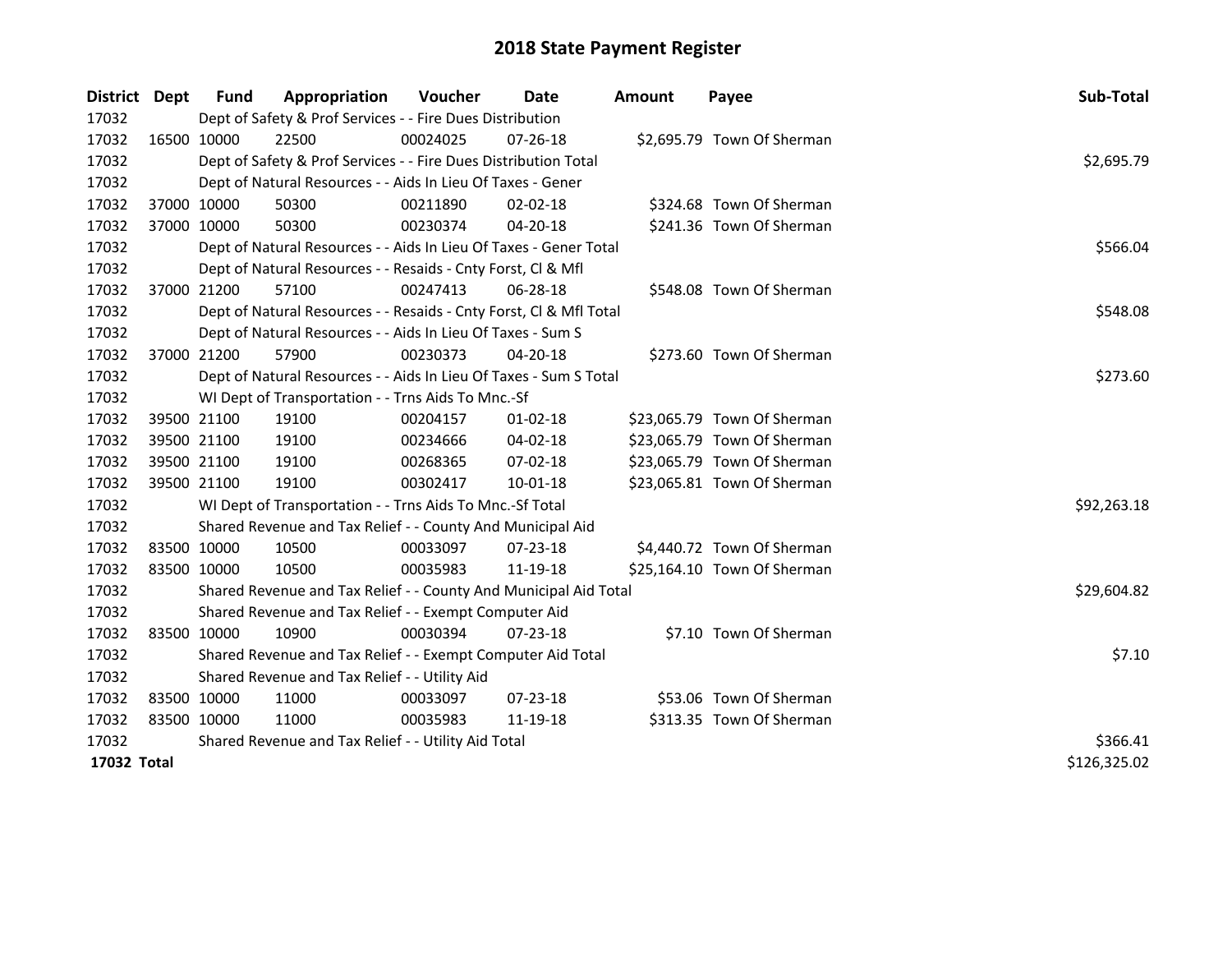| <b>District</b> | <b>Dept</b>  | <b>Fund</b>                                           | Appropriation                                                      | Voucher     | Date           | <b>Amount</b> | Payee                            | Sub-Total    |  |
|-----------------|--------------|-------------------------------------------------------|--------------------------------------------------------------------|-------------|----------------|---------------|----------------------------------|--------------|--|
| 17034           |              |                                                       | Dept of Safety & Prof Services - - Fire Dues Distribution          |             |                |               |                                  |              |  |
| 17034           |              | 16500 10000                                           | 22500                                                              | 00024026    | $07 - 25 - 18$ |               | \$5,308.56 Town Of Spring Brook  |              |  |
| 17034           |              |                                                       | Dept of Safety & Prof Services - - Fire Dues Distribution Total    |             |                |               |                                  | \$5,308.56   |  |
| 17034           |              |                                                       | Dept of Natural Resources - - Aids In Lieu Of Taxes - Gener        |             |                |               |                                  |              |  |
| 17034           |              | 37000 10000                                           | 50300                                                              | 00211853    | 02-02-18       |               | \$5,522.58 Town Of Spring Brook  |              |  |
| 17034           |              | 37000 10000                                           | 50300                                                              | 00211854    | 02-02-18       |               | \$6,883.20 Town Of Spring Brook  |              |  |
| 17034           |              | 37000 10000                                           | 50300                                                              | 00230223    | 04-20-18       |               | \$544.11 Town Of Spring Brook    |              |  |
| 17034           |              | 37000 10000                                           | 50300                                                              | 00230225    | 04-20-18       |               | \$5.83 Town Of Spring Brook      |              |  |
| 17034           |              |                                                       | Dept of Natural Resources - - Aids In Lieu Of Taxes - Gener Total  |             |                |               |                                  | \$12,955.72  |  |
| 17034           |              |                                                       | Dept of Natural Resources - - Resaids - Cnty Forst, Cl & Mfl       |             |                |               |                                  |              |  |
| 17034           |              | 37000 21200                                           | 57100                                                              | 00247414    | 06-28-18       |               | \$353.60 Town Of Spring Brook    |              |  |
| 17034           |              |                                                       | Dept of Natural Resources - - Resaids - Cnty Forst, Cl & Mfl Total |             |                |               |                                  | \$353.60     |  |
| 17034           |              |                                                       | Dept of Natural Resources - - Aids In Lieu Of Taxes - Sum S        |             |                |               |                                  |              |  |
| 17034           |              | 37000 21200                                           | 57900                                                              | 00230224    | 04-20-18       |               | \$0.58 Town Of Spring Brook      |              |  |
| 17034           |              | 37000 21200                                           | 57900                                                              | 00230226    | 04-20-18       |               | \$53.80 Town Of Spring Brook     |              |  |
| 17034           |              |                                                       | Dept of Natural Resources - - Aids In Lieu Of Taxes - Sum S Total  |             |                |               |                                  | \$54.38      |  |
| 17034           |              |                                                       | WI Dept of Transportation - - Trns Aids To Mnc.-Sf                 |             |                |               |                                  |              |  |
| 17034           |              | 39500 21100                                           | 19100                                                              | 00204158    | $01 - 02 - 18$ |               | \$54,666.29 Town Of Spring Brook |              |  |
| 17034           |              | 39500 21100                                           | 19100                                                              | 00234667    | 04-02-18       |               | \$54,666.29 Town Of Spring Brook |              |  |
| 17034           |              | 39500 21100                                           | 19100                                                              | 00268366    | 07-02-18       |               | \$54,666.29 Town Of Spring Brook |              |  |
| 17034           |              | 39500 21100                                           | 19100                                                              | 00302418    | $10 - 01 - 18$ |               | \$54,666.30 Town Of Spring Brook |              |  |
| 17034           |              |                                                       | WI Dept of Transportation - - Trns Aids To Mnc.-Sf Total           |             |                |               |                                  | \$218,665.17 |  |
| 17034           |              |                                                       | Shared Revenue and Tax Relief - - County And Municipal Aid         |             |                |               |                                  |              |  |
| 17034           |              | 83500 10000                                           | 10500                                                              | 00033098    | 07-23-18       |               | \$6,689.86 Town Of Spring Brook  |              |  |
| 17034           |              | 83500 10000                                           | 10500                                                              | 00035984    | 11-19-18       |               | \$37,909.23 Town Of Spring Brook |              |  |
| 17034           |              |                                                       | Shared Revenue and Tax Relief - - County And Municipal Aid Total   | \$44,599.09 |                |               |                                  |              |  |
| 17034           |              | Shared Revenue and Tax Relief - - Exempt Computer Aid |                                                                    |             |                |               |                                  |              |  |
| 17034           |              | 83500 10000                                           | 10900                                                              | 00030395    | $07 - 23 - 18$ |               | \$75.09 Town Of Spring Brook     |              |  |
| 17034           |              |                                                       | Shared Revenue and Tax Relief - - Exempt Computer Aid Total        | \$75.09     |                |               |                                  |              |  |
| 17034 Total     | \$282,011.61 |                                                       |                                                                    |             |                |               |                                  |              |  |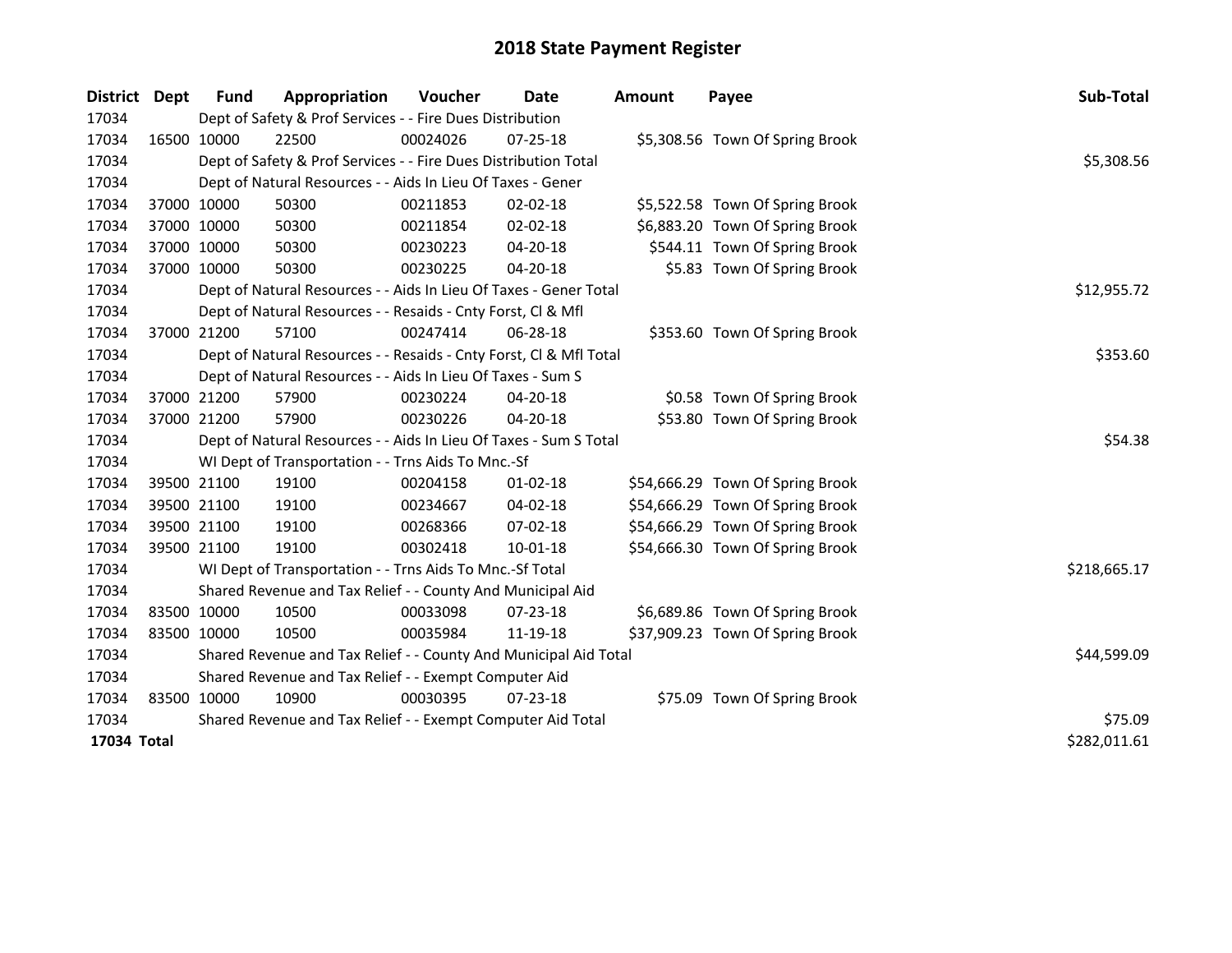| District    | Dept         | <b>Fund</b> | Appropriation                                                      | <b>Voucher</b> | Date           | Amount | Payee                       | Sub-Total   |  |  |
|-------------|--------------|-------------|--------------------------------------------------------------------|----------------|----------------|--------|-----------------------------|-------------|--|--|
| 17036       |              |             | Dept of Safety & Prof Services - - Fire Dues Distribution          |                |                |        |                             |             |  |  |
| 17036       |              | 16500 10000 | 22500                                                              | 00024027       | $07 - 25 - 18$ |        | \$2,295.82 Town Of Stanton  |             |  |  |
| 17036       |              |             | Dept of Safety & Prof Services - - Fire Dues Distribution Total    |                |                |        |                             | \$2,295.82  |  |  |
| 17036       |              |             | Dept of Natural Resources - - Aids In Lieu Of Taxes - Gener        |                |                |        |                             |             |  |  |
| 17036       |              | 37000 10000 | 50300                                                              | 00211926       | $02 - 02 - 18$ |        | \$1,145.47 Town Of Stanton  |             |  |  |
| 17036       |              |             | Dept of Natural Resources - - Aids In Lieu Of Taxes - Gener Total  |                |                |        |                             |             |  |  |
| 17036       |              |             | Dept of Natural Resources - - Resaids - Cnty Forst, CI & Mfl       |                |                |        |                             |             |  |  |
| 17036       |              | 37000 21200 | 57100                                                              | 00247415       | $06 - 28 - 18$ |        | \$448.08 Town Of Stanton    |             |  |  |
| 17036       |              |             | Dept of Natural Resources - - Resaids - Cnty Forst, Cl & Mfl Total |                |                |        |                             | \$448.08    |  |  |
| 17036       |              |             | Dept of Natural Resources - - Fin Asst For Responsible Units       |                |                |        |                             |             |  |  |
| 17036       |              | 37000 27400 | 67000                                                              | 00235936       | $05-11-18$     |        | \$2,505.60 Town Of Stanton  |             |  |  |
| 17036       |              |             | Dept of Natural Resources - - Fin Asst For Responsible Units Total |                |                |        |                             | \$2,505.60  |  |  |
| 17036       |              |             | WI Dept of Transportation - - Trns Aids To Mnc.-Sf                 |                |                |        |                             |             |  |  |
| 17036       |              | 39500 21100 | 19100                                                              | 00204159       | $01 - 02 - 18$ |        | \$21,411.41 Town Of Stanton |             |  |  |
| 17036       |              | 39500 21100 | 19100                                                              | 00234668       | 04-02-18       |        | \$21,411.41 Town Of Stanton |             |  |  |
| 17036       |              | 39500 21100 | 19100                                                              | 00268367       | $07 - 02 - 18$ |        | \$21,411.41 Town Of Stanton |             |  |  |
| 17036       |              | 39500 21100 | 19100                                                              | 00302419       | 10-01-18       |        | \$21,411.42 Town Of Stanton |             |  |  |
| 17036       |              |             | WI Dept of Transportation - - Trns Aids To Mnc.-Sf Total           |                |                |        |                             | \$85,645.65 |  |  |
| 17036       |              |             | Shared Revenue and Tax Relief - - County And Municipal Aid         |                |                |        |                             |             |  |  |
| 17036       |              | 83500 10000 | 10500                                                              | 00033099       | $07 - 23 - 18$ |        | \$8,870.67 Town Of Stanton  |             |  |  |
| 17036       | 83500 10000  |             | 10500                                                              | 00035985       | 11-19-18       |        | \$50,267.14 Town Of Stanton |             |  |  |
| 17036       |              |             | Shared Revenue and Tax Relief - - County And Municipal Aid Total   | \$59,137.81    |                |        |                             |             |  |  |
| 17036       |              |             | Shared Revenue and Tax Relief - - Exempt Computer Aid              |                |                |        |                             |             |  |  |
| 17036       |              | 83500 10000 | 10900                                                              | 00030396       | $07 - 23 - 18$ |        | \$4.06 Town Of Stanton      |             |  |  |
| 17036       |              |             | Shared Revenue and Tax Relief - - Exempt Computer Aid Total        | \$4.06         |                |        |                             |             |  |  |
| 17036 Total | \$151,182.49 |             |                                                                    |                |                |        |                             |             |  |  |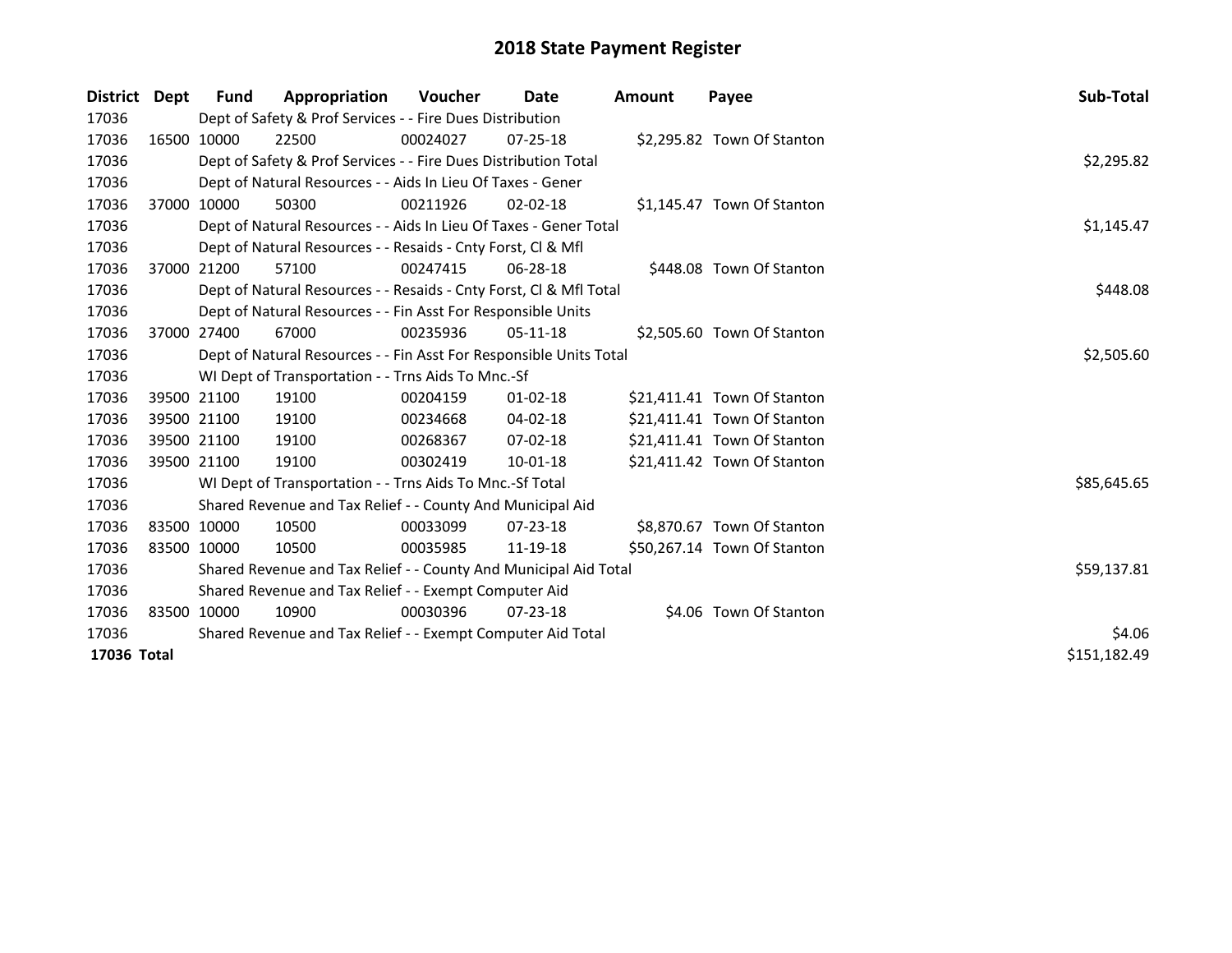| District Dept |             | <b>Fund</b> | Appropriation                                                      | Voucher  | <b>Date</b>    | <b>Amount</b> | Payee                       | Sub-Total    |
|---------------|-------------|-------------|--------------------------------------------------------------------|----------|----------------|---------------|-----------------------------|--------------|
| 17038         |             |             | Dept of Safety & Prof Services - - Fire Dues Distribution          |          |                |               |                             |              |
| 17038         |             | 16500 10000 | 22500                                                              | 00024028 | $07 - 25 - 18$ |               | \$8,067.02 Town Of Tainter  |              |
| 17038         |             |             | Dept of Safety & Prof Services - - Fire Dues Distribution Total    |          |                |               |                             | \$8,067.02   |
| 17038         |             |             | Dept of Natural Resources - - Aids In Lieu Of Taxes - Gener        |          |                |               |                             |              |
| 17038         | 37000 10000 |             | 50300                                                              | 00211865 | $02 - 02 - 18$ |               | \$13,774.52 Town Of Tainter |              |
| 17038         | 37000 10000 |             | 50300                                                              | 00230249 | 04-20-18       |               | \$32.00 Town Of Tainter     |              |
| 17038         | 37000 10000 |             | 50300                                                              | 00230250 | 04-20-18       |               | \$32.00 Town Of Tainter     |              |
| 17038         | 37000 10000 |             | 50300                                                              | 00230251 | 04-20-18       |               | \$426.37 Town Of Tainter    |              |
| 17038         |             |             | Dept of Natural Resources - - Aids In Lieu Of Taxes - Gener Total  |          |                |               |                             | \$14,264.89  |
| 17038         |             |             | Dept of Natural Resources - - Resaids - Cnty Forst, Cl & Mfl       |          |                |               |                             |              |
| 17038         |             | 37000 21200 | 57100                                                              | 00247416 | 06-28-18       |               | \$401.68 Town Of Tainter    |              |
| 17038         |             |             | Dept of Natural Resources - - Resaids - Cnty Forst, CI & Mfl Total |          |                |               |                             | \$401.68     |
| 17038         |             |             | Dept of Natural Resources - - Aids In Lieu Of Taxes - Sum S        |          |                |               |                             |              |
| 17038         | 37000 21200 |             | 57900                                                              | 00230247 | 04-20-18       |               | \$73.60 Town Of Tainter     |              |
| 17038         |             | 37000 21200 | 57900                                                              | 00230248 | $04 - 20 - 18$ |               | \$3.20 Town Of Tainter      |              |
| 17038         |             |             | Dept of Natural Resources - - Aids In Lieu Of Taxes - Sum S Total  |          |                |               |                             | \$76.80      |
| 17038         |             |             | WI Dept of Transportation - - Trns Aids To Mnc.-Sf                 |          |                |               |                             |              |
| 17038         | 39500 21100 |             | 19100                                                              | 00204160 | $01 - 02 - 18$ |               | \$29,133.85 Town Of Tainter |              |
| 17038         | 39500 21100 |             | 19100                                                              | 00234669 | 04-02-18       |               | \$29,133.85 Town Of Tainter |              |
| 17038         | 39500 21100 |             | 19100                                                              | 00268368 | 07-02-18       |               | \$29,133.85 Town Of Tainter |              |
| 17038         | 39500 21100 |             | 19100                                                              | 00302420 | 10-01-18       |               | \$29,133.87 Town Of Tainter |              |
| 17038         |             |             | WI Dept of Transportation - - Trns Aids To Mnc.-Sf Total           |          |                |               |                             | \$116,535.42 |
| 17038         |             |             | Department of Revenue - - Payments For Municipal Svcs              |          |                |               |                             |              |
| 17038         |             | 56600 10000 | 50100                                                              | 00026761 | 01-31-18       |               | \$142.73 Town Of Tainter    |              |
| 17038         |             |             | Department of Revenue - - Payments For Municipal Svcs Total        |          |                |               |                             | \$142.73     |
| 17038         |             |             | Shared Revenue and Tax Relief - - County And Municipal Aid         |          |                |               |                             |              |
| 17038         | 83500 10000 |             | 10500                                                              | 00033100 | 07-23-18       |               | \$3,656.88 Town Of Tainter  |              |
| 17038         | 83500 10000 |             | 10500                                                              | 00035986 | 11-19-18       |               | \$20,722.30 Town Of Tainter |              |
| 17038         |             |             | Shared Revenue and Tax Relief - - County And Municipal Aid Total   |          |                |               |                             | \$24,379.18  |
| 17038         |             |             | Shared Revenue and Tax Relief - - Exempt Computer Aid              |          |                |               |                             |              |
| 17038         | 83500 10000 |             | 10900                                                              | 00030397 | $07 - 23 - 18$ |               | \$14.21 Town Of Tainter     |              |
| 17038         |             |             | Shared Revenue and Tax Relief - - Exempt Computer Aid Total        |          |                |               |                             | \$14.21      |
| 17038         |             |             | Shared Revenue and Tax Relief - - Utility Aid                      |          |                |               |                             |              |
| 17038         | 83500 10000 |             | 11000                                                              | 00033100 | 07-23-18       |               | \$91.66 Town Of Tainter     |              |
| 17038         | 83500 10000 |             | 11000                                                              | 00035986 | 11-19-18       |               | \$541.31 Town Of Tainter    |              |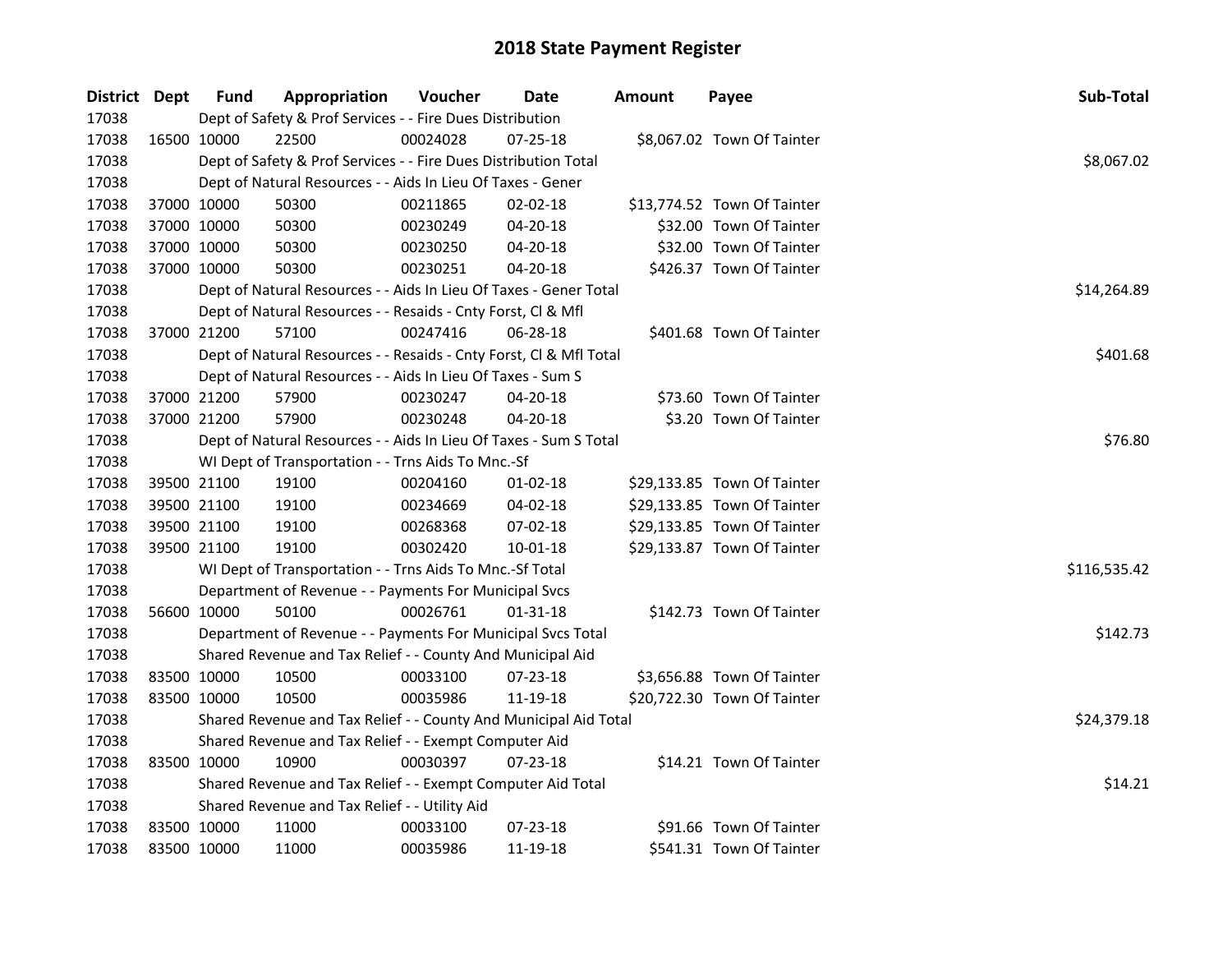| District Dept | Fund                                                            | Appropriation                                       | Voucher  | Date           | Amount | Payee                      | Sub-Total    |
|---------------|-----------------------------------------------------------------|-----------------------------------------------------|----------|----------------|--------|----------------------------|--------------|
| 17038         |                                                                 | Shared Revenue and Tax Relief - - Utility Aid Total |          |                |        |                            | \$632.97     |
| 17038         | Shared Revenue and Tax Relief - - Lottery & Gaming Credit       |                                                     |          |                |        |                            |              |
| 17038         | 83500 52100                                                     | 36300                                               | 00027352 | $03 - 26 - 18$ |        | \$2.723.04 Town Of Tainter |              |
| 17038         | Shared Revenue and Tax Relief - - Lottery & Gaming Credit Total | \$2.723.04                                          |          |                |        |                            |              |
| 17038 Total   |                                                                 |                                                     |          |                |        |                            | \$167,237.94 |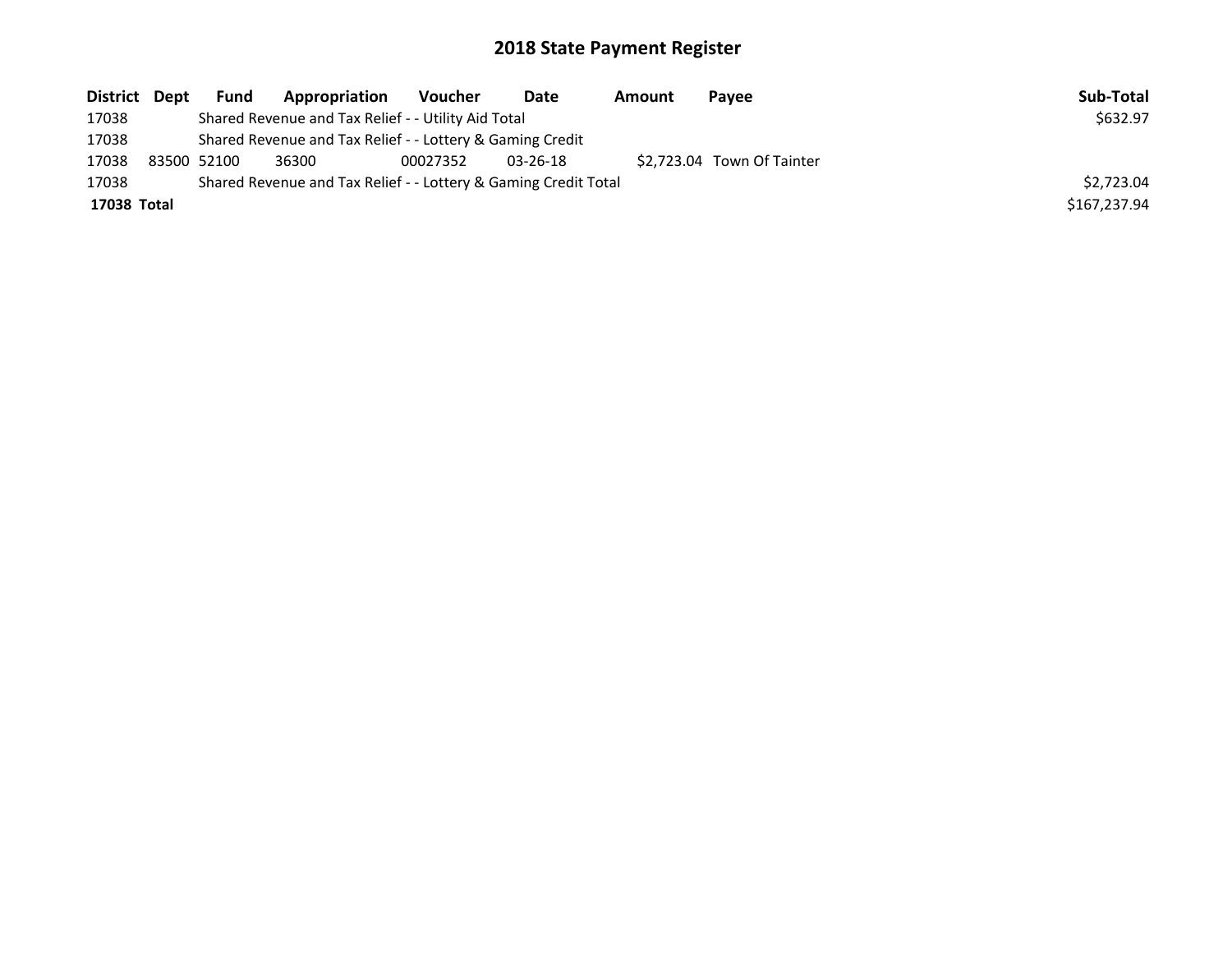| District    | <b>Dept</b> | <b>Fund</b>                                               | Appropriation                                                      | Voucher  | Date           | <b>Amount</b> | Payee                       | Sub-Total    |
|-------------|-------------|-----------------------------------------------------------|--------------------------------------------------------------------|----------|----------------|---------------|-----------------------------|--------------|
| 17040       |             |                                                           | Dept of Safety & Prof Services - - Fire Dues Distribution          |          |                |               |                             |              |
| 17040       |             | 16500 10000                                               | 22500                                                              | 00024029 | 07-25-18       |               | \$1,569.22 Town Of Tiffany  |              |
| 17040       |             |                                                           | Dept of Safety & Prof Services - - Fire Dues Distribution Total    |          |                |               |                             | \$1,569.22   |
| 17040       |             |                                                           | Dept of Natural Resources - - Aids In Lieu Of Taxes - Gener        |          |                |               |                             |              |
| 17040       |             | 37000 10000                                               | 50300                                                              | 00228905 | 04-20-18       |               | \$6.60 Town Of Tiffany      |              |
| 17040       |             |                                                           | Dept of Natural Resources - - Aids In Lieu Of Taxes - Gener Total  |          |                |               |                             | \$6.60       |
| 17040       |             |                                                           | Dept of Natural Resources - - Resaids - Cnty Forst, Cl & Mfl       |          |                |               |                             |              |
| 17040       |             | 37000 21200                                               | 57100                                                              | 00247417 | 06-28-18       |               | \$394.98 Town Of Tiffany    |              |
| 17040       |             |                                                           | Dept of Natural Resources - - Resaids - Cnty Forst, Cl & Mfl Total |          |                |               |                             | \$394.98     |
| 17040       |             |                                                           | Dept of Natural Resources - - Aids In Lieu Of Taxes - Sum S        |          |                |               |                             |              |
| 17040       | 37000 21200 |                                                           | 57900                                                              | 00228906 | 04-20-18       |               | \$25.56 Town Of Tiffany     |              |
| 17040       |             |                                                           | Dept of Natural Resources - - Aids In Lieu Of Taxes - Sum S Total  |          |                |               |                             | \$25.56      |
| 17040       |             |                                                           | WI Dept of Transportation - - Trns Aids To Mnc.-Sf                 |          |                |               |                             |              |
| 17040       |             | 39500 21100                                               | 19100                                                              | 00204161 | 01-02-18       |               | \$21,704.06 Town Of Tiffany |              |
| 17040       |             | 39500 21100                                               | 19100                                                              | 00234670 | 04-02-18       |               | \$21,704.06 Town Of Tiffany |              |
| 17040       |             | 39500 21100                                               | 19100                                                              | 00268369 | 07-02-18       |               | \$21,704.06 Town Of Tiffany |              |
| 17040       |             | 39500 21100                                               | 19100                                                              | 00302421 | $10 - 01 - 18$ |               | \$21,704.08 Town Of Tiffany |              |
| 17040       |             |                                                           | WI Dept of Transportation - - Trns Aids To Mnc.-Sf Total           |          |                |               |                             | \$86,816.26  |
| 17040       |             |                                                           | Shared Revenue and Tax Relief - - County And Municipal Aid         |          |                |               |                             |              |
| 17040       |             | 83500 10000                                               | 10500                                                              | 00033101 | 07-23-18       |               | \$8,089.77 Town Of Tiffany  |              |
| 17040       | 83500 10000 |                                                           | 10500                                                              | 00035987 | 11-19-18       |               | \$45,842.06 Town Of Tiffany |              |
| 17040       |             |                                                           | Shared Revenue and Tax Relief - - County And Municipal Aid Total   |          |                |               |                             | \$53,931.83  |
| 17040       |             |                                                           | Shared Revenue and Tax Relief - - Exempt Computer Aid              |          |                |               |                             |              |
| 17040       | 83500 10000 |                                                           | 10900                                                              | 00030398 | 07-23-18       |               | \$83.21 Town Of Tiffany     |              |
| 17040       |             |                                                           | Shared Revenue and Tax Relief - - Exempt Computer Aid Total        |          |                |               |                             | \$83.21      |
| 17040       |             |                                                           | Shared Revenue and Tax Relief - - Utility Aid                      |          |                |               |                             |              |
| 17040       | 83500 10000 |                                                           | 11000                                                              | 00033101 | $07 - 23 - 18$ |               | \$53.32 Town Of Tiffany     |              |
| 17040       |             | 83500 10000                                               | 11000                                                              | 00035987 | 11-19-18       |               | \$315.80 Town Of Tiffany    |              |
| 17040       |             |                                                           | Shared Revenue and Tax Relief - - Utility Aid Total                |          |                |               |                             | \$369.12     |
| 17040       |             | Shared Revenue and Tax Relief - - Lottery & Gaming Credit |                                                                    |          |                |               |                             |              |
| 17040       | 83500 52100 |                                                           | 36300                                                              | 00027353 | $03 - 26 - 18$ |               | \$419.12 Town Of Tiffany    |              |
| 17040       |             |                                                           | Shared Revenue and Tax Relief - - Lottery & Gaming Credit Total    | \$419.12 |                |               |                             |              |
| 17040 Total |             |                                                           |                                                                    |          |                |               |                             | \$143,615.90 |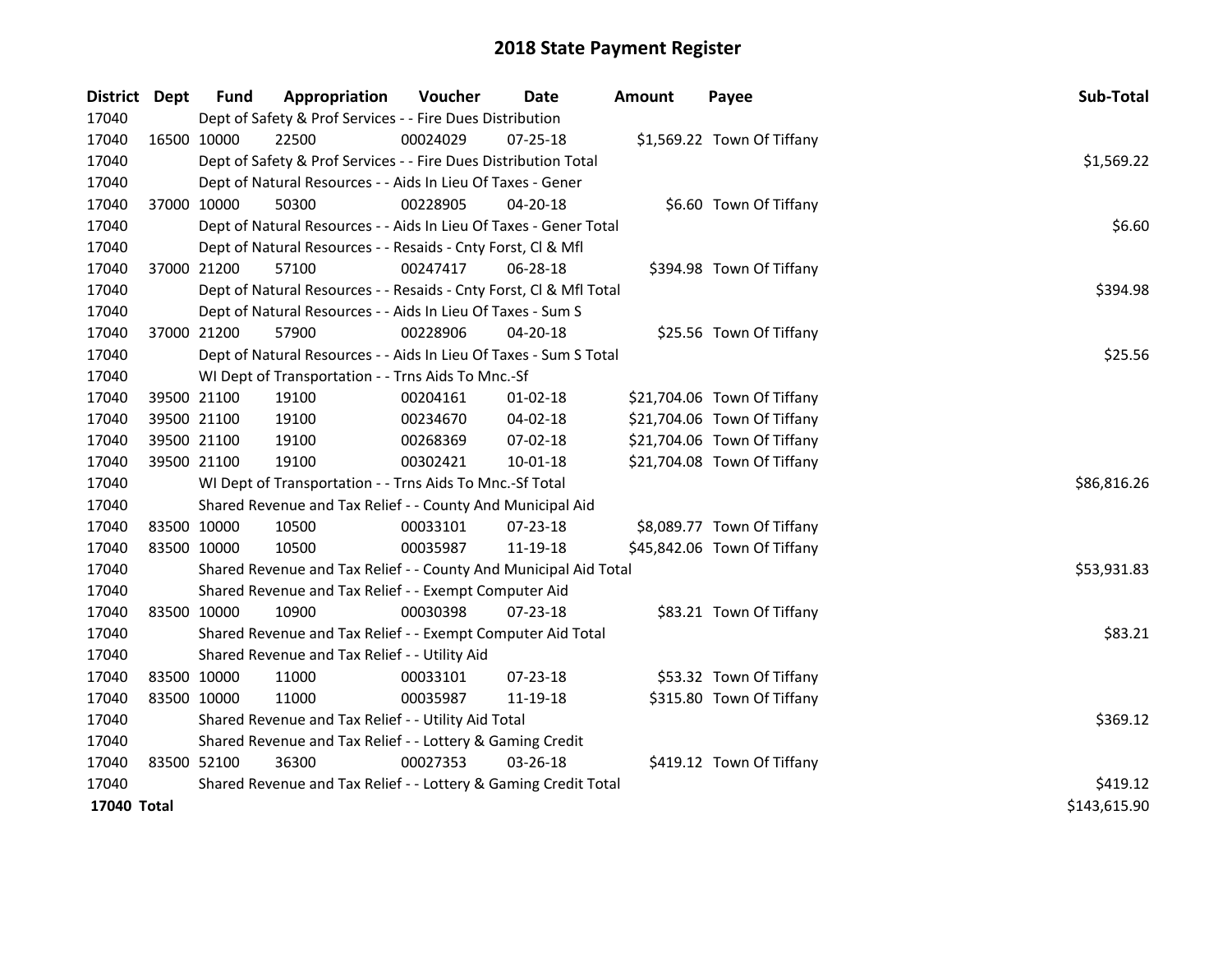| District    | <b>Dept</b> | Fund        | Appropriation                                                      | Voucher  | Date           | <b>Amount</b> | Payee                      | Sub-Total    |
|-------------|-------------|-------------|--------------------------------------------------------------------|----------|----------------|---------------|----------------------------|--------------|
| 17042       |             |             | Dept of Safety & Prof Services - - Fire Dues Distribution          |          |                |               |                            |              |
| 17042       |             | 16500 10000 | 22500                                                              | 00024030 | $07 - 25 - 18$ |               | \$1,949.97 Town Of Weston  |              |
| 17042       |             |             | Dept of Safety & Prof Services - - Fire Dues Distribution Total    |          |                |               |                            | \$1,949.97   |
| 17042       |             |             | Dept of Natural Resources - - Resaids - Cnty Forst, Cl & Mfl       |          |                |               |                            |              |
| 17042       |             | 37000 21200 | 57100                                                              | 00247418 | 06-28-18       |               | \$1,012.05 Town Of Weston  |              |
| 17042       |             |             | Dept of Natural Resources - - Resaids - Cnty Forst, Cl & Mfl Total |          |                |               |                            | \$1,012.05   |
| 17042       |             |             | WI Dept of Transportation - - Trns Aids To Mnc.-Sf                 |          |                |               |                            |              |
| 17042       |             | 39500 21100 | 19100                                                              | 00204162 | $01 - 02 - 18$ |               | \$24,445.44 Town Of Weston |              |
| 17042       |             | 39500 21100 | 19100                                                              | 00234671 | 04-02-18       |               | \$24,445.44 Town Of Weston |              |
| 17042       |             | 39500 21100 | 19100                                                              | 00268370 | 07-02-18       |               | \$24,445.44 Town Of Weston |              |
| 17042       |             | 39500 21100 | 19100                                                              | 00302422 | 10-01-18       |               | \$24,445.45 Town Of Weston |              |
| 17042       |             |             | WI Dept of Transportation - - Trns Aids To Mnc.-Sf Total           |          |                |               |                            | \$97,781.77  |
| 17042       |             |             | WI Dept of Transportation - - Loc Rd Imp Prg St Fd                 |          |                |               |                            |              |
| 17042       |             | 39500 21100 | 27800                                                              | 00210796 | $01 - 23 - 18$ |               | \$12,856.53 Town Of Weston |              |
| 17042       |             |             | WI Dept of Transportation - - Loc Rd Imp Prg St Fd Total           |          |                |               |                            | \$12,856.53  |
| 17042       |             |             | Shared Revenue and Tax Relief - - County And Municipal Aid         |          |                |               |                            |              |
| 17042       |             | 83500 10000 | 10500                                                              | 00033102 | 07-23-18       |               | \$4,479.74 Town Of Weston  |              |
| 17042       |             | 83500 10000 | 10500                                                              | 00035988 | 11-19-18       |               | \$25,385.21 Town Of Weston |              |
| 17042       |             |             | Shared Revenue and Tax Relief - - County And Municipal Aid Total   |          |                |               |                            | \$29,864.95  |
| 17042       |             |             | Shared Revenue and Tax Relief - - Exempt Computer Aid              |          |                |               |                            |              |
| 17042       |             | 83500 10000 | 10900                                                              | 00030399 | 07-23-18       |               | \$3.04 Town Of Weston      |              |
| 17042       |             |             | Shared Revenue and Tax Relief - - Exempt Computer Aid Total        |          |                |               |                            | \$3.04       |
| 17042       |             |             | Shared Revenue and Tax Relief - - Utility Aid                      |          |                |               |                            |              |
| 17042       |             | 83500 10000 | 11000                                                              | 00033102 | $07 - 23 - 18$ |               | \$101.98 Town Of Weston    |              |
| 17042       |             | 83500 10000 | 11000                                                              | 00035988 | 11-19-18       |               | \$595.53 Town Of Weston    |              |
| 17042       |             |             | Shared Revenue and Tax Relief - - Utility Aid Total                |          |                |               |                            | \$697.51     |
| 17042       |             |             | Shared Revenue and Tax Relief - - Lottery & Gaming Credit          |          |                |               |                            |              |
| 17042       |             | 83500 52100 | 36300                                                              | 00027354 | 03-26-18       |               | \$345.12 Town Of Weston    |              |
| 17042       |             |             | Shared Revenue and Tax Relief - - Lottery & Gaming Credit Total    |          |                |               |                            | \$345.12     |
| 17042 Total |             |             |                                                                    |          |                |               |                            | \$144,510.94 |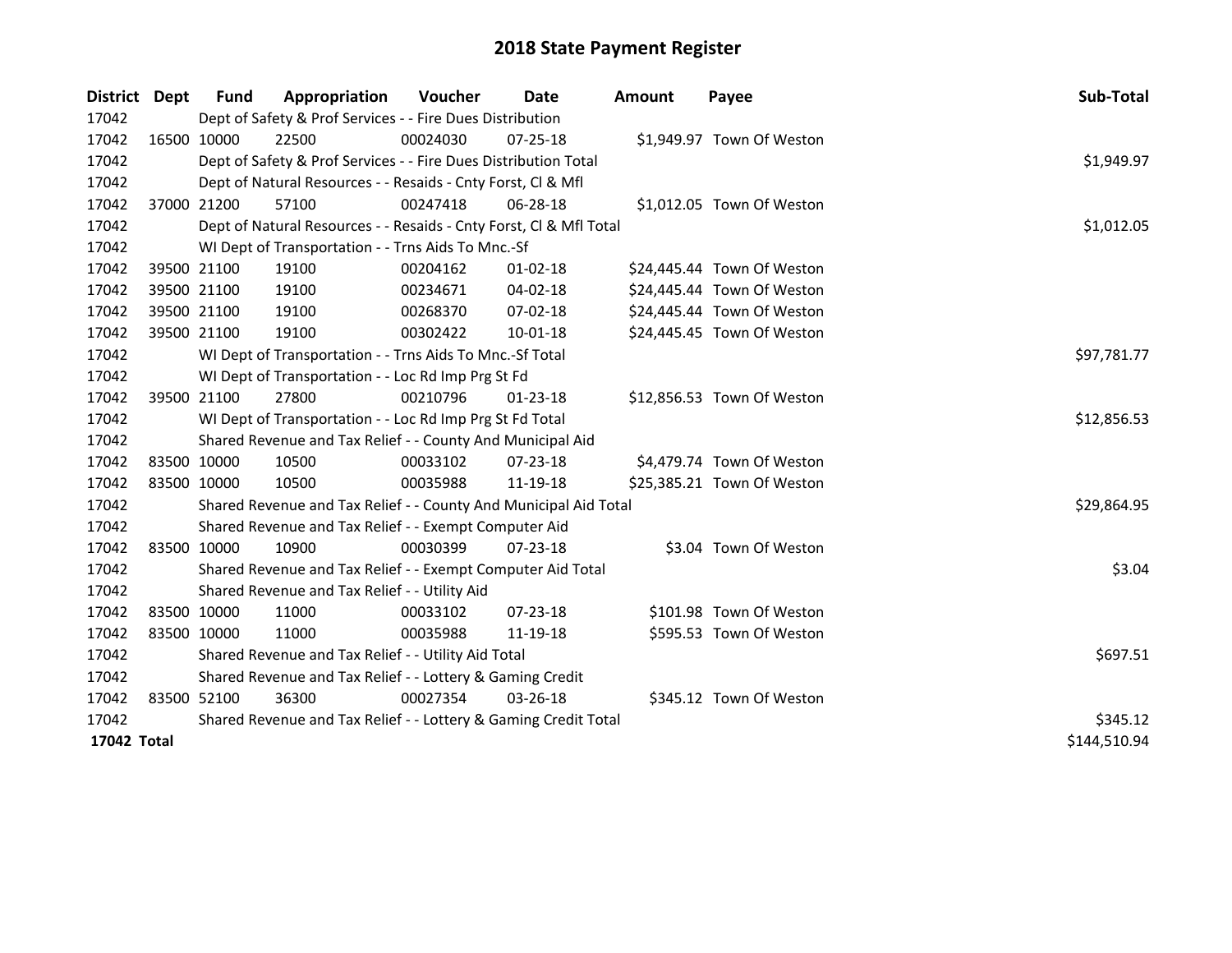| <b>District</b> | Dept | Fund        | Appropriation                                                      | Voucher  | Date           | <b>Amount</b> | Payee                      | Sub-Total    |
|-----------------|------|-------------|--------------------------------------------------------------------|----------|----------------|---------------|----------------------------|--------------|
| 17044           |      |             | Dept of Safety & Prof Services - - Fire Dues Distribution          |          |                |               |                            |              |
| 17044           |      | 16500 10000 | 22500                                                              | 00024031 | $07 - 25 - 18$ |               | \$1,249.25 Town Of Wilson  |              |
| 17044           |      |             | Dept of Safety & Prof Services - - Fire Dues Distribution Total    |          |                |               |                            | \$1,249.25   |
| 17044           |      |             | Dept of Natural Resources - - Resaids - Cnty Forst, Cl & Mfl       |          |                |               |                            |              |
| 17044           |      | 37000 21200 | 57100                                                              | 00247419 | $06 - 28 - 18$ |               | \$938.93 Town Of Wilson    |              |
| 17044           |      |             | Dept of Natural Resources - - Resaids - Cnty Forst, Cl & Mfl Total |          |                |               |                            | \$938.93     |
| 17044           |      |             | WI Dept of Transportation - - Trns Aids To Mnc.-Sf                 |          |                |               |                            |              |
| 17044           |      | 39500 21100 | 19100                                                              | 00204163 | $01 - 02 - 18$ |               | \$21,312.12 Town Of Wilson |              |
| 17044           |      | 39500 21100 | 19100                                                              | 00234672 | 04-02-18       |               | \$21,312.12 Town Of Wilson |              |
| 17044           |      | 39500 21100 | 19100                                                              | 00268371 | $07-02-18$     |               | \$21,312.12 Town Of Wilson |              |
| 17044           |      | 39500 21100 | 19100                                                              | 00302423 | $10 - 01 - 18$ |               | \$21,312.12 Town Of Wilson |              |
| 17044           |      |             | WI Dept of Transportation - - Trns Aids To Mnc.-Sf Total           |          |                |               |                            | \$85,248.48  |
| 17044           |      |             | WI Dept of Transportation - - Loc Rd Imp Prg St Fd                 |          |                |               |                            |              |
| 17044           |      | 39500 21100 | 27800                                                              | 00324195 | $11 - 16 - 18$ |               | \$14,239.35 Town Of Wilson |              |
| 17044           |      |             | WI Dept of Transportation - - Loc Rd Imp Prg St Fd Total           |          |                |               |                            | \$14,239.35  |
| 17044           |      |             | Shared Revenue and Tax Relief - - County And Municipal Aid         |          |                |               |                            |              |
| 17044           |      | 83500 10000 | 10500                                                              | 00033103 | $07 - 23 - 18$ |               | \$4,986.64 Town Of Wilson  |              |
| 17044           |      | 83500 10000 | 10500                                                              | 00035989 | 11-19-18       |               | \$28,257.61 Town Of Wilson |              |
| 17044           |      |             | Shared Revenue and Tax Relief - - County And Municipal Aid Total   |          |                |               |                            | \$33,244.25  |
| 17044           |      |             | Shared Revenue and Tax Relief - - Lottery & Gaming Credit          |          |                |               |                            |              |
| 17044           |      | 83500 52100 | 36300                                                              | 00027355 | $03 - 26 - 18$ |               | \$544.29 Town Of Wilson    |              |
| 17044           |      |             | Shared Revenue and Tax Relief - - Lottery & Gaming Credit Total    |          |                |               |                            | \$544.29     |
| 17044 Total     |      |             |                                                                    |          |                |               |                            | \$135,464.55 |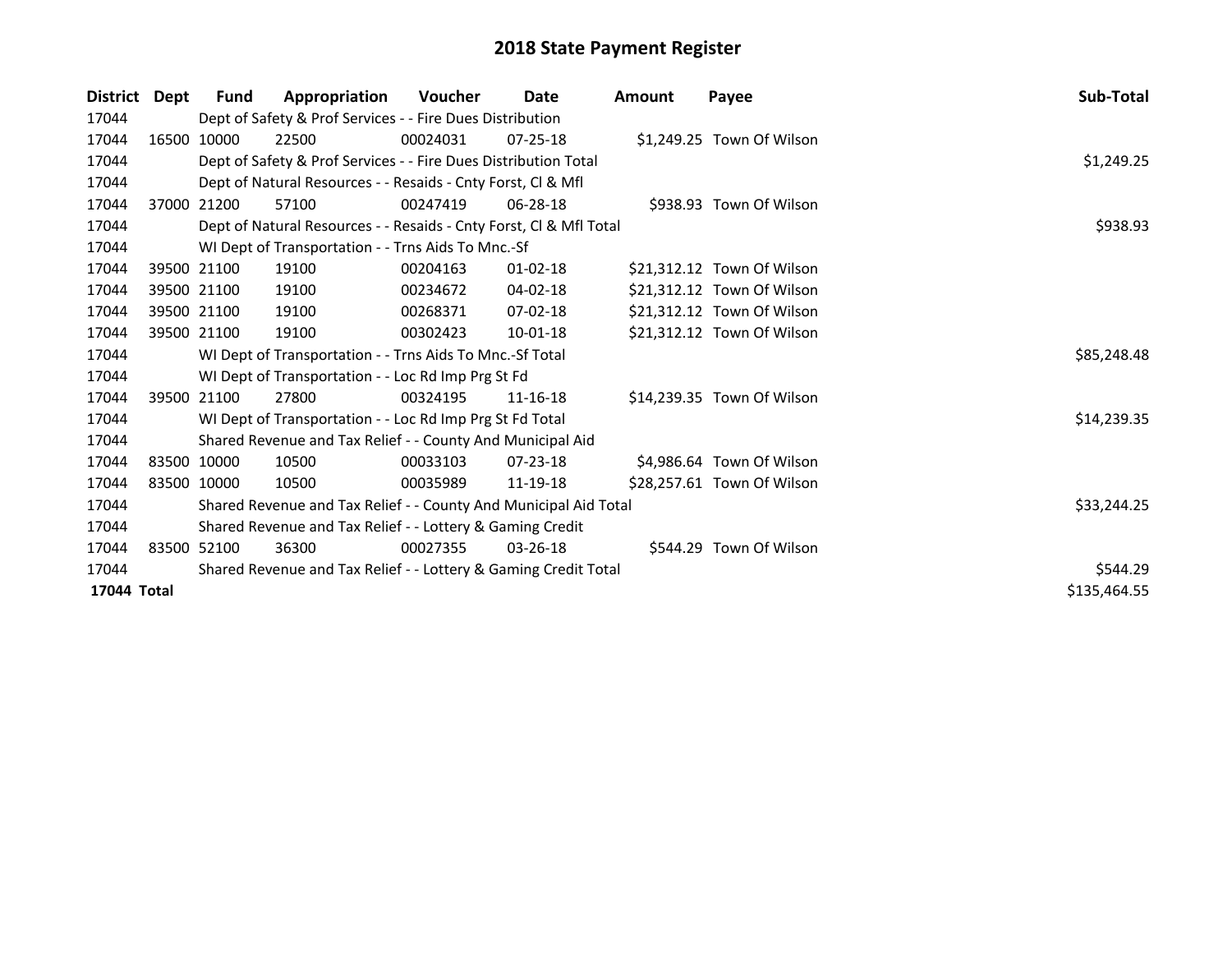| District Dept | <b>Fund</b> | Appropriation                                                           | Voucher  | Date           | <b>Amount</b> | Payee                              | Sub-Total    |
|---------------|-------------|-------------------------------------------------------------------------|----------|----------------|---------------|------------------------------------|--------------|
| 17106         |             | Dept of Safety & Prof Services - - Fire Dues Distribution               |          |                |               |                                    |              |
| 17106         | 16500 10000 | 22500                                                                   | 00024032 | 07-25-18       |               | \$2,067.96 Village Of Boyceville   |              |
| 17106         |             | Dept of Safety & Prof Services - - Fire Dues Distribution Total         |          |                |               |                                    | \$2,067.96   |
| 17106         |             | Environmental Improvement Prog - - Clean Water Fund Program Finan       |          |                |               |                                    |              |
| 17106         | 32000 57300 | 16300                                                                   | 00000141 | $02 - 22 - 18$ |               | \$1,202.22 Village Of Boyceville   |              |
| 17106         |             | Environmental Improvement Prog - - Clean Water Fund Program Finan Total |          |                |               |                                    | \$1,202.22   |
| 17106         |             | Dept of Natural Resources - - Resaids - Cnty Forst, Cl & Mfl            |          |                |               |                                    |              |
| 17106         | 37000 21200 | 57100                                                                   | 00247420 | 06-28-18       |               | \$13.20 Village Of Boyceville      |              |
| 17106         |             | Dept of Natural Resources - - Resaids - Cnty Forst, Cl & Mfl Total      |          |                |               |                                    | \$13.20      |
| 17106         |             | WI Dept of Transportation - - Hwy Sfty Loc Aid Ffd                      |          |                |               |                                    |              |
| 17106         | 39500 21100 | 18500                                                                   | 00304852 | 10-01-18       |               | \$222.08 Village Of Boyceville     |              |
| 17106         |             | WI Dept of Transportation - - Hwy Sfty Loc Aid Ffd Total                |          |                |               |                                    | \$222.08     |
| 17106         |             | WI Dept of Transportation - - Trns Aids To Mnc.-Sf                      |          |                |               |                                    |              |
| 17106         | 39500 21100 | 19100                                                                   | 00204164 | $01-02-18$     |               | \$13,607.86 Village Of Boyceville  |              |
| 17106         | 39500 21100 | 19100                                                                   | 00234673 | 04-02-18       |               | \$13,607.86 Village Of Boyceville  |              |
| 17106         | 39500 21100 | 19100                                                                   | 00268372 | 07-02-18       |               | \$13,607.86 Village Of Boyceville  |              |
| 17106         | 39500 21100 | 19100                                                                   | 00302424 | 10-01-18       |               | \$13,607.88 Village Of Boyceville  |              |
| 17106         |             | WI Dept of Transportation - - Trns Aids To Mnc.-Sf Total                |          |                |               |                                    | \$54,431.46  |
| 17106         |             | WI Dept of Transportation - - Trnsprt Alternats Ff                      |          |                |               |                                    |              |
| 17106         | 39500 21100 | 22700                                                                   | 00285081 | 08-10-18       |               | \$96,621.86 Village Of Boyceville  |              |
| 17106         |             | WI Dept of Transportation - - Trnsprt Alternats Ff Total                |          |                |               |                                    | \$96,621.86  |
| 17106         |             | Department of Justice - - Law Enforcement Train, Local                  |          |                |               |                                    |              |
| 17106         | 45500 10000 | 23100                                                                   | 00052164 | 09-25-18       |               | \$480.00 Village Of Boyceville     |              |
| 17106         |             | Department of Justice - - Law Enforcement Train, Local Total            |          |                |               |                                    | \$480.00     |
| 17106         |             | Shared Revenue and Tax Relief - - County And Municipal Aid              |          |                |               |                                    |              |
| 17106         | 83500 10000 | 10500                                                                   | 00033104 | 07-23-18       |               | \$69,692.65 Village Of Boyceville  |              |
| 17106         | 83500 10000 | 10500                                                                   | 00035990 | 11-19-18       |               | \$394,925.00 Village Of Boyceville |              |
| 17106         |             | Shared Revenue and Tax Relief - - County And Municipal Aid Total        |          |                |               |                                    | \$464,617.65 |
| 17106         |             | Shared Revenue and Tax Relief - - Exempt Computer Aid                   |          |                |               |                                    |              |
| 17106         | 83500 10000 | 10900                                                                   | 00030400 | 07-23-18       |               | \$176.56 Village Of Boyceville     |              |
| 17106         | 83500 10000 | 10900                                                                   | 00032310 | 07-23-18       |               | \$16.63 Village Of Boyceville      |              |
| 17106         |             | Shared Revenue and Tax Relief - - Exempt Computer Aid Total             | \$193.19 |                |               |                                    |              |
| 17106         |             | Shared Revenue and Tax Relief - - Lottery & Gaming Credit               |          |                |               |                                    |              |
| 17106         | 83500 52100 | 36300                                                                   | 00027356 | 03-26-18       |               | \$4,389.62 Village Of Boyceville   |              |
| 17106         |             | Shared Revenue and Tax Relief - - Lottery & Gaming Credit Total         |          |                |               |                                    | \$4,389.62   |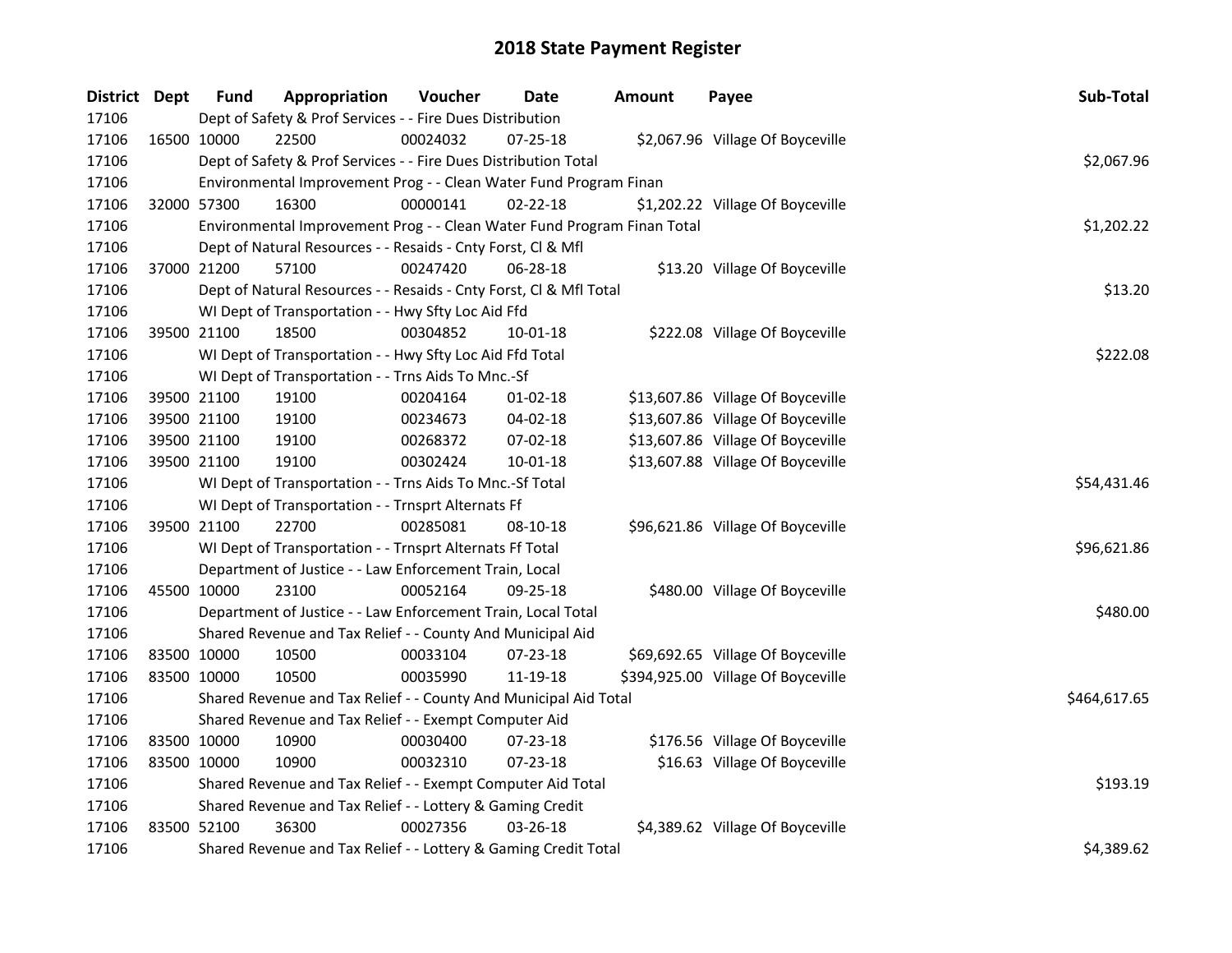| District Dept Fund | Appropriation | Voucher | Date | Amount | Payee | Sub-Total    |
|--------------------|---------------|---------|------|--------|-------|--------------|
| 17106 Total        |               |         |      |        |       | \$624,239.24 |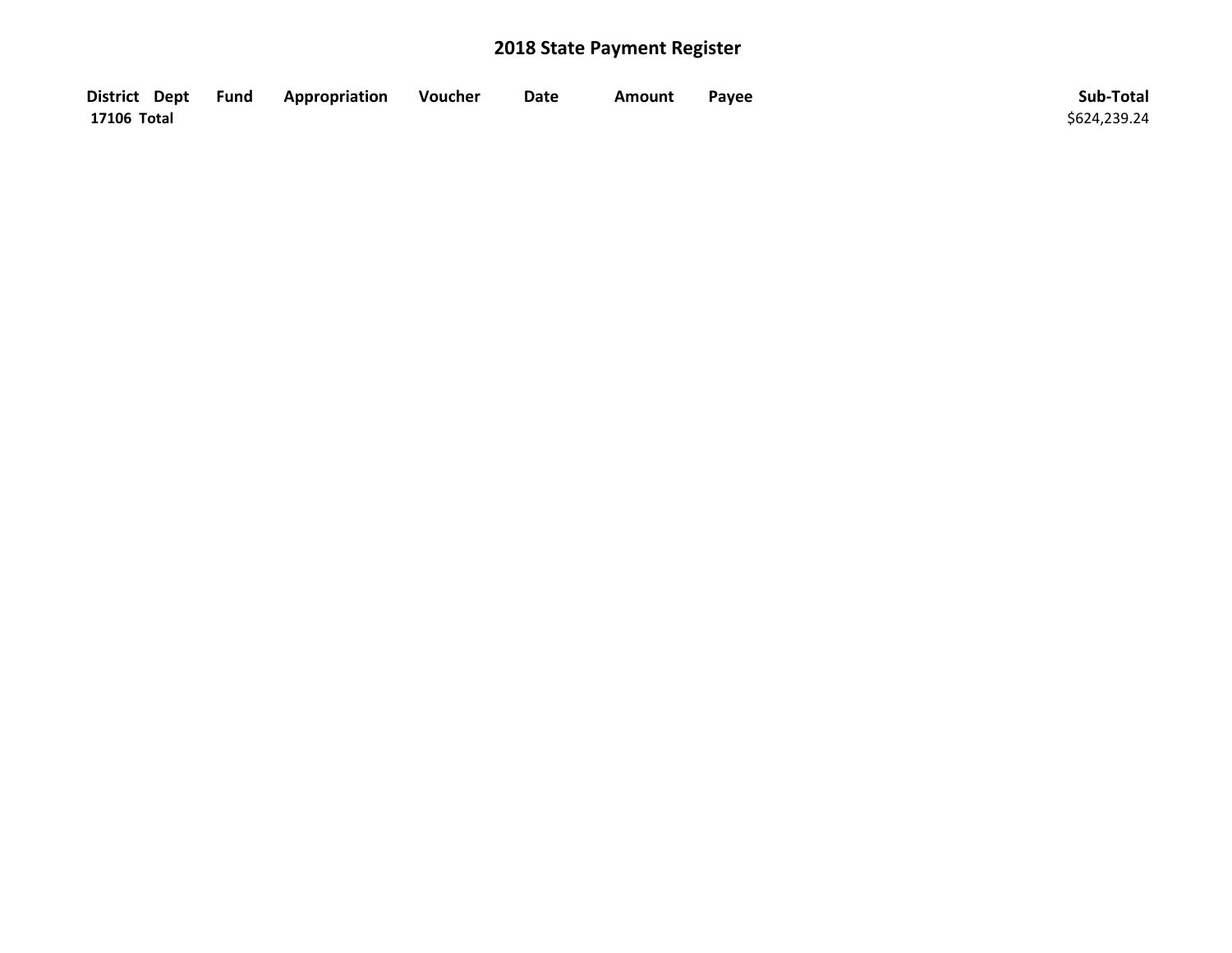| District           | <b>Dept</b> | Fund        | Appropriation                                                                   | <b>Voucher</b>     | Date           | <b>Amount</b> | Payee                          | Sub-Total    |
|--------------------|-------------|-------------|---------------------------------------------------------------------------------|--------------------|----------------|---------------|--------------------------------|--------------|
| 17111              |             |             | Dept of Safety & Prof Services - - Fire Dues Distribution                       |                    |                |               |                                |              |
| 17111              | 16500 10000 |             | 22500                                                                           | 00024033           | 07-25-18       |               | \$2,180.90 Village Of Colfax   |              |
| 17111              |             |             | Dept of Safety & Prof Services - - Fire Dues Distribution Total                 |                    |                |               |                                | \$2,180.90   |
| 17111              |             |             | WI Dept of Transportation - - Trns Aids To Mnc.-Sf                              |                    |                |               |                                |              |
| 17111              |             | 39500 21100 | 19100                                                                           | 00204165           | $01 - 02 - 18$ |               | \$16,841.64 Village Of Colfax  |              |
| 17111              |             | 39500 21100 | 19100                                                                           | 00234674           | 04-02-18       |               | \$16,841.64 Village Of Colfax  |              |
| 17111              |             | 39500 21100 | 19100                                                                           | 00268373           | $07 - 02 - 18$ |               | \$16,841.64 Village Of Colfax  |              |
| 17111              |             | 39500 21100 | 19100                                                                           | 00302425           | 10-01-18       |               | \$16,841.67 Village Of Colfax  |              |
| 17111              |             |             | WI Dept of Transportation - - Trns Aids To Mnc.-Sf Total                        |                    |                |               |                                | \$67,366.59  |
| 17111              |             |             | Department of Health Services - - Emergency Medical Services, Ai                |                    |                |               |                                |              |
| 17111              |             | 43500 10000 | 11900                                                                           | 00229314           | 08-31-18       |               | \$5,210.71 Village Of Colfax   |              |
| 17111              |             |             | Department of Health Services - - Emergency Medical Services, Ai Total          |                    |                |               |                                | \$5,210.71   |
| 17111              |             |             | Department of Health Services - - Prepaid Medical Transport Reimbursement       |                    |                |               |                                |              |
| 17111              | 43500 10000 |             | 16300                                                                           | AMBULANCE 11-08-18 |                |               | \$7,363.83 Village Of Colfax   |              |
| 17111              |             |             | Department of Health Services - - Prepaid Medical Transport Reimbursement Total |                    |                |               |                                | \$7,363.83   |
| 17111              |             |             | Department of Justice - - Law Enforcement Train, Local                          |                    |                |               |                                |              |
| 17111              |             | 45500 10000 | 23100                                                                           | 00052388           | $10 - 01 - 18$ |               | \$640.00 Village Of Colfax     |              |
| 17111              |             |             | Department of Justice - - Law Enforcement Train, Local Total                    |                    |                |               |                                | \$640.00     |
| 17111              |             |             | Shared Revenue and Tax Relief - - County And Municipal Aid                      |                    |                |               |                                |              |
| 17111              |             | 83500 10000 | 10500                                                                           | 00033105           | $07 - 23 - 18$ |               | \$41,441.76 Village Of Colfax  |              |
| 17111              |             | 83500 10000 | 10500                                                                           | 00035991           | 11-19-18       |               | \$227,472.82 Village Of Colfax |              |
| 17111              |             |             | Shared Revenue and Tax Relief - - County And Municipal Aid Total                |                    |                |               |                                | \$268,914.58 |
| 17111              |             |             | Shared Revenue and Tax Relief - - Exempt Computer Aid                           |                    |                |               |                                |              |
| 17111              |             | 83500 10000 | 10900                                                                           | 00030401           | 07-23-18       |               | \$242.51 Village Of Colfax     |              |
| 17111              | 83500 10000 |             | 10900                                                                           | 00032311           | 07-23-18       |               | \$1,060.32 Village Of Colfax   |              |
| 17111              |             |             | Shared Revenue and Tax Relief - - Exempt Computer Aid Total                     |                    |                |               |                                | \$1,302.83   |
| 17111              |             |             | Shared Revenue and Tax Relief - - Lottery & Gaming Credit                       |                    |                |               |                                |              |
| 17111              |             | 83500 52100 | 36300                                                                           | 00027357           | 03-26-18       |               | \$3,077.04 Village Of Colfax   |              |
| 17111              |             |             | Shared Revenue and Tax Relief - - Lottery & Gaming Credit Total                 | \$3,077.04         |                |               |                                |              |
| <b>17111 Total</b> |             |             |                                                                                 |                    |                |               |                                | \$356,056.48 |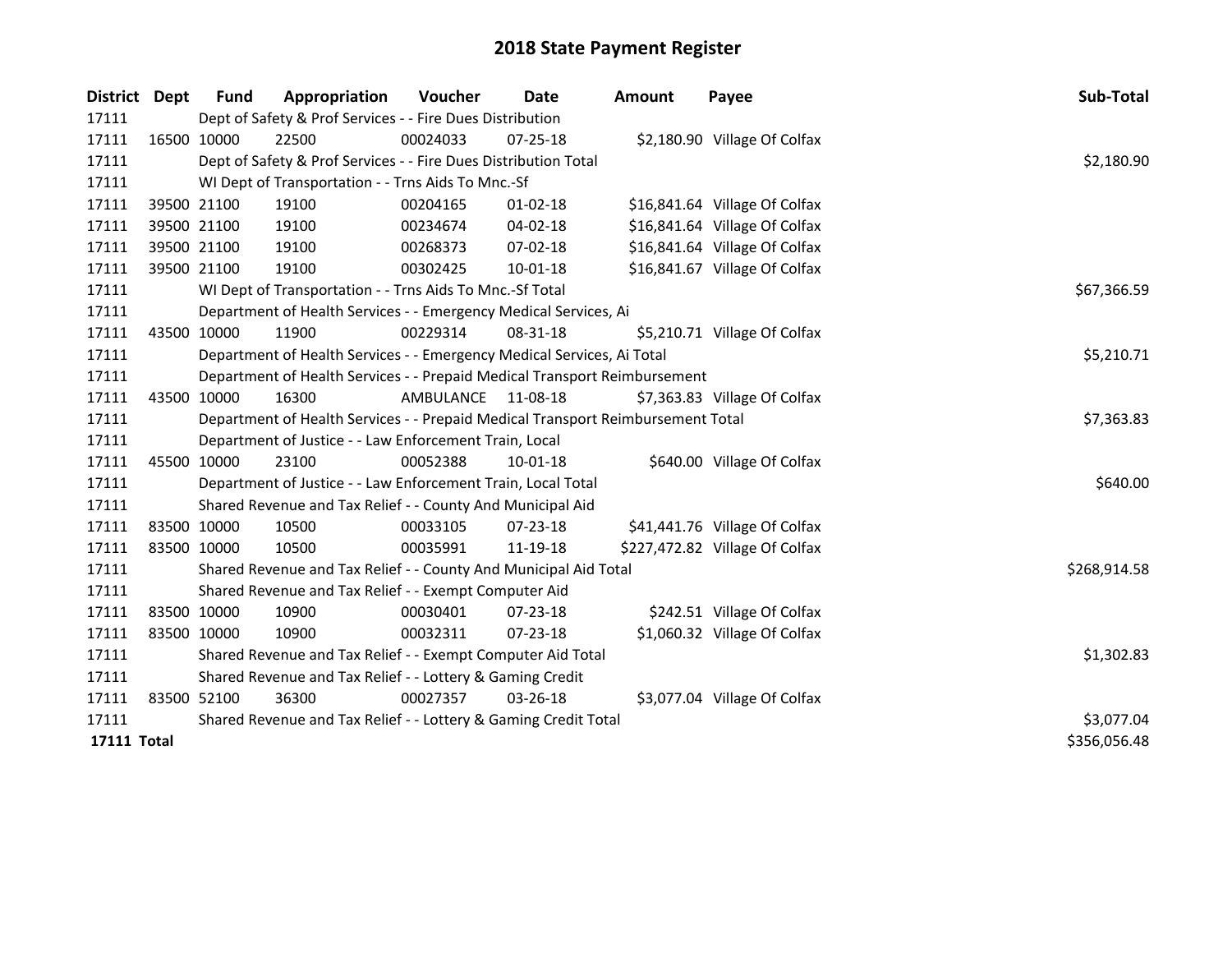| <b>District</b> | Dept  | Fund                                                        | Appropriation                                                      | Voucher  | Date           | <b>Amount</b> | Payee                          | Sub-Total   |  |  |
|-----------------|-------|-------------------------------------------------------------|--------------------------------------------------------------------|----------|----------------|---------------|--------------------------------|-------------|--|--|
| 17116           |       |                                                             | Dept of Safety & Prof Services - - Fire Dues Distribution          |          |                |               |                                |             |  |  |
| 17116           | 16500 | 10000                                                       | 22500                                                              | 00024034 | $07 - 24 - 18$ |               | \$449.34 Village Of Downing    |             |  |  |
| 17116           |       |                                                             | Dept of Safety & Prof Services - - Fire Dues Distribution Total    |          |                |               |                                | \$449.34    |  |  |
| 17116           |       |                                                             | Dept of Natural Resources - - Resaids - Cnty Forst, CI & Mfl       |          |                |               |                                |             |  |  |
| 17116           |       | 37000 21200                                                 | 57100                                                              | 00247421 | 06-28-18       |               | \$4.60 Village Of Downing      |             |  |  |
| 17116           |       |                                                             | Dept of Natural Resources - - Resaids - Cnty Forst, CI & Mfl Total | \$4.60   |                |               |                                |             |  |  |
| 17116           |       |                                                             | WI Dept of Transportation - - Trns Aids To Mnc.-Sf                 |          |                |               |                                |             |  |  |
| 17116           |       | 39500 21100                                                 | 19100                                                              | 00204166 | $01 - 02 - 18$ |               | \$2,555.03 Village Of Downing  |             |  |  |
| 17116           |       | 39500 21100                                                 | 19100                                                              | 00234675 | 04-02-18       |               | \$2,555.03 Village Of Downing  |             |  |  |
| 17116           |       | 39500 21100                                                 | 19100                                                              | 00268374 | $07-02-18$     |               | \$2,555.03 Village Of Downing  |             |  |  |
| 17116           |       | 39500 21100                                                 | 19100                                                              | 00302426 | $10-01-18$     |               | \$2,555.05 Village Of Downing  |             |  |  |
| 17116           |       |                                                             | WI Dept of Transportation - - Trns Aids To Mnc.-Sf Total           |          |                |               |                                | \$10,220.14 |  |  |
| 17116           |       |                                                             | Shared Revenue and Tax Relief - - County And Municipal Aid         |          |                |               |                                |             |  |  |
| 17116           |       | 83500 10000                                                 | 10500                                                              | 00033106 | 07-23-18       |               | \$3,463.46 Village Of Downing  |             |  |  |
| 17116           |       | 83500 10000                                                 | 10500                                                              | 00035992 | 11-19-18       |               | \$19,626.29 Village Of Downing |             |  |  |
| 17116           |       |                                                             | Shared Revenue and Tax Relief - - County And Municipal Aid Total   |          |                |               |                                | \$23,089.75 |  |  |
| 17116           |       |                                                             | Shared Revenue and Tax Relief - - Exempt Computer Aid              |          |                |               |                                |             |  |  |
| 17116           |       | 83500 10000                                                 | 10900                                                              | 00030402 | $07 - 23 - 18$ |               | \$14.21 Village Of Downing     |             |  |  |
| 17116           |       | Shared Revenue and Tax Relief - - Exempt Computer Aid Total |                                                                    |          |                |               |                                |             |  |  |
| 17116 Total     |       |                                                             |                                                                    |          |                |               |                                | \$33,778.04 |  |  |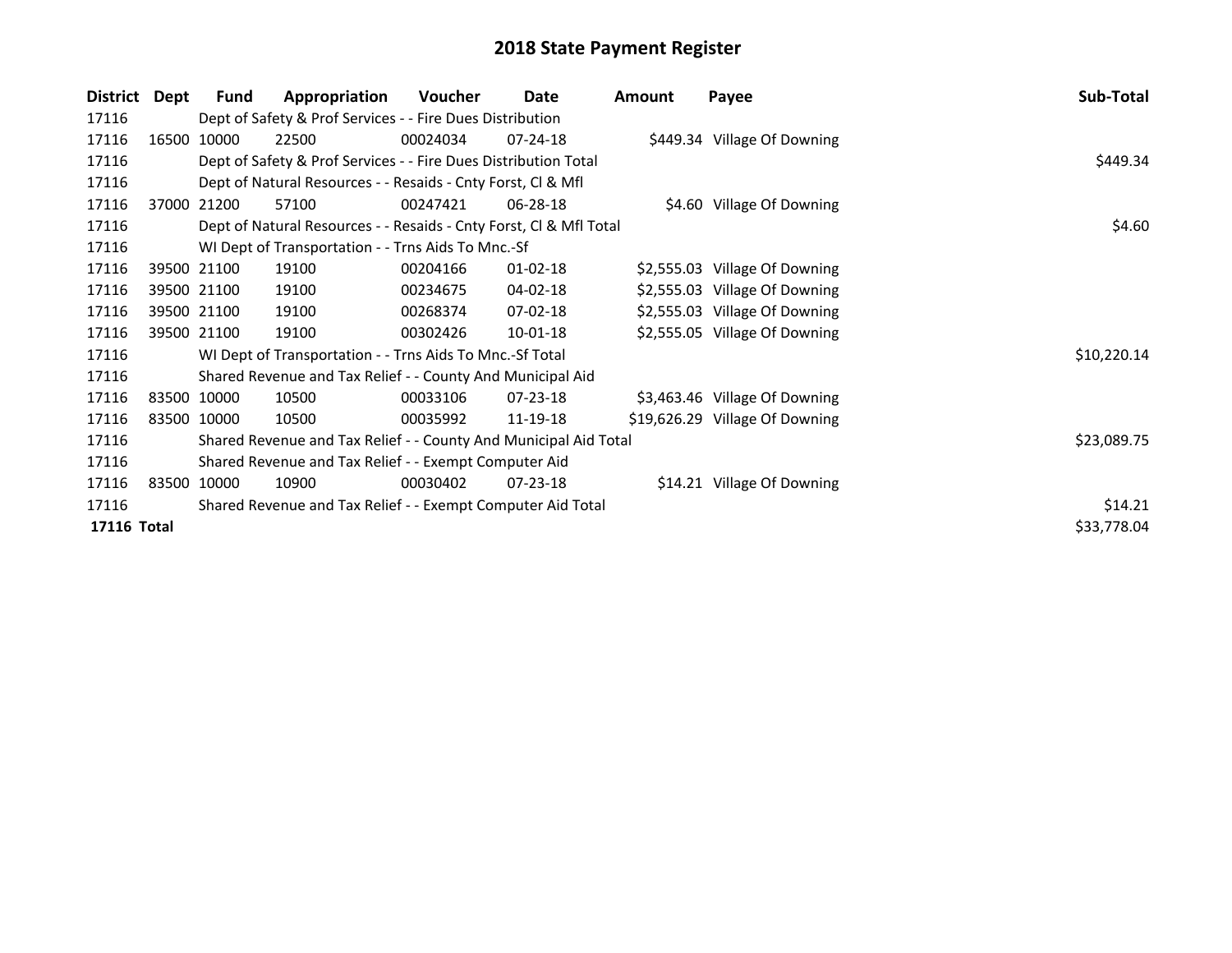| District Dept | <b>Fund</b> | Appropriation                                                           | Voucher  | Date           | <b>Amount</b> | Payee                             | Sub-Total    |
|---------------|-------------|-------------------------------------------------------------------------|----------|----------------|---------------|-----------------------------------|--------------|
| 17121         |             | Dept of Safety & Prof Services - - Fire Dues Distribution               |          |                |               |                                   |              |
| 17121         | 16500 10000 | 22500                                                                   | 00024445 | $07 - 23 - 18$ |               | \$1,575.31 Village Of Elk Mound   |              |
| 17121         |             | Dept of Safety & Prof Services - - Fire Dues Distribution Total         |          |                |               |                                   | \$1,575.31   |
| 17121         |             | Environmental Improvement Prog - - Clean Water Fund Program Finan       |          |                |               |                                   |              |
| 17121         | 32000 57300 | 16300                                                                   | 00000138 | $02 - 22 - 18$ |               | \$330.42 Village Of Elk Mound     |              |
| 17121         |             | Environmental Improvement Prog - - Clean Water Fund Program Finan Total | \$330.42 |                |               |                                   |              |
| 17121         |             | WI Dept of Transportation - - Trns Aids To Mnc.-Sf                      |          |                |               |                                   |              |
| 17121         | 39500 21100 | 19100                                                                   | 00204167 | $01 - 02 - 18$ |               | \$9,123.61 Village Of Elk Mound   |              |
| 17121         | 39500 21100 | 19100                                                                   | 00234676 | 04-02-18       |               | \$9,123.61 Village Of Elk Mound   |              |
| 17121         | 39500 21100 | 19100                                                                   | 00268375 | 07-02-18       |               | \$9,123.61 Village Of Elk Mound   |              |
| 17121         | 39500 21100 | 19100                                                                   | 00302427 | 10-01-18       |               | \$9,123.63 Village Of Elk Mound   |              |
| 17121         |             | WI Dept of Transportation - - Trns Aids To Mnc.-Sf Total                |          |                |               |                                   | \$36,494.46  |
| 17121         |             | Department of Justice - - Law Enforcement Train, Local                  |          |                |               |                                   |              |
| 17121         | 45500 10000 | 23100                                                                   | 00052720 | 10-04-18       |               | \$160.00 Village Of Elk Mound     |              |
| 17121         |             | Department of Justice - - Law Enforcement Train, Local Total            |          |                |               |                                   | \$160.00     |
| 17121         |             | Shared Revenue and Tax Relief - - Expenditure Restraint Program         |          |                |               |                                   |              |
| 17121         | 83500 10000 | 10100                                                                   | 00033107 | 07-23-18       |               | \$9,237.39 Village Of Elk Mound   |              |
| 17121         | 83500 10000 | 10100                                                                   | 00035993 | 11-19-18       |               | \$0.07 Village Of Elk Mound       |              |
| 17121         |             | Shared Revenue and Tax Relief - - Expenditure Restraint Program Total   |          |                |               |                                   | \$9,237.46   |
| 17121         |             | Shared Revenue and Tax Relief - - County And Municipal Aid              |          |                |               |                                   |              |
| 17121         | 83500 10000 | 10500                                                                   | 00033107 | 07-23-18       |               | \$33,929.61 Village Of Elk Mound  |              |
| 17121         | 83500 10000 | 10500                                                                   | 00035993 | 11-19-18       |               | \$192,267.77 Village Of Elk Mound |              |
| 17121         |             | Shared Revenue and Tax Relief - - County And Municipal Aid Total        |          |                |               |                                   | \$226,197.38 |
| 17121         |             | Shared Revenue and Tax Relief - - Exempt Computer Aid                   |          |                |               |                                   |              |
| 17121         | 83500 10000 | 10900                                                                   | 00030403 | 07-23-18       |               | \$38.56 Village Of Elk Mound      |              |
| 17121         | 83500 10000 | 10900                                                                   | 00032312 | 07-23-18       |               | \$532.17 Village Of Elk Mound     |              |
| 17121         |             | Shared Revenue and Tax Relief - - Exempt Computer Aid Total             |          |                |               |                                   | \$570.73     |
| 17121         |             | Shared Revenue and Tax Relief - - Utility Aid                           |          |                |               |                                   |              |
| 17121         | 83500 10000 | 11000                                                                   | 00033107 | $07 - 23 - 18$ |               | \$143.57 Village Of Elk Mound     |              |
| 17121         | 83500 10000 | 11000                                                                   | 00035993 | 11-19-18       |               | \$815.61 Village Of Elk Mound     |              |
| 17121         |             | Shared Revenue and Tax Relief - - Utility Aid Total                     |          |                |               |                                   | \$959.18     |
| 17121         |             | Shared Revenue and Tax Relief - - Lottery & Gaming Credit               |          |                |               |                                   |              |
| 17121         | 83500 52100 | 36300                                                                   | 00027358 | 03-26-18       |               | \$1,153.51 Village Of Elk Mound   |              |
| 17121         |             | Shared Revenue and Tax Relief - - Lottery & Gaming Credit Total         |          |                |               |                                   | \$1,153.51   |
| 17121 Total   |             |                                                                         |          |                |               |                                   | \$276,678.45 |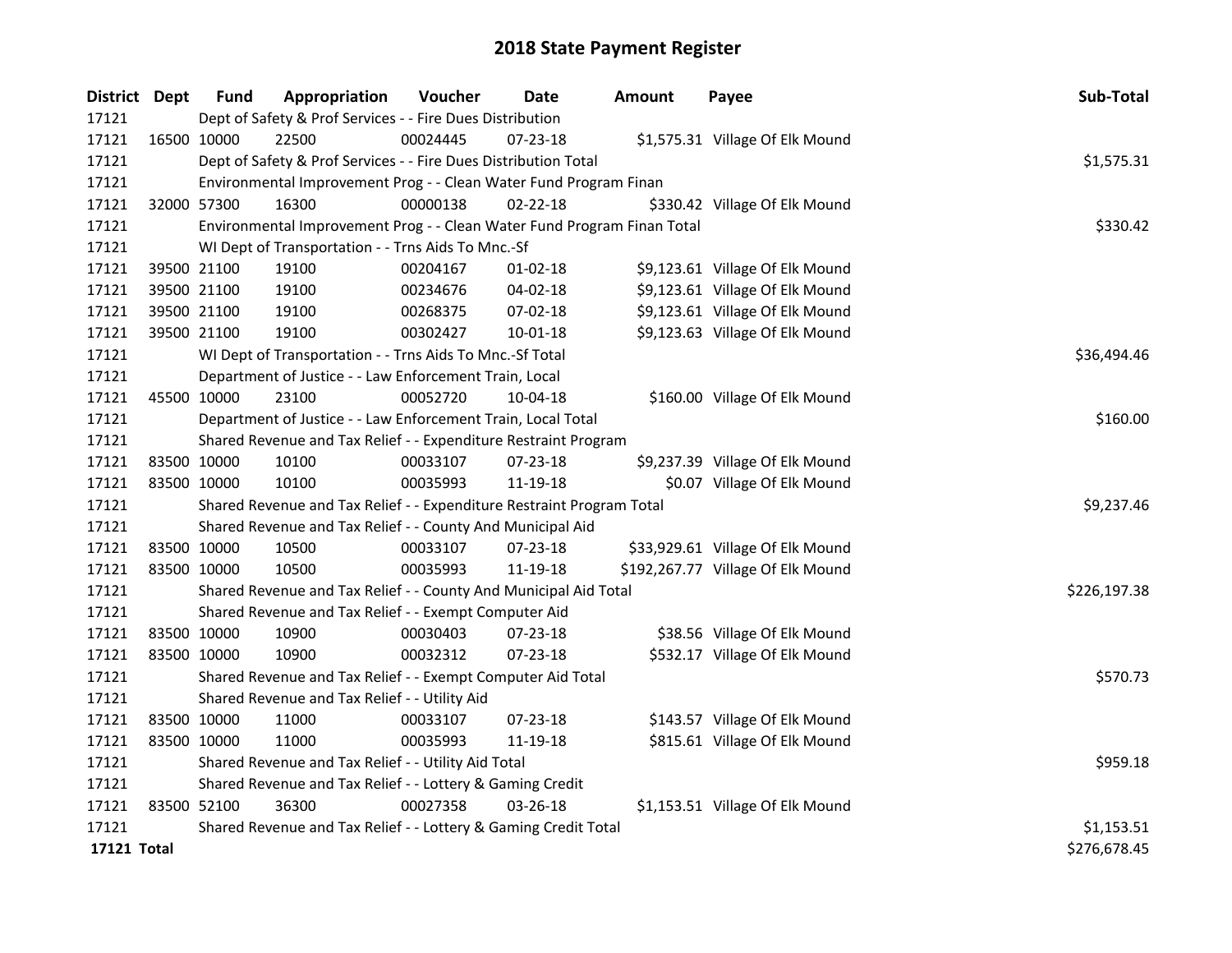| District    | Dept | <b>Fund</b> | Appropriation                                                      | Voucher  | Date           | <b>Amount</b> | Payee                         | Sub-Total    |
|-------------|------|-------------|--------------------------------------------------------------------|----------|----------------|---------------|-------------------------------|--------------|
| 17141       |      |             | Dept of Safety & Prof Services - - Fire Dues Distribution          |          |                |               |                               |              |
| 17141       |      | 16500 10000 | 22500                                                              | 00024035 | $07 - 24 - 18$ |               | \$950.87 Village Of Knapp     |              |
| 17141       |      |             | Dept of Safety & Prof Services - - Fire Dues Distribution Total    |          |                |               |                               | \$950.87     |
| 17141       |      |             | Dept of Natural Resources - - Petrostorage Envr Remd Awards        |          |                |               |                               |              |
| 17141       |      | 37000 27200 | 66700                                                              | 00277686 | 11-08-18       |               | \$2,808.43 Village Of Knapp   |              |
| 17141       |      |             | Dept of Natural Resources - - Petrostorage Envr Remd Awards Total  |          |                |               |                               | \$2,808.43   |
| 17141       |      |             | Dept of Natural Resources - - Fin Asst For Responsible Units       |          |                |               |                               |              |
| 17141       |      | 37000 27400 | 67000                                                              | 00235583 | $05-11-18$     |               | \$2,922.56 Village Of Knapp   |              |
| 17141       |      |             | Dept of Natural Resources - - Fin Asst For Responsible Units Total |          |                |               |                               | \$2,922.56   |
| 17141       |      |             | WI Dept of Transportation - - Trns Aids To Mnc.-Sf                 |          |                |               |                               |              |
| 17141       |      | 39500 21100 | 19100                                                              | 00204168 | $01 - 02 - 18$ |               | \$3,726.84 Village Of Knapp   |              |
| 17141       |      | 39500 21100 | 19100                                                              | 00234677 | 04-02-18       |               | \$3,726.84 Village Of Knapp   |              |
| 17141       |      | 39500 21100 | 19100                                                              | 00268376 | $07 - 02 - 18$ |               | \$3,726.84 Village Of Knapp   |              |
| 17141       |      | 39500 21100 | 19100                                                              | 00302428 | $10 - 01 - 18$ |               | \$3,726.84 Village Of Knapp   |              |
| 17141       |      |             | WI Dept of Transportation - - Trns Aids To Mnc.-Sf Total           |          |                |               |                               | \$14,907.36  |
| 17141       |      |             | Shared Revenue and Tax Relief - - County And Municipal Aid         |          |                |               |                               |              |
| 17141       |      | 83500 10000 | 10500                                                              | 00033108 | 07-23-18       |               | \$18,063.47 Village Of Knapp  |              |
| 17141       |      | 83500 10000 | 10500                                                              | 00035994 | 11-19-18       |               | \$103,223.92 Village Of Knapp |              |
| 17141       |      |             | Shared Revenue and Tax Relief - - County And Municipal Aid Total   |          |                |               |                               | \$121,287.39 |
| 17141       |      |             | Shared Revenue and Tax Relief - - Exempt Computer Aid              |          |                |               |                               |              |
| 17141       |      | 83500 10000 | 10900                                                              | 00030404 | $07 - 23 - 18$ |               | \$182.65 Village Of Knapp     |              |
| 17141       |      | 83500 10000 | 10900                                                              | 00032313 | 07-23-18       |               | \$219.06 Village Of Knapp     |              |
| 17141       |      |             | Shared Revenue and Tax Relief - - Exempt Computer Aid Total        |          |                |               |                               | \$401.71     |
| 17141       |      |             | Shared Revenue and Tax Relief - - Lottery & Gaming Credit          |          |                |               |                               |              |
| 17141       |      | 83500 52100 | 36300                                                              | 00027359 | $03 - 26 - 18$ |               | \$1,432.38 Village Of Knapp   |              |
| 17141       |      |             | Shared Revenue and Tax Relief - - Lottery & Gaming Credit Total    |          |                |               |                               | \$1,432.38   |
| 17141 Total |      |             |                                                                    |          |                |               |                               | \$144,710.70 |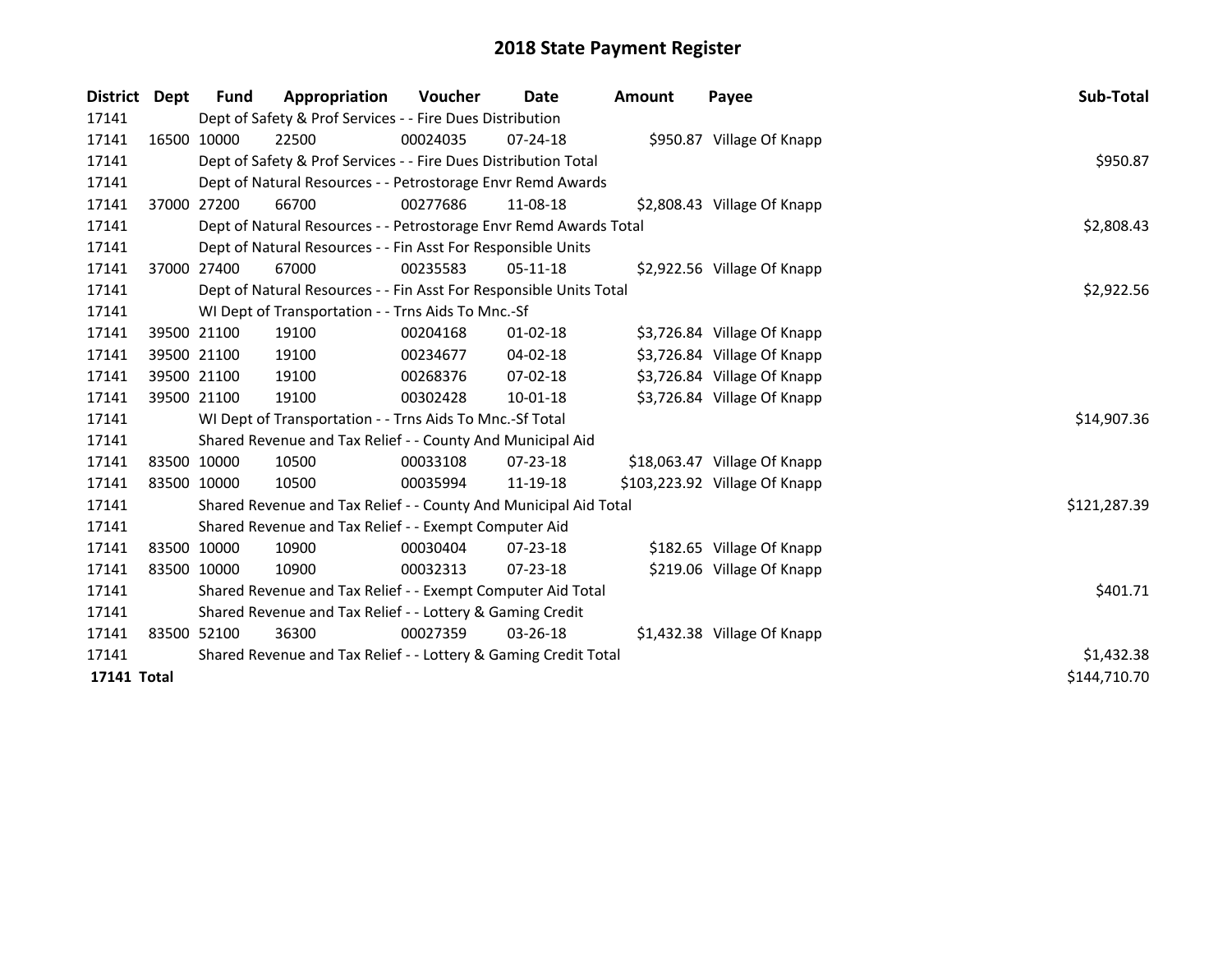| District Dept |       | Fund        | Appropriation                                                    | Voucher  | Date           | <b>Amount</b> | Payee                            | Sub-Total   |
|---------------|-------|-------------|------------------------------------------------------------------|----------|----------------|---------------|----------------------------------|-------------|
| 17176         |       |             | Dept of Safety & Prof Services - - Fire Dues Distribution        |          |                |               |                                  |             |
| 17176         |       | 16500 10000 | 22500                                                            | 00024036 | $07 - 24 - 18$ |               | \$679.67 Village Of Ridgeland    |             |
| 17176         |       |             | Dept of Safety & Prof Services - - Fire Dues Distribution Total  |          |                |               |                                  | \$679.67    |
| 17176         |       |             | WI Dept of Transportation - - Trns Aids To Mnc.-Sf               |          |                |               |                                  |             |
| 17176         |       | 39500 21100 | 19100                                                            | 00204169 | $01 - 02 - 18$ |               | \$2,217.79 Village Of Ridgeland  |             |
| 17176         |       | 39500 21100 | 19100                                                            | 00234678 | 04-02-18       |               | \$2,217.79 Village Of Ridgeland  |             |
| 17176         |       | 39500 21100 | 19100                                                            | 00268377 | $07 - 02 - 18$ |               | \$2,217.79 Village Of Ridgeland  |             |
| 17176         |       | 39500 21100 | 19100                                                            | 00302429 | $10-01-18$     |               | \$2,217.79 Village Of Ridgeland  |             |
| 17176         |       |             | WI Dept of Transportation - - Trns Aids To Mnc.-Sf Total         |          |                |               |                                  | \$8,871.16  |
| 17176         |       |             | Shared Revenue and Tax Relief - - County And Municipal Aid       |          |                |               |                                  |             |
| 17176         |       | 83500 10000 | 10500                                                            | 00033109 | 07-23-18       |               | \$9,917.37 Village Of Ridgeland  |             |
| 17176         |       | 83500 10000 | 10500                                                            | 00035995 | 11-19-18       |               | \$56,198.43 Village Of Ridgeland |             |
| 17176         |       |             | Shared Revenue and Tax Relief - - County And Municipal Aid Total |          |                |               |                                  | \$66,115.80 |
| 17176         |       |             | Shared Revenue and Tax Relief - - Exempt Computer Aid            |          |                |               |                                  |             |
| 17176         |       | 83500 10000 | 10900                                                            | 00030405 | 07-23-18       |               | \$76.10 Village Of Ridgeland     |             |
| 17176         | 83500 | 10000       | 10900                                                            | 00032314 | $07 - 23 - 18$ |               | \$1,773.61 Village Of Ridgeland  |             |
| 17176         |       |             | Shared Revenue and Tax Relief - - Exempt Computer Aid Total      |          |                |               |                                  | \$1,849.71  |
| 17176 Total   |       |             |                                                                  |          |                |               |                                  | \$77,516.34 |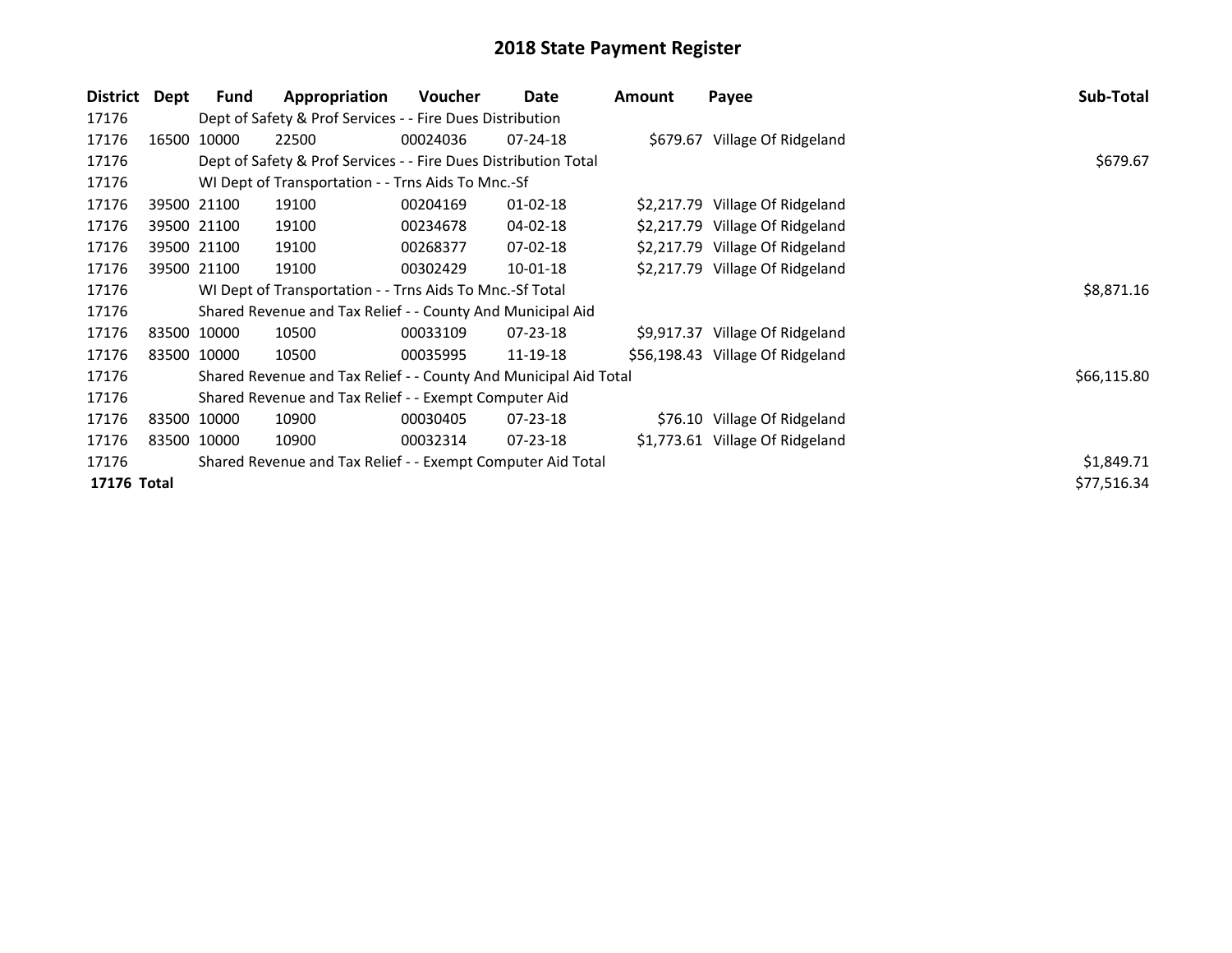| District    | Dept  | <b>Fund</b>                                               | Appropriation                                                         | Voucher  | Date           | Amount | Payee                           | Sub-Total    |  |  |  |
|-------------|-------|-----------------------------------------------------------|-----------------------------------------------------------------------|----------|----------------|--------|---------------------------------|--------------|--|--|--|
| 17191       |       | Dept of Safety & Prof Services - - Fire Dues Distribution |                                                                       |          |                |        |                                 |              |  |  |  |
| 17191       | 16500 | 10000                                                     | 22500                                                                 | 00024037 | $07 - 24 - 18$ |        | \$350.44 Village Of Wheeler     |              |  |  |  |
| 17191       |       |                                                           | Dept of Safety & Prof Services - - Fire Dues Distribution Total       |          |                |        |                                 | \$350.44     |  |  |  |
| 17191       |       |                                                           | WI Dept of Transportation - - Trns Aids To Mnc.-Sf                    |          |                |        |                                 |              |  |  |  |
| 17191       |       | 39500 21100                                               | 19100                                                                 | 00204170 | $01 - 02 - 18$ |        | \$2,472.21 Village Of Wheeler   |              |  |  |  |
| 17191       |       | 39500 21100                                               | 19100                                                                 | 00234679 | 04-02-18       |        | \$2,472.21 Village Of Wheeler   |              |  |  |  |
| 17191       |       | 39500 21100                                               | 19100                                                                 | 00268378 | 07-02-18       |        | \$2,472.21 Village Of Wheeler   |              |  |  |  |
| 17191       |       | 39500 21100                                               | 19100                                                                 | 00302430 | 10-01-18       |        | \$2,472.23 Village Of Wheeler   |              |  |  |  |
| 17191       |       |                                                           | WI Dept of Transportation - - Trns Aids To Mnc.-Sf Total              |          |                |        |                                 | \$9,888.86   |  |  |  |
| 17191       |       |                                                           | Shared Revenue and Tax Relief - - Expenditure Restraint Program       |          |                |        |                                 |              |  |  |  |
| 17191       |       | 83500 10000                                               | 10100                                                                 | 00033110 | 07-23-18       |        | \$28.83 Village Of Wheeler      |              |  |  |  |
| 17191       |       | 83500 10000                                               | 10100                                                                 | 00035996 | 11-19-18       |        | \$0.08 Village Of Wheeler       |              |  |  |  |
| 17191       |       |                                                           | Shared Revenue and Tax Relief - - Expenditure Restraint Program Total |          |                |        |                                 | \$28.91      |  |  |  |
| 17191       |       |                                                           | Shared Revenue and Tax Relief - - County And Municipal Aid            |          |                |        |                                 |              |  |  |  |
| 17191       |       | 83500 10000                                               | 10500                                                                 | 00033110 | $07 - 23 - 18$ |        | \$18,157.64 Village Of Wheeler  |              |  |  |  |
| 17191       |       | 83500 10000                                               | 10500                                                                 | 00035996 | 11-19-18       |        | \$102,893.27 Village Of Wheeler |              |  |  |  |
| 17191       |       |                                                           | Shared Revenue and Tax Relief - - County And Municipal Aid Total      |          |                |        |                                 | \$121,050.91 |  |  |  |
| 17191       |       |                                                           | Shared Revenue and Tax Relief - - Exempt Computer Aid                 |          |                |        |                                 |              |  |  |  |
| 17191       |       | 83500 10000                                               | 10900                                                                 | 00030406 | $07 - 23 - 18$ |        | \$125.82 Village Of Wheeler     |              |  |  |  |
| 17191       |       |                                                           | Shared Revenue and Tax Relief - - Exempt Computer Aid Total           |          |                |        |                                 | \$125.82     |  |  |  |
| 17191 Total |       |                                                           |                                                                       |          |                |        |                                 | \$131,444.94 |  |  |  |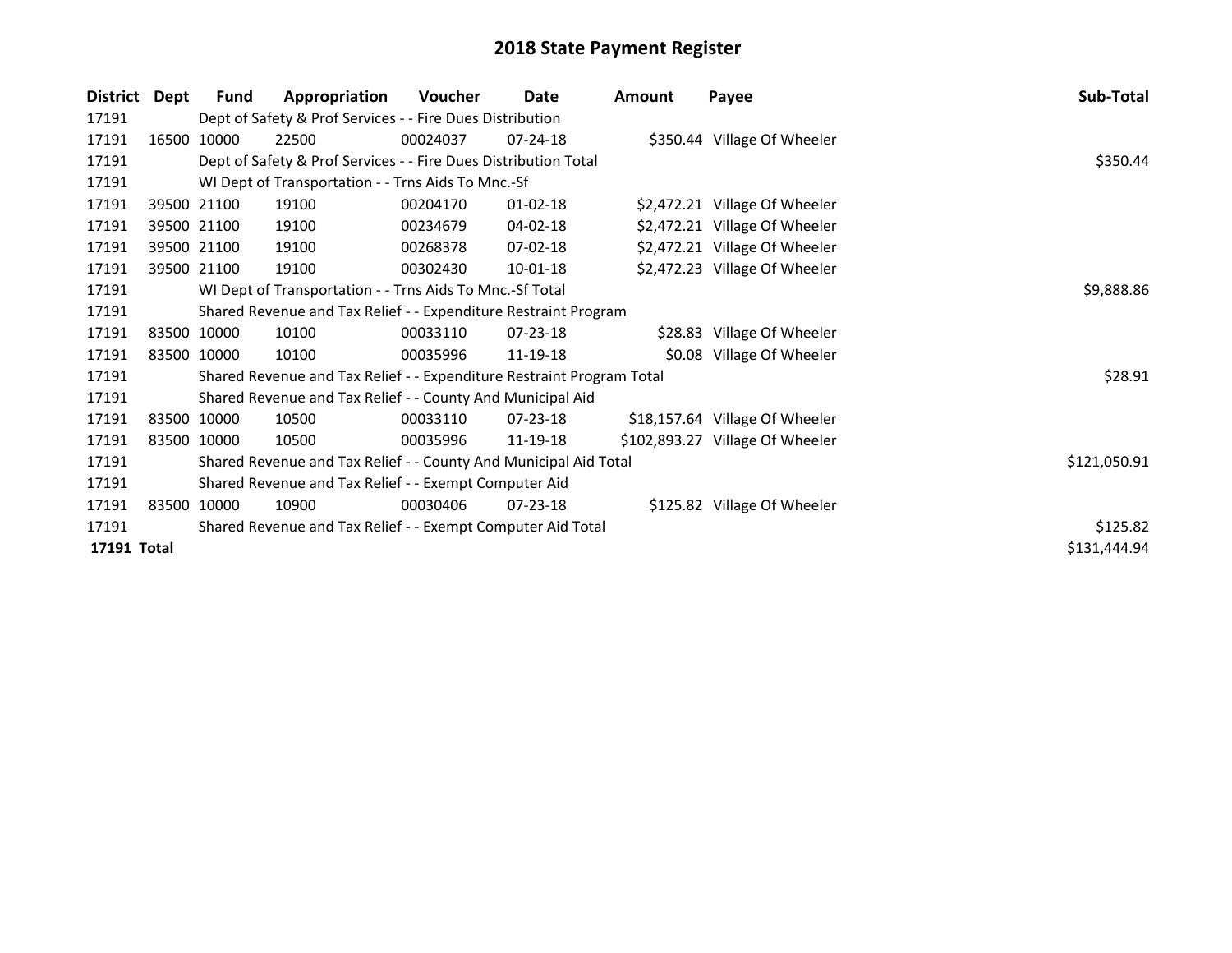| District Dept | <b>Fund</b> | Appropriation                                                         | Voucher  | Date           | <b>Amount</b> | Payee                          | Sub-Total   |
|---------------|-------------|-----------------------------------------------------------------------|----------|----------------|---------------|--------------------------------|-------------|
| 17251         |             | Dept of Safety & Prof Services - - Fire Dues Distribution             |          |                |               |                                |             |
| 17251         | 16500 10000 | 22500                                                                 | 00024038 | 07-26-18       |               | \$45,783.42 City Of Menomonie  |             |
| 17251         |             | Dept of Safety & Prof Services - - Fire Dues Distribution Total       |          |                |               |                                | \$45,783.42 |
| 17251         |             | Wisconsin Historical Society - - General Program Operations-Prf       |          |                |               |                                |             |
| 17251         | 24500 10000 | 14100                                                                 | 00019459 | $10-10-18$     |               | \$23,000.00 City Of Menomonie  |             |
| 17251         |             | Wisconsin Historical Society - - General Program Operations-Prf Total |          |                |               |                                | \$23,000.00 |
| 17251         |             | Dept of Natural Resources - - Gpo-State Funds                         |          |                |               |                                |             |
| 17251         | 37000 10000 | 40100                                                                 | 00207178 | 01-26-18       |               | \$67.85 City Of Menomonie      |             |
| 17251         | 37000 10000 | 40100                                                                 | 00226560 | $04 - 12 - 18$ |               | \$65.55 City Of Menomonie      |             |
| 17251         |             | Dept of Natural Resources - - Gpo-State Funds Total                   |          |                |               |                                | \$133.40    |
| 17251         |             | Dept of Natural Resources - - Aids In Lieu Of Taxes - Gener           |          |                |               |                                |             |
| 17251         | 37000 10000 | 50300                                                                 | 00229807 | 04-20-18       |               | \$227.89 City Of Menomonie     |             |
| 17251         |             | Dept of Natural Resources - - Aids In Lieu Of Taxes - Gener Total     |          |                |               |                                | \$227.89    |
| 17251         |             | Dept of Natural Resources - - Gen Program Ops-State Funds             |          |                |               |                                |             |
| 17251         | 37000 21200 | 16100                                                                 | 00207152 | $01 - 11 - 18$ |               | \$166.35 City Of Menomonie     |             |
| 17251         | 37000 21200 | 16100                                                                 | 00226533 | 04-11-18       |               | \$168.45 City Of Menomonie     |             |
| 17251         | 37000 21200 | 16100                                                                 | 00252269 | $07-12-18$     |               | \$79.35 City Of Menomonie      |             |
| 17251         | 37000 21200 | 16100                                                                 | 00252283 | 07-18-18       |               | \$168.45 City Of Menomonie     |             |
| 17251         | 37000 21200 | 16100                                                                 | 00270694 | 10-04-18       |               | \$191.45 City Of Menomonie     |             |
| 17251         | 37000 21200 | 16100                                                                 | 00270698 | 10-04-18       |               | \$70.15 City Of Menomonie      |             |
| 17251         |             | Dept of Natural Resources - - Gen Program Ops-State Funds Total       |          |                |               |                                | \$844.20    |
| 17251         |             | Dept of Natural Resources - - Gpo--State Funds                        |          |                |               |                                |             |
| 17251         | 37000 21200 | 36100                                                                 | 00207161 | $01 - 11 - 18$ |               | \$213.85 City Of Menomonie     |             |
| 17251         | 37000 21200 | 36100                                                                 | 00226552 | $04 - 12 - 18$ |               | \$211.85 City Of Menomonie     |             |
| 17251         | 37000 21200 | 36100                                                                 | 00252302 | $07-12-18$     |               | \$211.85 City Of Menomonie     |             |
| 17251         | 37000 21200 | 36100                                                                 | 00270696 | 10-04-18       |               | \$230.25 City Of Menomonie     |             |
| 17251         |             | Dept of Natural Resources - - Gpo--State Funds Total                  |          |                |               |                                | \$867.80    |
| 17251         |             | Dept of Natural Resources - - Rec & Resource Aids, Fed                |          |                |               |                                |             |
| 17251         | 37000 21200 | 58300                                                                 | 00213221 | $02 - 12 - 18$ |               | \$4,163.55 City Of Menomonie   |             |
| 17251         |             | Dept of Natural Resources - - Rec & Resource Aids, Fed Total          |          |                |               |                                | \$4,163.55  |
| 17251         |             | Dept of Natural Resources - - Resaids - Urban Forestry Grant          |          |                |               |                                |             |
| 17251         | 37000 21200 | 58700                                                                 | 00231515 | $04 - 27 - 18$ |               | \$9,129.15 City Of Menomonie   |             |
| 17251         |             | Dept of Natural Resources - - Resaids - Urban Forestry Grant Total    |          |                |               |                                | \$9,129.15  |
| 17251         |             | Dept of Natural Resources - - Urban Nonpoint Source Cost-Sha          |          |                |               |                                |             |
| 17251         | 37000 36300 | TH100                                                                 | 00204800 | 01-03-18       |               | \$147,437.50 City Of Menomonie |             |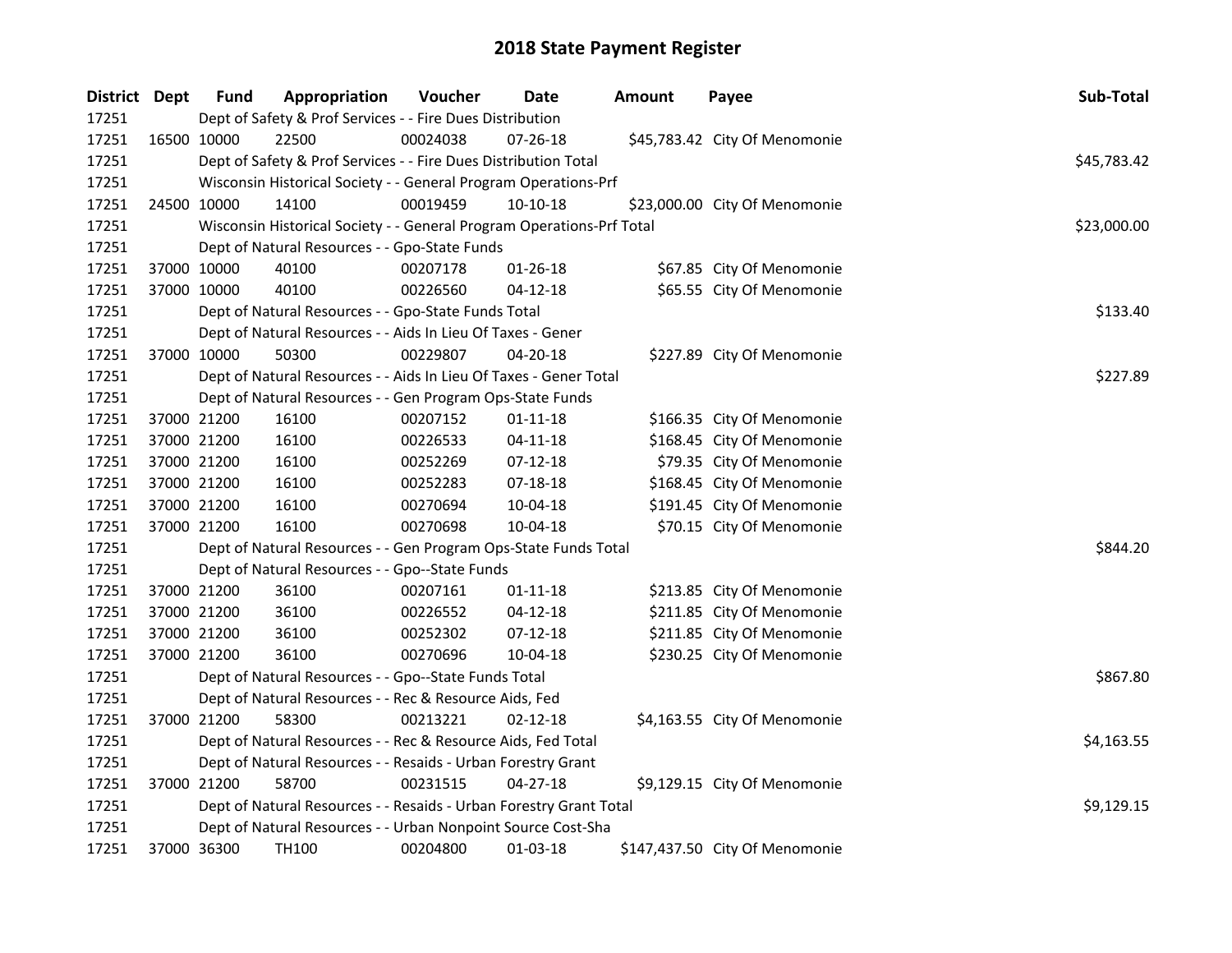| <b>District Dept</b> |             | <b>Fund</b> | Appropriation                                                      | Voucher  | <b>Date</b>    | <b>Amount</b> | Payee                          | Sub-Total    |
|----------------------|-------------|-------------|--------------------------------------------------------------------|----------|----------------|---------------|--------------------------------|--------------|
| 17251                |             |             | Dept of Natural Resources - - Urban Nonpoint Source Cost-Sha Total |          |                |               |                                | \$147,437.50 |
| 17251                |             |             | WI Dept of Transportation - - Conn Hwy Aids St Fds                 |          |                |               |                                |              |
| 17251                |             | 39500 21100 | 16200                                                              | 00205560 | $01 - 02 - 18$ |               | \$34,412.10 City Of Menomonie  |              |
| 17251                |             | 39500 21100 | 16200                                                              | 00236068 | 04-02-18       |               | \$34,412.10 City Of Menomonie  |              |
| 17251                |             | 39500 21100 | 16200                                                              | 00269767 | 07-02-18       |               | \$34,412.10 City Of Menomonie  |              |
| 17251                |             | 39500 21100 | 16200                                                              | 00303819 | $10 - 01 - 18$ |               | \$34,412.13 City Of Menomonie  |              |
| 17251                |             |             | WI Dept of Transportation - - Conn Hwy Aids St Fds Total           |          |                |               |                                | \$137,648.43 |
| 17251                |             |             | WI Dept of Transportation - - Trns Aids To Mnc.-Sf                 |          |                |               |                                |              |
| 17251                |             | 39500 21100 | 19100                                                              | 00204171 | $01 - 02 - 18$ |               | \$146,020.47 City Of Menomonie |              |
| 17251                |             | 39500 21100 | 19100                                                              | 00234680 | 04-02-18       |               | \$146,020.47 City Of Menomonie |              |
| 17251                |             | 39500 21100 | 19100                                                              | 00268379 | 07-02-18       |               | \$146,020.47 City Of Menomonie |              |
| 17251                | 39500 21100 |             | 19100                                                              | 00302431 | $10 - 01 - 18$ |               | \$146,020.49 City Of Menomonie |              |
| 17251                |             |             | WI Dept of Transportation - - Trns Aids To Mnc.-Sf Total           |          |                |               |                                | \$584,081.90 |
| 17251                |             |             | WI Dept of Transportation - - Trnsprt Alternats Lf                 |          |                |               |                                |              |
| 17251                |             | 39500 21100 | 22600                                                              | 00217221 | 02-01-18       |               | \$74,880.54 City Of Menomonie  |              |
| 17251                |             | 39500 21100 | 22600                                                              | 00223428 | $02 - 21 - 18$ |               | \$86,052.44 City Of Menomonie  |              |
| 17251                |             | 39500 21100 | 22600                                                              | 00250180 | 05-04-18       |               | \$1,441.09 City Of Menomonie   |              |
| 17251                |             |             | WI Dept of Transportation - - Trnsprt Alternats Lf Total           |          |                |               |                                | \$162,374.07 |
| 17251                |             |             | WI Dept of Transportation - - Trnsprt Alternats Ff                 |          |                |               |                                |              |
| 17251                |             | 39500 21100 | 22700                                                              | 00217221 | $02 - 01 - 18$ |               | \$259,585.85 City Of Menomonie |              |
| 17251                |             | 39500 21100 | 22700                                                              | 00223428 | $02 - 21 - 18$ |               | \$298,315.09 City Of Menomonie |              |
| 17251                | 39500 21100 |             | 22700                                                              | 00250180 | 05-04-18       |               | \$4,995.78 City Of Menomonie   |              |
| 17251                |             |             | WI Dept of Transportation - - Trnsprt Alternats Ff Total           |          |                |               |                                | \$562,896.72 |
| 17251                |             |             | WI Dept of Transportation - - Hwy Mgmt & Opers Sf                  |          |                |               |                                |              |
| 17251                |             | 39500 21100 | 36500                                                              | 00209869 | 01-09-18       |               | \$3,476.32 City Of Menomonie   |              |
| 17251                | 39500 21100 |             | 36500                                                              | 00239551 | 04-06-18       |               | \$2,845.50 City Of Menomonie   |              |
| 17251                |             | 39500 21100 | 36500                                                              | 00275240 | 07-13-18       |               | \$3,376.90 City Of Menomonie   |              |
| 17251                |             | 39500 21100 | 36500                                                              | 00307453 | 10-05-18       |               | \$4,380.23 City Of Menomonie   |              |
| 17251                |             |             | WI Dept of Transportation - - Hwy Mgmt & Opers Sf Total            |          |                |               |                                | \$14,078.95  |
| 17251                |             |             | WI Dept of Transportation - - Routine Maint Sf                     |          |                |               |                                |              |
| 17251                |             | 39500 21100 | 36800                                                              | 00209869 | 01-09-18       |               | \$380.68 City Of Menomonie     |              |
| 17251                |             | 39500 21100 | 36800                                                              | 00239551 | 04-06-18       |               | \$311.60 City Of Menomonie     |              |
| 17251                |             | 39500 21100 | 36800                                                              | 00275240 | 07-13-18       |               | \$369.80 City Of Menomonie     |              |
| 17251                | 39500 21100 |             | 36800                                                              | 00307453 | 10-05-18       |               | \$479.67 City Of Menomonie     |              |
| 17251                |             |             | WI Dept of Transportation - - Routine Maint Sf Total               |          |                |               |                                | \$1,541.75   |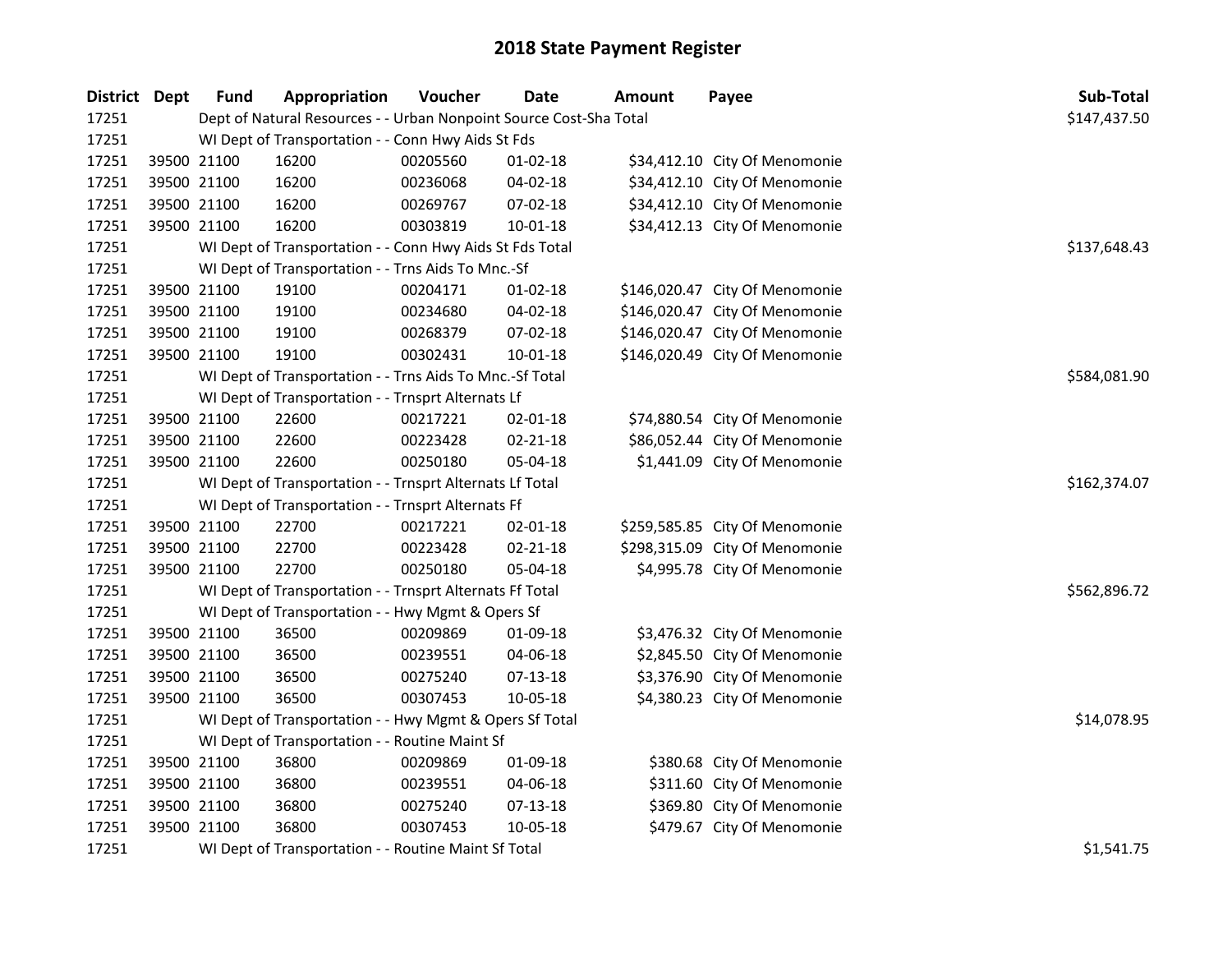| District Dept |             | <b>Fund</b>                                                                     | Appropriation                                                             | Voucher            | Date           | Amount | Payee                         | Sub-Total   |
|---------------|-------------|---------------------------------------------------------------------------------|---------------------------------------------------------------------------|--------------------|----------------|--------|-------------------------------|-------------|
| 17251         |             | Department of Health Services - - Emergency Medical Services, Ai                |                                                                           |                    |                |        |                               |             |
| 17251         |             | 43500 10000                                                                     | 11900                                                                     | 00229258           | 08-31-18       |        | \$4,398.63 City Of Menomonie  |             |
| 17251         |             |                                                                                 | Department of Health Services - - Emergency Medical Services, Ai Total    |                    |                |        |                               | \$4,398.63  |
| 17251         |             |                                                                                 | Department of Health Services - - Prepaid Medical Transport Reimbursement |                    |                |        |                               |             |
| 17251         |             | 43500 10000                                                                     | 16300                                                                     | AMBULANCE 11-08-18 |                |        | \$51,955.92 City Of Menomonie |             |
| 17251         |             | Department of Health Services - - Prepaid Medical Transport Reimbursement Total | \$51,955.92                                                               |                    |                |        |                               |             |
| 17251         |             |                                                                                 | Department of Justice - - Law Enforcement Train, Local                    |                    |                |        |                               |             |
| 17251         |             | 45500 10000                                                                     | 23100                                                                     | 00053503           | 10-18-18       |        | \$4,000.00 City Of Menomonie  |             |
| 17251         |             |                                                                                 | Department of Justice - - Law Enforcement Train, Local Total              |                    |                |        |                               | \$4,000.00  |
| 17251         |             |                                                                                 | Department of Justice - - Federal Aid, State Operations                   |                    |                |        |                               |             |
| 17251         |             | 45500 10000                                                                     | 54300                                                                     | 00040195           | $01 - 11 - 18$ |        | \$149.94 City Of Menomonie    |             |
| 17251         |             |                                                                                 | Department of Justice - - Federal Aid, State Operations Total             |                    |                |        |                               | \$149.94    |
| 17251         |             |                                                                                 | Department of Military Affairs - - Energy Costs, Energy-Related A         |                    |                |        |                               |             |
| 17251         |             | 46500 10000                                                                     | 10600                                                                     | 00036954           | 01-10-18       |        | \$323.95 City Of Menomonie    |             |
| 17251         |             | 46500 10000                                                                     | 10600                                                                     | 00041844           | 04-17-18       |        | \$322.65 City Of Menomonie    |             |
| 17251         |             | 46500 10000                                                                     | 10600                                                                     | 00046276           | $07-12-18$     |        | \$313.45 City Of Menomonie    |             |
| 17251         |             | 46500 10000                                                                     | 10600                                                                     | 00050267           | $10 - 11 - 18$ |        | \$327.25 City Of Menomonie    |             |
| 17251         |             |                                                                                 | Department of Military Affairs - - Energy Costs, Energy-Related A Total   |                    |                |        |                               | \$1,287.30  |
| 17251         |             |                                                                                 | Department of Military Affairs - - Regional Emergency Response Tm         |                    |                |        |                               |             |
| 17251         |             | 46500 10000                                                                     | 30600                                                                     | 00038642           | 02-05-18       |        | \$3,955.92 City Of Menomonie  |             |
| 17251         | 46500 10000 |                                                                                 | 30600                                                                     | 00041649           | $04-17-18$     |        | \$3,955.92 City Of Menomonie  |             |
| 17251         | 46500 10000 |                                                                                 | 30600                                                                     | 00046035           | 07-09-18       |        | \$3,955.92 City Of Menomonie  |             |
| 17251         |             | 46500 10000                                                                     | 30600                                                                     | 00051708           | 11-15-18       |        | \$3,955.92 City Of Menomonie  |             |
| 17251         |             |                                                                                 | Department of Military Affairs - - Regional Emergency Response Tm Total   |                    |                |        |                               | \$15,823.68 |
| 17251         |             |                                                                                 | Department of Military Affairs - - Federal Aid, Homeland Security         |                    |                |        |                               |             |
| 17251         |             | 46500 10000                                                                     | 35000                                                                     | 00037115           | $01 - 12 - 18$ |        | \$6,954.00 City Of Menomonie  |             |
| 17251         |             | 46500 10000                                                                     | 35000                                                                     | 00037309           | $01 - 18 - 18$ |        | \$371.25 City Of Menomonie    |             |
| 17251         |             | 46500 10000                                                                     | 35000                                                                     | 00039113           | $02 - 13 - 18$ |        | \$2,542.50 City Of Menomonie  |             |
| 17251         |             | 46500 10000                                                                     | 35000                                                                     | 00039814           | 02-28-18       |        | \$1,777.50 City Of Menomonie  |             |
| 17251         |             | 46500 10000                                                                     | 35000                                                                     | 00042846           | 05-15-18       |        | \$337.50 City Of Menomonie    |             |
| 17251         |             | 46500 10000                                                                     | 35000                                                                     | 00042852           | 05-15-18       |        | \$1,777.50 City Of Menomonie  |             |
| 17251         |             | 46500 10000                                                                     | 35000                                                                     | 00043695           | 05-30-18       |        | \$2,160.00 City Of Menomonie  |             |
| 17251         | 46500 10000 |                                                                                 | 35000                                                                     | 00044280           | 06-07-18       |        | \$1,057.50 City Of Menomonie  |             |
| 17251         | 46500 10000 |                                                                                 | 35000                                                                     | 00046748           | 07-19-18       |        | \$2,092.50 City Of Menomonie  |             |
| 17251         | 46500 10000 |                                                                                 | 35000                                                                     | 00053333           | 12-20-18       |        | \$2,137.50 City Of Menomonie  |             |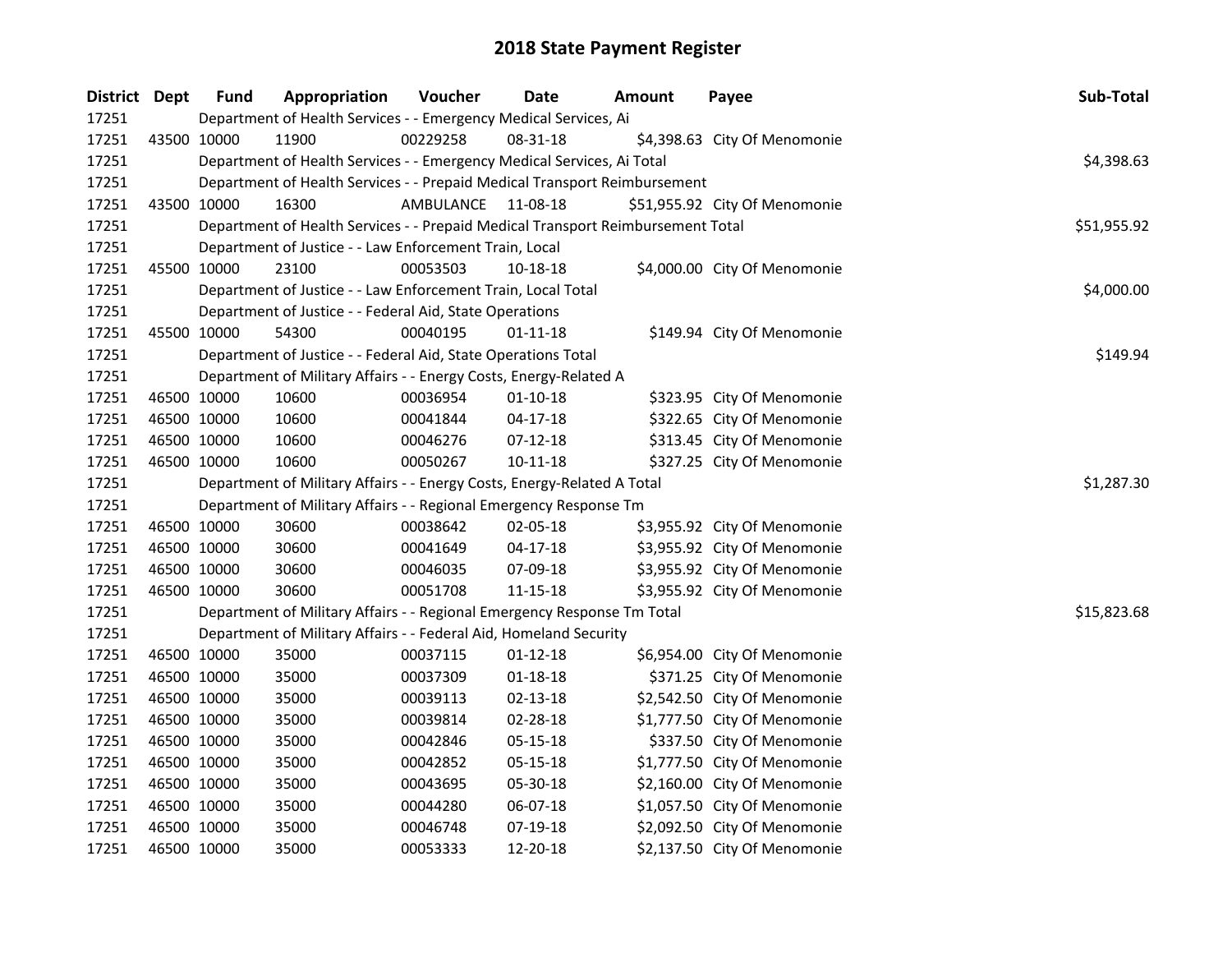| District Dept | <b>Fund</b> | Appropriation                                                           | Voucher  | <b>Date</b>    | Amount | Payee                            | Sub-Total      |
|---------------|-------------|-------------------------------------------------------------------------|----------|----------------|--------|----------------------------------|----------------|
| 17251         | 46500 10000 | 35000                                                                   | 00053357 | 12-20-18       |        | \$1,147.50 City Of Menomonie     |                |
| 17251         |             | Department of Military Affairs - - Federal Aid, Homeland Security Total |          |                |        |                                  | \$22,355.25    |
| 17251         |             | Department of Administration - - Federal Aid, Local Assistance          |          |                |        |                                  |                |
| 17251         | 50500 10000 | 74300                                                                   | 00072197 | $02 - 15 - 18$ |        | \$414,810.00 City Of Menomonie   |                |
| 17251         |             | Department of Administration - - Federal Aid, Local Assistance Total    |          |                |        |                                  | \$414,810.00   |
| 17251         |             | Department of Administration - - Risk Mgmt - Worker'S Comp              |          |                |        |                                  |                |
| 17251         | 50500 16500 | 23200                                                                   | 00077646 | $04 - 16 - 18$ |        | \$1,107.40 City Of Menomonie     |                |
| 17251         |             | Department of Administration - - Risk Mgmt - Worker'S Comp Total        |          |                |        |                                  | \$1,107.40     |
| 17251         |             | Public Defender Board - - Transcript, Discovery And Int                 |          |                |        |                                  |                |
| 17251         | 55000 10000 | 10600                                                                   | 00134005 | 03-26-18       |        | \$68.50 City Of Menomonie        |                |
| 17251         | 55000 10000 | 10600                                                                   | 00136700 | $04 - 11 - 18$ |        | \$0.20 City Of Menomonie         |                |
| 17251         | 55000 10000 | 10600                                                                   | 00159548 | 09-04-18       |        | \$7.60 City Of Menomonie         |                |
| 17251         | 55000 10000 | 10600                                                                   | 00160344 | 09-11-18       |        | \$7.80 City Of Menomonie         |                |
| 17251         |             | Public Defender Board - - Transcript, Discovery And Int Total           |          |                |        |                                  | \$84.10        |
| 17251         |             | Department of Revenue - - Payments For Municipal Svcs                   |          |                |        |                                  |                |
| 17251         | 56600 10000 | 50100                                                                   | 00026762 | $01 - 31 - 18$ |        | \$275,667.82 City Of Menomonie   |                |
| 17251         |             | Department of Revenue - - Payments For Municipal Svcs Total             |          |                |        |                                  | \$275,667.82   |
| 17251         |             | Shared Revenue and Tax Relief - - Expenditure Restraint Program         |          |                |        |                                  |                |
| 17251         | 83500 10000 | 10100                                                                   | 00033111 | 07-23-18       |        | \$130,911.77 City Of Menomonie   |                |
| 17251         | 83500 10000 | 10100                                                                   | 00035997 | 11-19-18       |        | \$0.10 City Of Menomonie         |                |
| 17251         |             | Shared Revenue and Tax Relief - - Expenditure Restraint Program Total   |          |                |        |                                  | \$130,911.87   |
| 17251         |             | Shared Revenue and Tax Relief - - County And Municipal Aid              |          |                |        |                                  |                |
| 17251         | 83500 10000 | 10500                                                                   | 00033111 | 07-23-18       |        | \$476,096.17 City Of Menomonie   |                |
| 17251         | 83500 10000 | 10500                                                                   | 00035997 | 11-19-18       |        | \$2,645,922.37 City Of Menomonie |                |
| 17251         |             | Shared Revenue and Tax Relief - - County And Municipal Aid Total        |          |                |        |                                  | \$3,122,018.54 |
| 17251         |             | Shared Revenue and Tax Relief - - Exempt Computer Aid                   |          |                |        |                                  |                |
| 17251         | 83500 10000 | 10900                                                                   | 00030407 | 07-23-18       |        | \$42,874.12 City Of Menomonie    |                |
| 17251         | 83500 10000 | 10900                                                                   | 00032315 | 07-23-18       |        | \$11,241.28 City Of Menomonie    |                |
| 17251         |             | Shared Revenue and Tax Relief - - Exempt Computer Aid Total             |          |                |        |                                  | \$54,115.40    |
| 17251         |             | Shared Revenue and Tax Relief - - Utility Aid                           |          |                |        |                                  |                |
| 17251         | 83500 10000 | 11000                                                                   | 00033111 | 07-23-18       |        | \$14,595.49 City Of Menomonie    |                |
| 17251         | 83500 10000 | 11000                                                                   | 00035997 | 11-19-18       |        | \$87,104.70 City Of Menomonie    |                |
| 17251         |             | Shared Revenue and Tax Relief - - Utility Aid Total                     |          |                |        |                                  | \$101,700.19   |
| 17251         |             | Shared Revenue and Tax Relief - - Lottery & Gaming Credit               |          |                |        |                                  |                |
| 17251         | 83500 52100 | 36300                                                                   | 00027360 | 03-26-18       |        | \$13,540.06 City Of Menomonie    |                |